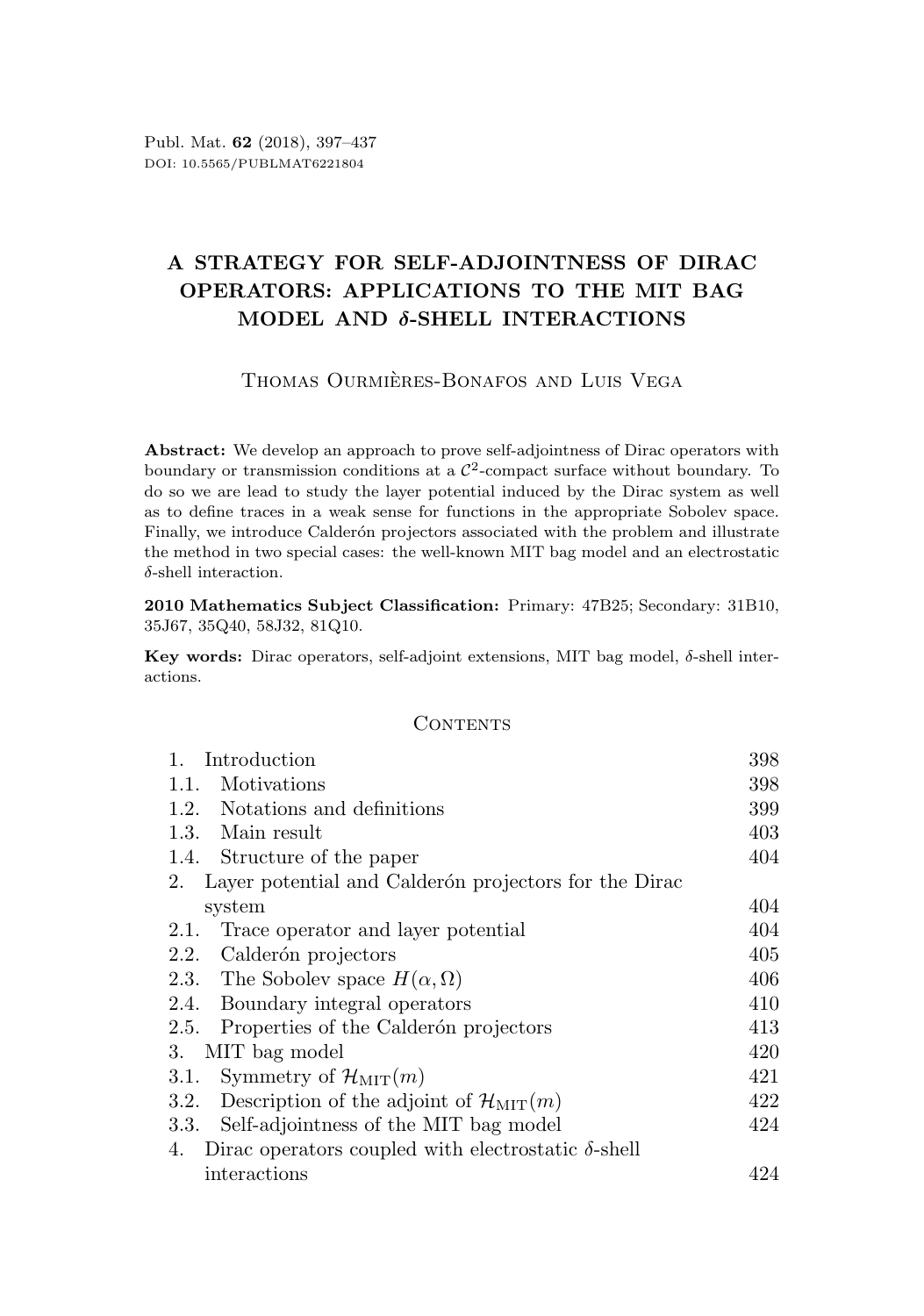|            | 4.1. Remarks on the transmission condition          | 426 |
|------------|-----------------------------------------------------|-----|
|            | 4.2. Domain of the adjoint                          | 428 |
|            | 4.3. Self-adjointness                               | 430 |
|            | 4.4. Essential self-adjointness when $\tau = \pm 2$ | 431 |
| References |                                                     | 434 |

### 1. Introduction

<span id="page-1-1"></span><span id="page-1-0"></span>1.1. Motivations. The study of massive relativistic particles of spin-1/2 such as electrons or quarks involves the Dirac operator and such systems are of great importance in elementary particle physics.

From a mathematical physics point of view, this operator attracted a lot of attention in the past few years and the first step in its study is the understanding of either boundary or transmission conditions through a surface in order to prove self-adjointness of the Dirac operator with such conditions.

We aim to develop a general strategy involving boundary integral operators and associated Calder´on projectors and we apply this method to the well-known MIT bag model and the Dirac operator coupled with an electrostatic δ-shell interaction.

The MIT bag model is used to study confined particles of spin-1/2 into domains of  $\mathbb{R}^3$  (for more physical motivations, see [[21,](#page-39-0) [22,](#page-39-1) [23,](#page-39-2) [28](#page-39-3)]). This system has recently been studied in [[3,](#page-37-1) [4](#page-37-2)] and, in particular, the authors prove self-adjointness of the operator for smooth domains.

The Dirac operator coupled with a  $\delta$ -interaction also attracted a lot of attention in the past few years. To our knowledge, the first paper dealing with this question is [[25](#page-39-4)] where the authors study the particular case of an interaction supported on a sphere. They take advantage of the symmetry of the system in order to answer the question of self-adjointness and study spectral properties of the system. In the sequence of papers [[5,](#page-37-3) [6,](#page-37-4) [7](#page-38-0)] the question of self-adjointness is handled for  $\mathcal{C}^2$ -surfaces and spectral properties are investigated. Recently, a strategy using quasi-boundary triplets was exposed in [[10](#page-38-1)] in order to study this system and the authors recover and extend some results of [[5](#page-37-3)] for  $\mathcal{C}^{\infty}$ -smooth surfaces. However, in these works, the authors fail to prove self-adjointness for critical values of the coupling constant. Our initial motivation here was to understand this phenomenon and we prove that for these critical values the operator is self-adjoint on a larger domain. It is worth mentioning that simultaneously, in [[11](#page-38-2)], the authors recover similar results with a boundary triplet technique. This phenomenon is reminiscent of similar questions in the context of negative-index materials investigated in  $[15, 12, 18]$  $[15, 12, 18]$  $[15, 12, 18]$  $[15, 12, 18]$  $[15, 12, 18]$  $[15, 12, 18]$  $[15, 12, 18]$ .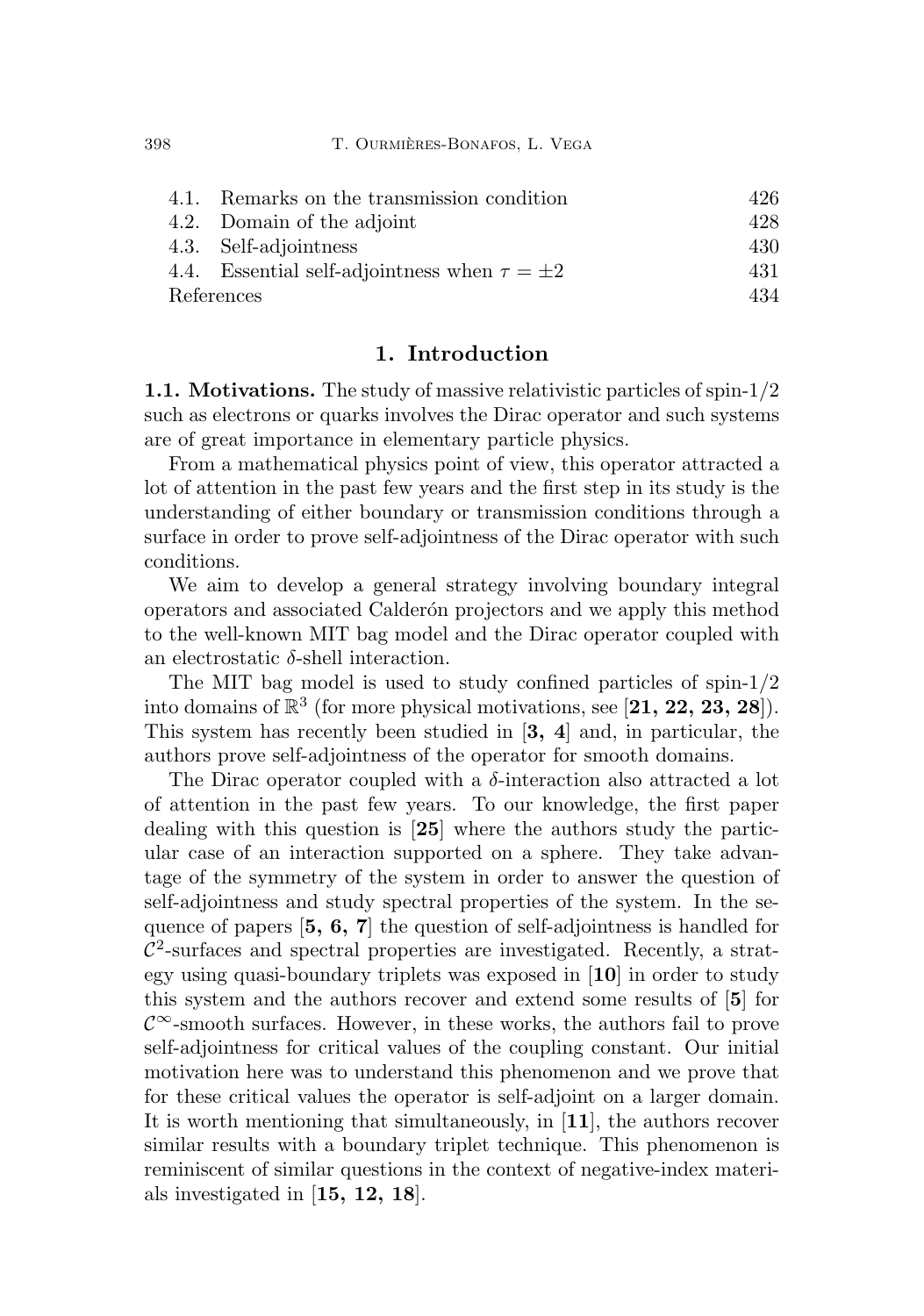This paper is inspired by the strategy developed in [[13](#page-38-5)] about two-dimensional Dirac operators with graphene boundary conditions. However, in our case, the situation is more involved because we study a layer potential on a general  $\mathcal{C}^2$ -surface which, in dimension two, was done studying the twin of this layer potential on the circle and extending the results by the Riemann mapping theorem. Hence, in the present article, we introduce a framework for boundary integral operators in the same spirit as the one developed, for instance in [[24](#page-39-6)], for elliptic operators of order two. Indeed, we study the layer potential operator associated with the Dirac problem and study regularisation properties. To do so, we are led to introduce and study various properties about the natural Sobolev space associated with the Dirac operator. It allows to define boundary values of such a layer potential in a weak sense.

Finally, we mention that the layer potential for the Dirac operator was studied in [[8](#page-38-6)] for Lipschitz hypersurfaces. As here we ask for  $\mathcal{C}^2$ -regularity of the surface, it allows to define weaker data on the boundary. It is also worth mentioning that our strategy share similarities with the work exposed in [[16](#page-38-7)] about  $\mathcal{C}^{\infty}$ -boundary techniques and pseudo-differential tools.

<span id="page-2-0"></span>1.2. Notations and definitions. Before going any further we need to introduce a few notation and definition.

**1.2.1. Basic notations.** The set  $\mathbb{N} = \{0, 1, 2, \ldots\}$  denotes the set of natural integers and we define  $\mathbb{N}^* = \mathbb{N} \setminus \{0\}$ . R and C are the fields of real and complex numbers, respectively. For  $z \in \mathbb{C}$ ,  $\overline{z}$  is its conjugate.

Let  $d \in \mathbb{N}^*, x = (x_1, \ldots, x_d)$  denote the cartesian coordinates in the euclidean space  $\mathbb{R}^d$  and 0 the origin.

For a Hilbert space  $\mathfrak{H}, \langle \cdot, \cdot \rangle_{\mathfrak{H}}$  and  $\|\cdot\|_{\mathfrak{H}}$  denote the scalar product and the norm on  $\mathfrak{H}$ , respectively. When  $\mathfrak{H} = \mathbb{C}^d$  the scalar product  $\langle \cdot, \cdot \rangle_{\mathbb{C}^d}$  is taken antilinear with respect to the second variable.

For a matrix  $A = (A_{i,j})_{i,j \in \{1,\dots,d\}} \in \mathbb{C}^{d \times d}$ ,  $A^*$  is the conjugate transpose of A, that is  $(A^*_{i,j})_{i,j \in \{1,\dots,d\}} = (\overline{A}_{j,i})_{i,j \in \{1,\dots,d\}}$ . For any  $z_1, z_2 \in \mathbb{C}^d$ , it satisfies  $\langle Az_1, z_2\rangle_{\mathbb{C}^d} = \langle z_1, A^*z_2\rangle_{\mathbb{C}^d}$ . We also introduce  $\|\cdot\|_{\mathcal{M}}$  the matricial norm defined as  $||A||_{\mathcal{M}} = \sup_{||z||_{\mathbb{C}^{d}}=1} ||Az||_{\mathbb{C}^{d}}$ . The identity of  $\mathbb{C}^{d \times d}$ will be denoted Id.

For a metric space X, X' denotes its topological dual and  $\langle \cdot, \cdot \rangle_{X',X}$  the duality pairing between  $X'$  and  $X$ . Let  $X$  and  $Y$  be two metric spaces and  $\mathcal L$  a bounded linear operator from  $X$  to Y.  $\mathcal L'$  denotes its adjoint and we recall that it is a bounded linear operator from Y' to X'.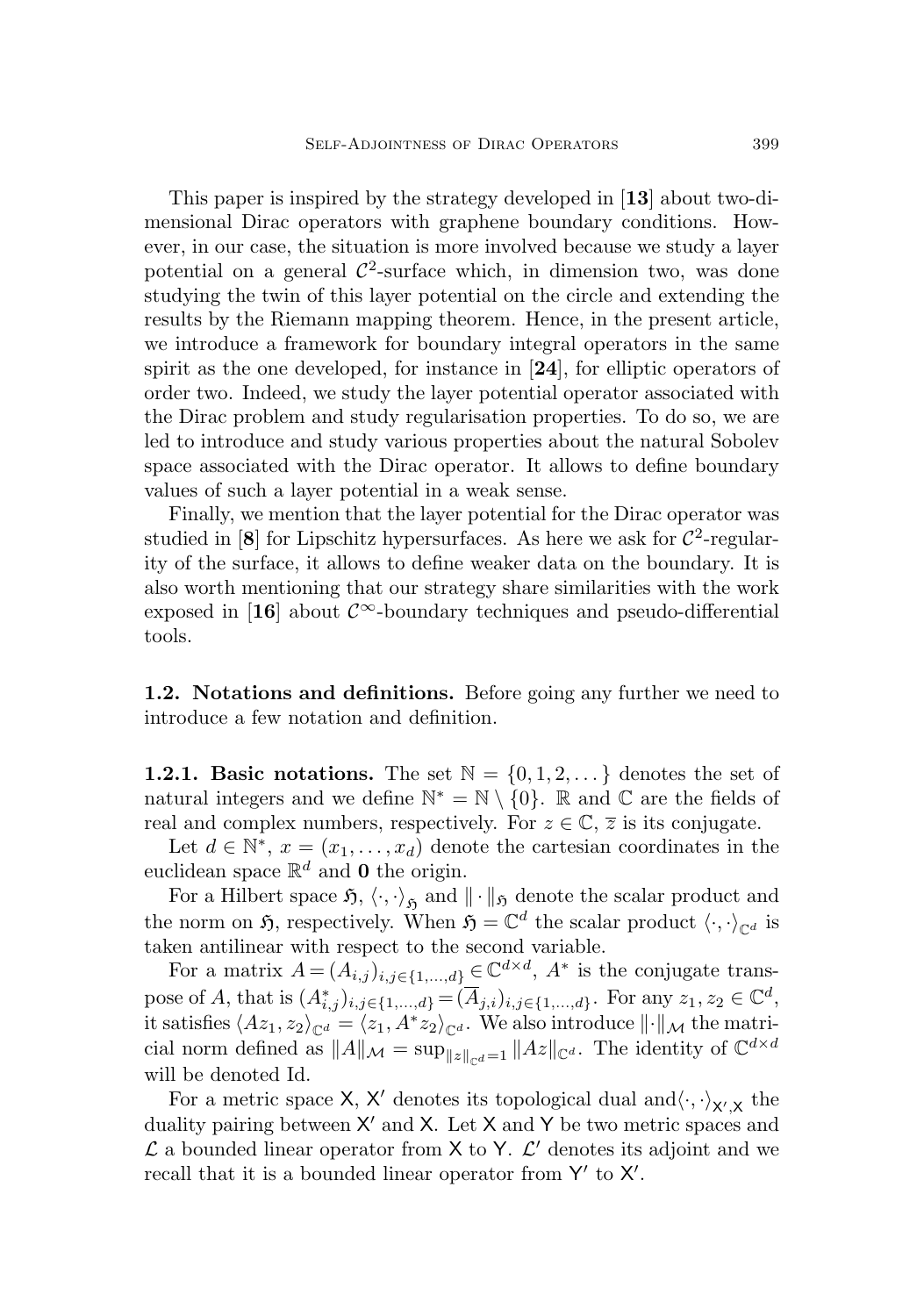Let  $\mathcal{U} \subset \mathbb{R}^d$ . Its closure in  $\mathbb{R}^d$  is denoted  $\overline{\mathcal{U}}$ . We also introduce the open ball of center the origin **0** and radius  $R > 0$  as  $B(R) := \{x \in \mathbb{R}^d :$  $||x||_{\mathbb{R}^d} < R$ . Let dist $(x, K)$  denote the distance of a point  $x \in \mathbb{R}^d$  to a compact subset  $K \subset \mathbb{R}^d$ .

From now on  $p \in \mathbb{N}^*$  and when  $p = 1$ , the mention p is dropped in the following notation. Let  $\Omega$  be a  $\mathcal{C}^2$ -domain of  $\mathbb{R}^d$ . If the boundary  $\partial\Omega$ of  $\Omega$  is non-empty, we set  $\Sigma := \partial \Omega$  and denote by **n** its outward pointing normal and ds the  $(d-1)$ -dimensional Hausdorff measure on Σ. We assume that  $\Sigma$  is compact, connected, and without boundary.

1.2.2. Spaces of smooth functions and distributions.  $\mathcal{C}^{\infty}(\Omega)^p$  denotes the usual space of infinitely differentiable functions with values in  $\mathbb{C}^p$ . Similarly,  $\mathcal{C}_0^{\infty}(\Omega)^p$  is the set of infinitely differentiable functions with values in  $\mathbb{C}^p$  with compact support. If  $\Omega$  is bounded, the space  $C_0^{\infty}(\overline{\Omega})^p$  can be identified with  $C^{\infty}(\overline{\Omega})^p$ .  $C_0^{\infty}(\Omega)^p$  can also be denoted  $\mathcal{D}(\Omega)^p$  and endowed with its usual family of semi-norms it is a metric space. The space of distributions is defined as  $\mathcal{D}'(\Omega)^p = (\mathcal{C}_0^{\infty}(\Omega)^p)'$ . For  $u \in \mathcal{D}'(\Omega)$ , supp $(u)$  denotes the support of the distribution u.

The Schwarz class  $\mathcal{S}(\mathbb{R}^d)^p$  is defined as

$$
\mathcal{S}(\mathbb{R}^d)^p := \{ f \in \mathcal{C}^{\infty}(\mathbb{R}^d)^p : \text{for all } (k,l) \in \mathbb{N}^d \times \mathbb{N}^d, \sup_{x \in \mathbb{R}^d} ||x^k \partial^l f(x)||_{\mathbb{C}^p} < +\infty \},
$$

where we used the multi-index notation. More precisely if  $k = (k_1, \ldots,$  $(k_d) \in \mathbb{N}^d$  and  $x \in \mathbb{R}^d$ ,  $x^k = x_1^{k_1} \cdots x_d^{k_d} \in \mathbb{R}$  and  $\partial^k = \partial_1^{k_1} \cdots \partial_d^{k_d}$ . Endowed with its usual family of semi-norms,  $\mathcal{S}(\mathbb{R}^d)^p$  is a metric space and the space of tempered distributions is defined as  $\mathcal{S}'(\mathbb{R}^d)^p = (\mathcal{S}(\mathbb{R}^d)^p)'$ .

**1.2.3.** L<sup>q</sup>-spaces. Let  $q \geq 1$ .  $L^q(\Omega)^p$  is the space of functions f, which are measurable with respect to the Lebesgue measure and with values in  $\mathbb{C}^p$ , such that

$$
\|f\|_{L^q(\Omega)^p}^q:=\int_{\mathbb{R}^d}\|f\|_{\mathbb{C}^p}^q\,\mathrm{d} x<+\infty.
$$

When  $q = 2$ ,  $L^2(\Omega)^p$  is a Hilbert space and its scalar product is given by

$$
\langle f, g \rangle_{L^2(\Omega)^p} = \int_{\Omega} \langle f(x), g(x) \rangle_{\mathbb{C}^p} \, \mathrm{d}x, \quad f, g \in L^2(\Omega)^p.
$$

If  $f \in L^2(\mathbb{R}^d)^p$ ,  $f|_{\Omega}$  denotes the restriction of f to the domain  $\Omega$ .

We also introduce the space  $L^{\infty}(\Omega)^p$  as the space of bounded  $\mathbb{C}^p$ -valued functions. For  $f \in L^{\infty}(\Omega)^p$ , the associated norm is defined as

$$
||f||_{L^{\infty}(\Omega)^p} = \sup_{x \in \Omega} ||f(x)||_{\mathbb{C}^p}.
$$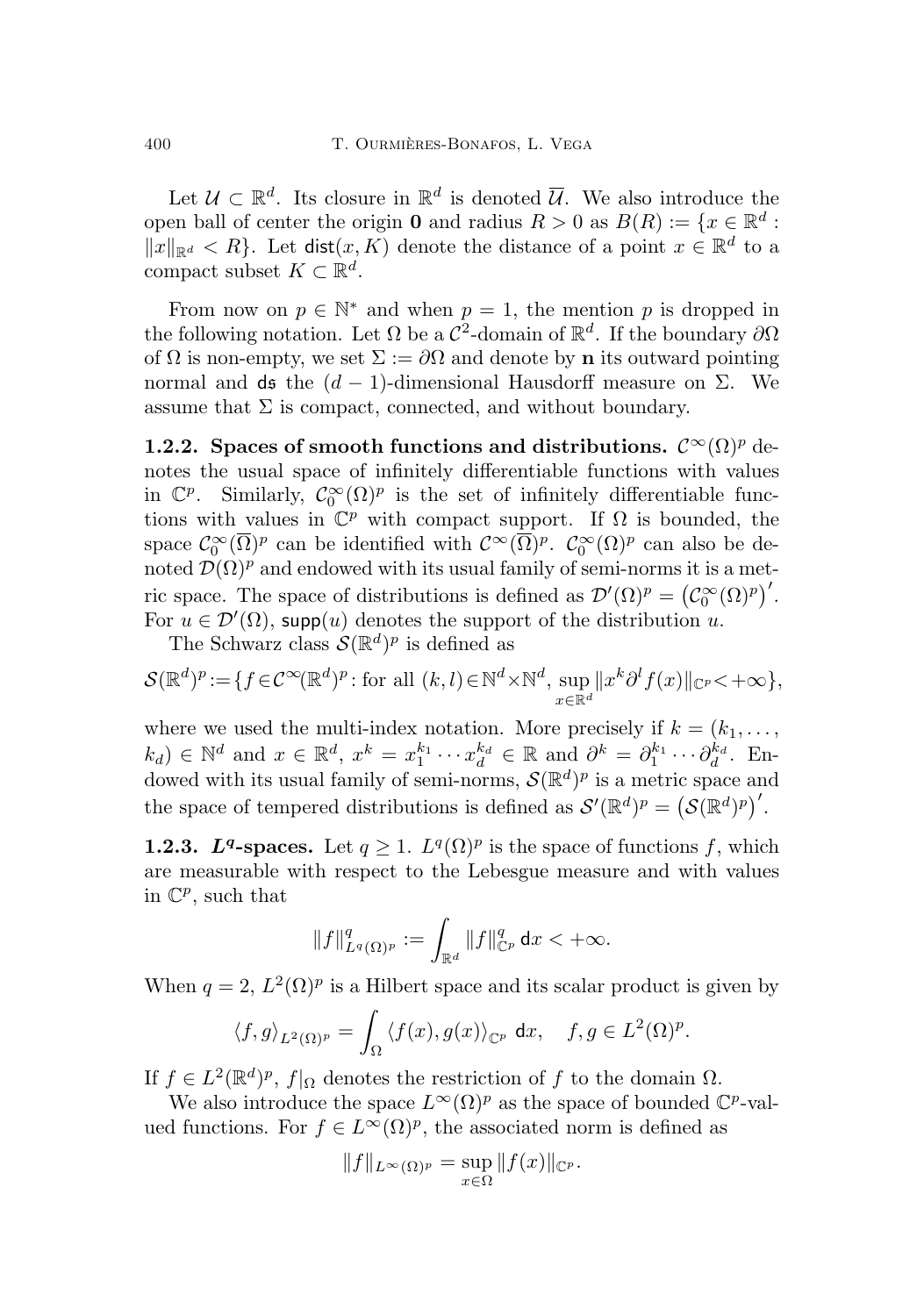**1.2.4. Fourier transform.** For a function  $f \in L^1(\mathbb{R}^d)^p$ , we introduce its Fourier transform as

$$
\mathcal{F}(f)(\xi) = \frac{1}{(2\pi)^{d/2}} \int_{\mathbb{R}^d} e^{-i\langle x,\xi\rangle_{\mathbb{R}^d}} f(x) \, \mathrm{d}x \in \mathbb{C}^p, \quad \text{for all } \xi \in \mathbb{R}^d.
$$

The Fourier transform can be extended into an isometry of  $L^2(\mathbb{R}^d)^p$  and it is well known that F, seen as an operator from  $\mathcal{S}(\mathbb{R}^d)^p$  to  $\mathcal{S}(\mathbb{R}^d)^p$  is invertible and the inverse Fourier transform  $\mathcal{F}^{-1}$  is given by

$$
\mathcal{F}^{-1}(f)(x) = \frac{1}{(2\pi)^{d/2}} \int_{\mathbb{R}^d} e^{i\langle \xi, x \rangle_{\mathbb{R}^d}} f(\xi) d\xi \in \mathbb{C}^p,
$$
  
for all  $f \in \mathcal{S}(\mathbb{R}^d)^p$  and  $x \in \mathbb{R}^d$ .

By duality, we can also extend  $\mathcal F$  to the space of tempered distributions  $\mathcal{S}'(\mathbb{R}^d)^p$ .

**1.2.5. Sobolev spaces.** Let  $|s| \leq 1$ , we introduce the usual Sobolev space  $H^s(\mathbb{R}^d)^p$  as:

$$
H^{s}(\mathbb{R}^{d})^{p} := \{ f \in L^{2}(\mathbb{R}^{d})^{p} : ||f||_{H^{s}(\mathbb{R}^{d})^{p}} < +\infty \},
$$

where

$$
||f||_{H^s(\mathbb{R}^d)^p}^2 = \int_{\xi \in \mathbb{R}^d} (1 + |\xi|^2)^s ||\mathcal{F}(f)(\xi)||_{\mathbb{C}^p}^2 d\xi.
$$

If  $s = 0$ , as the Fourier transform is unitary on  $L^2(\mathbb{R}^d)^p$ , we recover by definition  $H^0(\mathbb{R}^d)^p = L^2(\mathbb{R}^d)^p$ .

The space  $H^s(\Omega)$ <sup>p</sup> is defined as follows

 $H^{s}(\Omega)^{p} = \{f \in L^{2}(\Omega)^{p} : \text{there exists } \tilde{f} \in H^{s}(\mathbb{R}^{d})^{p} \text{ such that } \tilde{f}|_{\Omega} = f\},\$ and for  $f \in H^s(\Omega)$ <sup>*p*</sup> the associated norm is given by

$$
||f||_{H^s(\Omega)^p} = \inf_{\tilde{f} \in H^s(\mathbb{R}^d)^p, \, \tilde{f}|_{\Omega} = f} ||\tilde{f}||_{H^s(\mathbb{R}^d)^p}.
$$

Now, let  $\mathfrak{H}^1(\Omega)^p$  be the space

 $\mathfrak{H}^1(\Omega)^p := \{ f = (f_j)_{j \in \{1, ..., p\}} \in L^2(\Omega)^p : \text{for all } j \in \{1, ..., p\}, \nabla f_j \in L^2(\Omega)^p \},$ associated with the norm

$$
||f||_{\mathfrak{H}^1(\Omega)^p}^2 = ||f||_{L^2(\Omega)^p}^2 + \sum_{j=1}^p ||\nabla f_j||_{L^2(\Omega)^p}^2.
$$

Because of the invariance of the Sobolev spaces we have  $\mathfrak{H}^1(\Omega)^p = H^1(\Omega)^p$ and the norms  $\|\cdot\|_{H^1(\Omega)p}$  and  $\|\cdot\|_{\mathfrak{h}^1(\Omega)p}$  are equivalent (see [[27](#page-39-7), Lemma 1.3]). By abuse of notation, both of them will be denoted  $\|\cdot\|_{H^1(\Omega)^p}$ .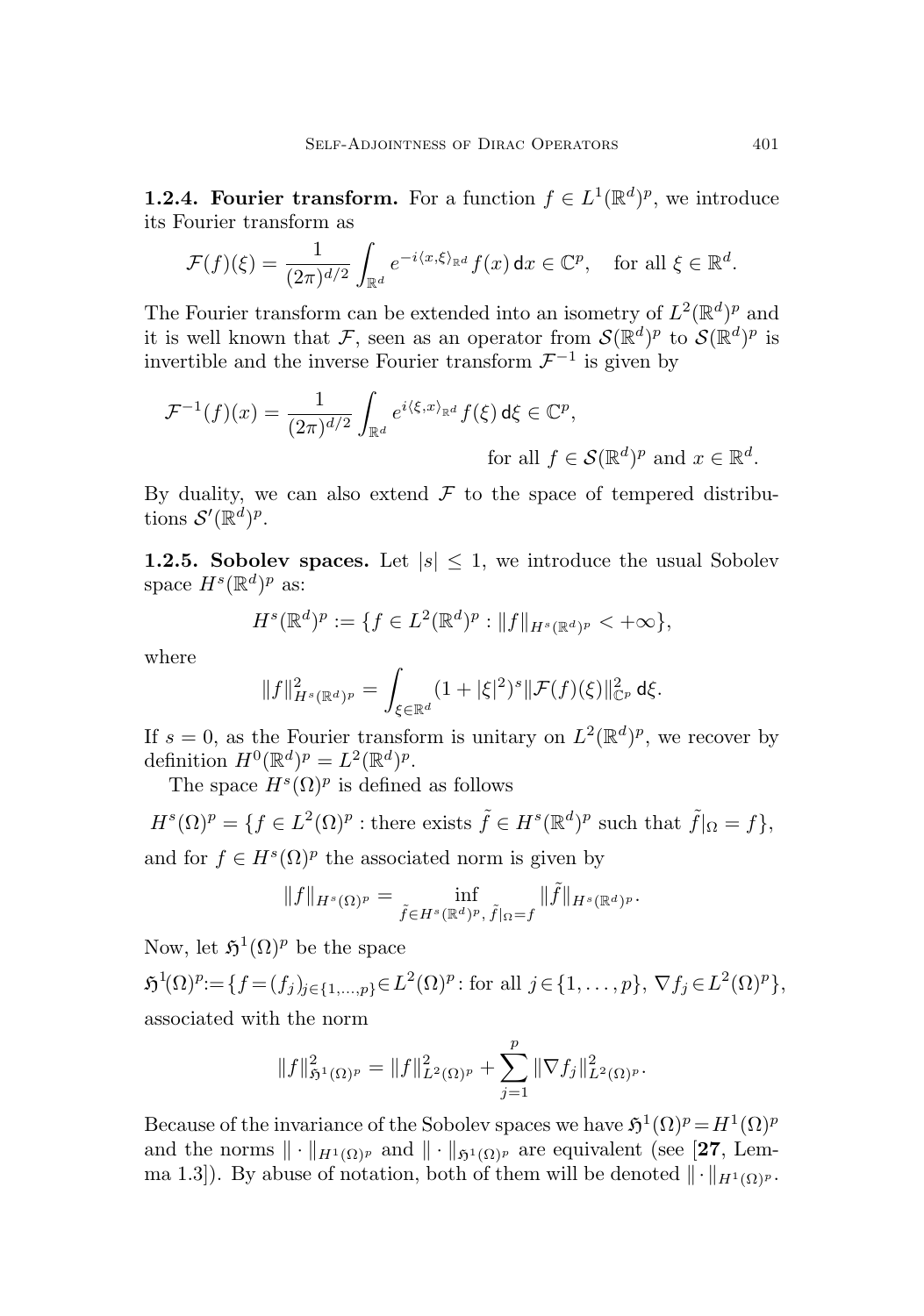**1.2.6.** Sobolev spaces on the boundary. Let  $|s| \leq 1$ . We recall that  $\Sigma$  has no boundary. We define the Sobolev space of  $\mathbb{C}^p$ -valued functions  $H^s(\Sigma)^p$  as usual (see [[32](#page-40-0), §2.4]), that is using local coordinates representation on the manifold  $\Sigma$ . As  $\Sigma$  has no boundary, we have  $H^{-s}(\Sigma)^p = (H^s(\Sigma)^p)'$ . For  $f \in H^{-s}(\Sigma)^p$ , the norm on  $H^{-s}(\Sigma)^d$  can be characterised by duality, that is:

$$
||f||_{H^{-s}(\Sigma)^p} = \sup_{g \in H^s(\Sigma)^p, g \neq 0} \frac{\langle f, g \rangle_{H^{-s}(\Sigma)^p, H^s(\Sigma)^p}}{||g||_{H^s(\Sigma)^p}}.
$$

For a function  $g \in C_0^{\infty}(\overline{\Omega})^p$ ,  $\mathfrak{t}_{\Sigma}g$  denotes its trace on  $\Sigma$ .  $\mathfrak{t}_{\Sigma}: g \mapsto \mathfrak{t}_{\Sigma}g$ is a linear operator from  $\mathcal{C}_0^{\infty}(\overline{\Omega})^p$  to  $\mathcal{C}^{\infty}(\Sigma)^p$  and we have the following well-known trace theorem (see, for instance, [[30](#page-39-8), Theorem 3.37]):

<span id="page-5-0"></span>**Proposition 1.1** (Trace theorem). The linear operator  $t_{\Sigma}$  extends into a bounded operator from  $H^1(\Omega)^p$  to  $H^{1/2}(\Sigma)^p$  also denoted  $\mathfrak{t}_{\Sigma}$ . Moreover, there exists a bounded linear extension operator  $E: H^{1/2}(\Sigma)^p \to H^1(\Omega)$ satisfying

$$
\mathfrak{t}_{\Sigma}E(g) = g, \quad \text{for all } g \in H^{1/2}(\Sigma)^p.
$$

1.2.7. Dirac operator and fundamental solutions. Let  $\alpha = (\alpha_1, \alpha_2, \alpha_3)$  $\alpha_3$ ) and  $\beta$  be the 4 × 4 Hermitian and unitary matrices given by:

$$
\alpha_j = \begin{pmatrix} 0 & \sigma_j \\ \sigma_j & 0 \end{pmatrix} \text{ for } j = 1, 2, 3, \quad \beta = \begin{pmatrix} I_2 & 0 \\ 0 & -I_2 \end{pmatrix}.
$$

Here  $(\sigma_1, \sigma_2, \sigma_3)$  are the Pauli matrices defined as

$$
\sigma_1 = \begin{pmatrix} 0 & 1 \\ 1 & 0 \end{pmatrix}, \quad \sigma_2 = \begin{pmatrix} 0 & -i \\ i & 0 \end{pmatrix}, \quad \sigma_3 = \begin{pmatrix} 1 & 0 \\ 0 & -1 \end{pmatrix}.
$$

The Dirac operator is the differential operator acting on the space of distributions  $\mathcal{D}'(\Omega)^4$  defined as

$$
\mathcal{H}(m) := \mathcal{H} = \alpha \cdot \mathsf{D} + m\beta, \quad \mathsf{D} = -i\nabla,
$$

where for  $X = (X_1, X_2, X_3), \alpha \cdot X = \sum_{j=1}^3 \alpha_j X_j.$ 

We introduce the Sobolev space associated with the Dirac operator on the domain  $\Omega$  as

(1.1) 
$$
H(\alpha, \Omega) := \{ u \in L^2(\Omega)^4 : \mathcal{H}u \in L^2(\Omega)^4 \} = \{ u \in L^2(\Omega)^4 : (\alpha \cdot \mathsf{D})u \in L^2(\Omega)^4 \},
$$

where  $\mathcal{H}u$  and  $(\alpha \cdot \mathsf{D})u$  have to be understood in the sense of distributions. As the multiplication by  $\beta$  is a bounded operator from  $L^2(\Omega)^4$  onto itself,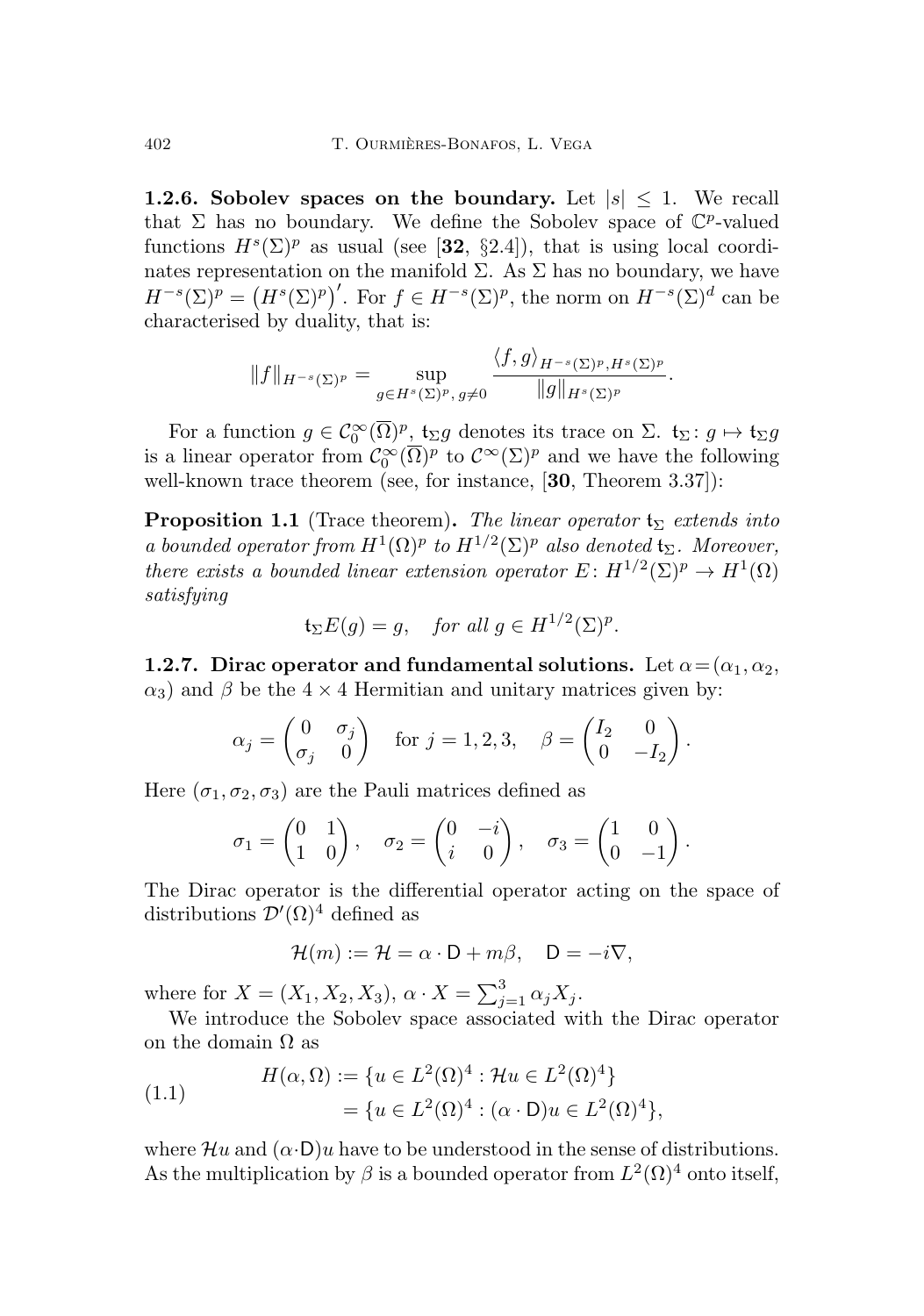the equality between these spaces holds and we can endow them with the scalar product

$$
\langle u, v \rangle_{H(\alpha,\Omega)} = \langle u, v \rangle_{L^2(\Omega)^4} + \langle (\alpha \cdot \mathsf{D})u, (\alpha \cdot \mathsf{D})v \rangle_{L^2(\Omega)^4}, \quad u, v \in H(\alpha, \Omega),
$$

it is a Hilbert space (see Subsection [2.3](#page-9-0) for more details) and the associated norm is denoted  $\|\cdot\|_{H(\alpha,\Omega)}$ .

<span id="page-6-1"></span>Remark 1.2. For any  $u \in H(\alpha, \Omega)$ , the norm  $\|\cdot\|_{H(\alpha,\Omega)}$  is equivalent to the operator norm  $||u||_{\mathcal{H}} = ||u||_{L^2(\Omega)^4} + ||\mathcal{H}u||_{L^2(\Omega)^4}$  and, by abuse of notation, we also denote  $\|\cdot\|_{\mathcal{H}}$  by  $\|\cdot\|_{H(\alpha,\Omega)}$ .

<span id="page-6-0"></span>1.3. Main result. As explained in Subsection [1.1](#page-1-1) our initial motivation was to study the self-adjointness of the Dirac operator coupled with an electrostatic  $\delta$ -shell interaction of strength  $\tau \in \mathbb{R}$  supported on a  $\mathcal{C}^2$ -compact surface without boundary. In this paragraph, for the sake of readability, we only give a formal description of the main result. Rigorous statements can be found in Section [4.](#page-27-1)

For  $m \in \mathbb{R}$ , the operator we are interested in formally writes

$$
\mathcal{H}_{\tau}(m) := \mathcal{H}(m) + \tau \delta_{\Sigma},
$$

where  $\delta_{\Sigma}$  is a potential supported on the surface  $\Sigma$  and is interpreted as a transmission condition for the traces of the functions in the domain of  $\mathcal{H}_{\tau}(m)$ .

Remark that  $\Sigma$  splits the Euclidean space  $\mathbb{R}^3$  into two connected components  $\Omega_+$  and  $\Omega_-$ . Because  $\mathcal{H}(m)$  is and elliptic operator of order one and in order for the transmission condition to make sense the domain dom $(\mathcal{H}_{\tau}(m))$  of the operator  $\mathcal{H}_{\tau}(m)$  is given by functions in  $H^1(\Omega_+) \times H^1(\Omega_-)$  satisfying a transmission condition through  $\Sigma$ .

Now, we can state formally the main result about the electrostatic  $\delta$ -shell interaction.

### Theorem 1.3. The following holds:

- i) If  $\tau \neq \pm 2$  the operator  $\mathcal{H}_{\tau}(m)$  is self-adjoint on dom $(\mathcal{H}_{\tau}(m))$ .
- ii) If  $\tau = \pm 2$  the operator  $\mathcal{H}_{\tau}(m)$  is essentially self-adjoint and its closure  $\overline{\mathcal{H}_{\tau}(m)}$ , with domain dom $(\overline{\mathcal{H}_{\tau}(m)})$ , verifies

$$
\text{dom}(\mathcal{H}_\tau(m)) \subsetneq \text{dom}(\overline{\mathcal{H}_\tau(m)}).
$$

Moreover the traces (thus the transmission condition) have to be understood in a weaker sense.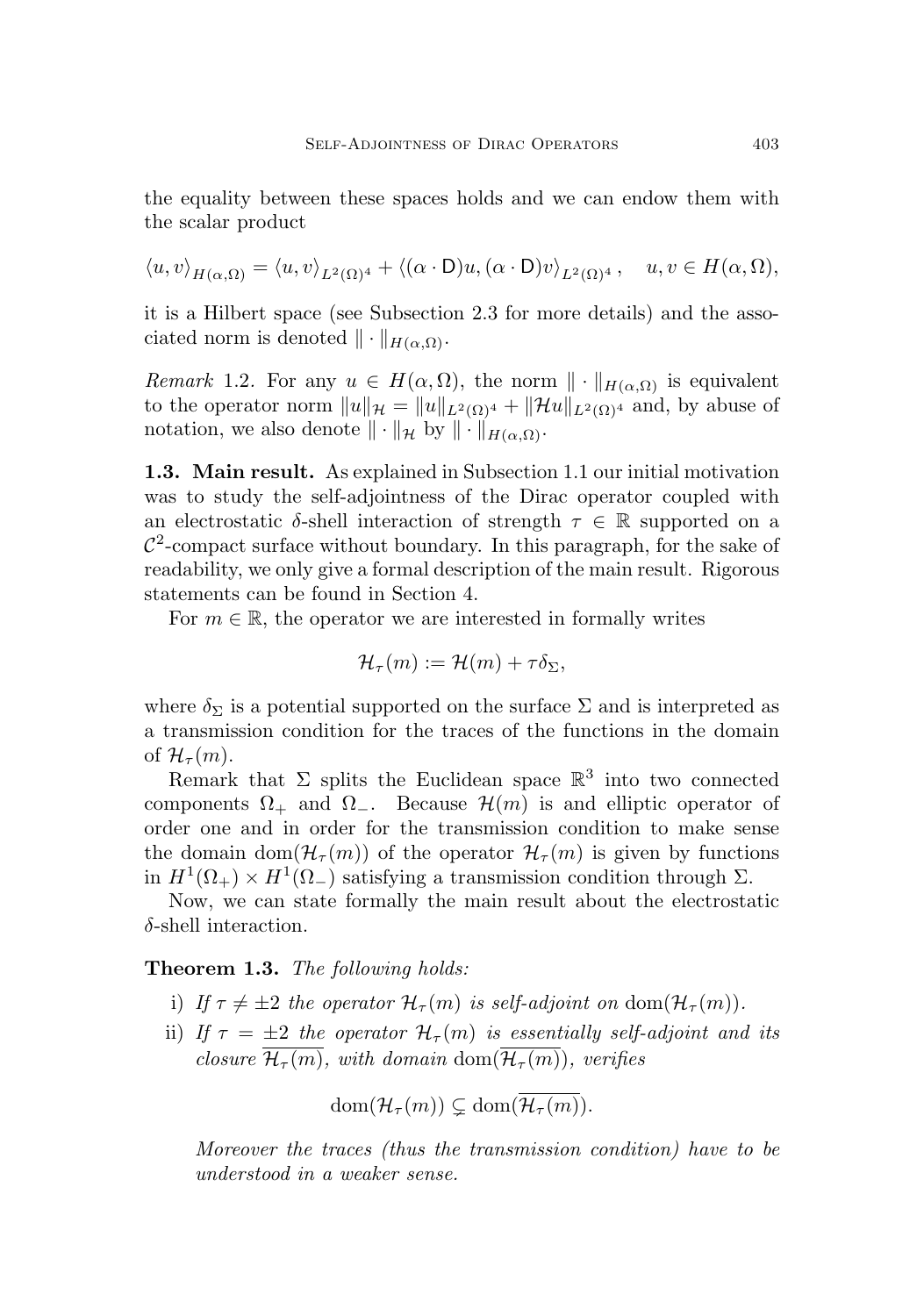<span id="page-7-0"></span>1.4. Structure of the paper. This paper is organized as follows. In Section [2](#page-7-1) we study the layer potential associated with the Dirac system and introduce various tools that will be helpful in the following, such as the Calder<sub>on</sub> projectors. The main result in this section is Theorem [2.2](#page-7-3) and its consequences regarding the Calderon projectors.

In Section [3](#page-23-0) we prove Theorem [3.2](#page-24-1) about the self-adjointness of the MIT bag model and in Section [4](#page-27-1) we study the self-adjointness of the Dirac operator coupled with an electrostatic  $\delta$ -shell interaction, the main result being Theorem [4.3.](#page-29-1) Note that the question of self-adjointness for the critical values of the coupling constant that motivated us in the beginning is dealt with.

# <span id="page-7-1"></span>2. Layer potential and Calderón projectors for the Dirac system

In the following two subsections we state the main results of this section.

<span id="page-7-2"></span>2.1. Trace operator and layer potential. For  $m \in \mathbb{R}$ , let  $\psi$  denote the following fundamental solution of  $-\Delta + m^2$ :

(2.1) 
$$
\psi(x) := \psi_m(x) = \frac{e^{-|mx|}}{4\pi|x|}, \quad x \in \mathbb{R}^3.
$$

Since  $\mathcal{H}^2 = (-\Delta + m^2) \mathrm{Id}, \phi := \mathcal{H}(\psi \mathrm{Id})$  is a fundamental solution of  $\mathcal{H}$ . For  $q \in C^{\infty}(\Sigma)^4$  we define the layer potential

<span id="page-7-5"></span>(2.2) 
$$
\Phi(g)(x) := \Phi_{\Omega,m}(g)(x) = \int_{y \in \Sigma} \phi(x - y)g(y) \, \text{d}\mathfrak{s}(y), \quad x \in \Omega.
$$

We have the following extension of Proposition [1.1.](#page-5-0)

<span id="page-7-4"></span>**Proposition 2.1.** The trace operator  $t_{\Sigma}$  extends into a continuous map  $\mathfrak{t}_{\Sigma} \colon H(\alpha, \Omega) \to H^{-1/2}(\Sigma)^4.$ 

We have the next theorem.

<span id="page-7-3"></span>**Theorem 2.2.** The following holds:

- i) If  $m = 0$  and  $\Omega$  is unbounded then, for any  $R > 0$  such that  $\Sigma \subset B(R)$ ,  $\Phi$  extends into a bounded operator from  $H^{-1/2}(\Sigma)^4$  to  $H(\alpha, \Omega \cap B(R)).$
- ii) Otherwise,  $\Phi$  extends into a bounded operator from  $H^{-1/2}(\Sigma)^4$  to  $H(\alpha,\Omega)$ .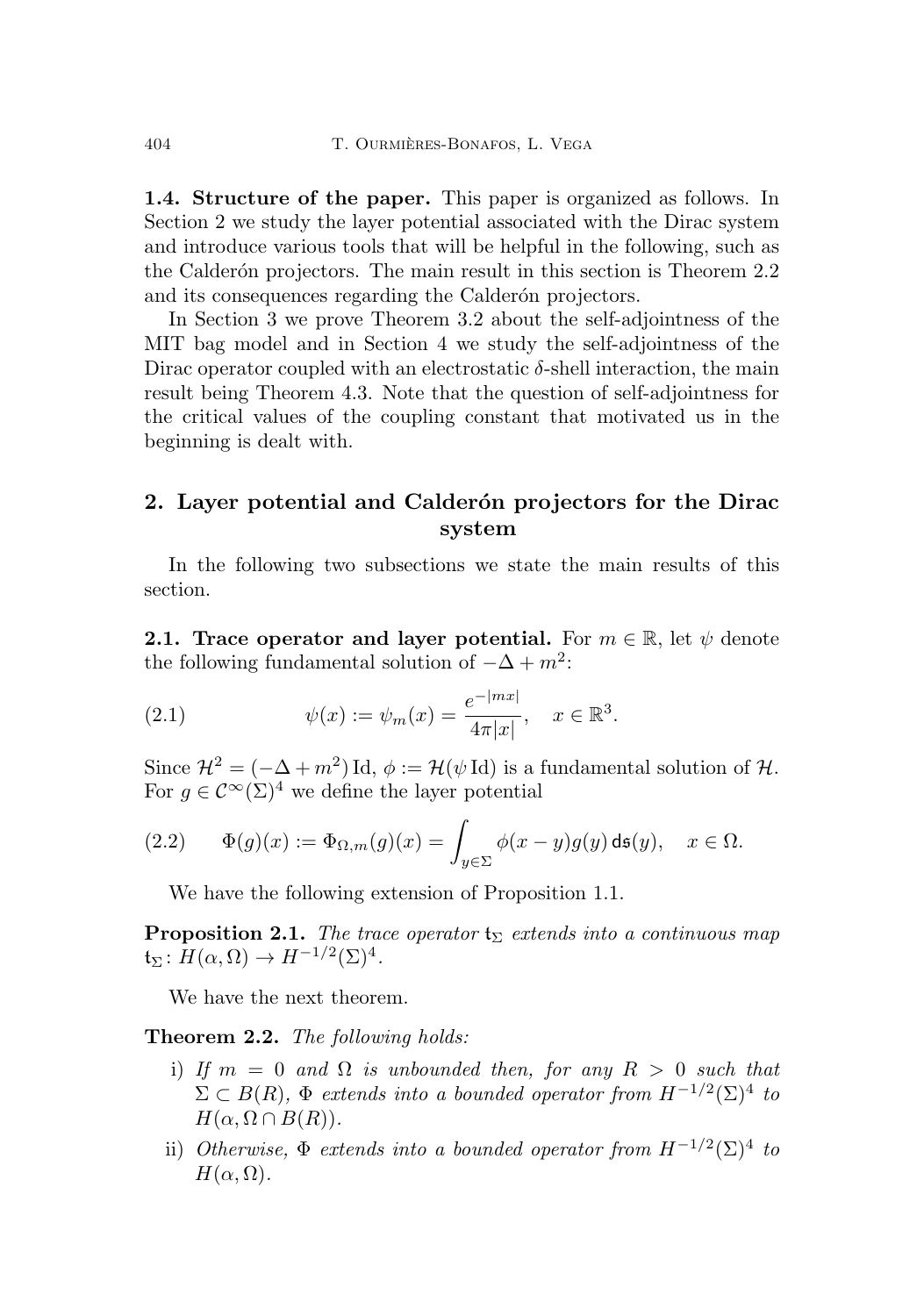The boundary integral operator is defined taking the boundary data of  $\Phi$  on  $\Sigma$  (in a distributional sense, see Propositions [1.1](#page-5-0) and [2.1\)](#page-7-4):

$$
C_m(g) := C(g) = \mathfrak{t}_\Sigma(\Phi(g)).
$$

An important consequence of Proposition [2.1](#page-7-4) and Theorem [2.2](#page-7-3) is that the boundary integral operator  $C$  satisfies the following corollary.

<span id="page-8-1"></span>Corollary 2.3. The following operator is continuous:

(2.3) 
$$
C: H^{-1/2}(\Sigma)^4 \to H^{-1/2}(\Sigma)^4.
$$

<span id="page-8-0"></span>2.2. Calderón projectors. The aim of this subsection is to define the Calderón projectors and give some of their properties. Set

$$
\Omega_+ := \Omega \quad \text{and} \quad \Omega_- := \mathbb{R}^3 \setminus \overline{\Omega}.
$$

We can define two operators  $\Phi_{\pm} := \Phi_{\Omega_{\pm},m}$  as in [\(2.2\)](#page-7-5) which allows us to set  $C_{\pm} := C_{\pm,m} = \mathfrak{t}_{\Sigma,\pm} \circ \Phi_{\pm}$  where  $\mathfrak{t}_{\Sigma,\pm}$  denotes the trace operator of Proposition [2.1](#page-7-4) from  $H(\alpha, \Omega_{\pm})$  to  $H^{-1/2}(\Sigma)^4$ .

Now, we define the Calderón projectors and give some properties.

<span id="page-8-3"></span>**Definition 2.4.** The Calderón projectors associated with  $m \in \mathbb{R}$  are the operators defined as:

$$
\mathcal{C}_{\pm} := \mathcal{C}_{\pm,m} = \pm i C_{\pm}(\alpha \cdot \mathbf{n}).
$$

As a consequence of Corollary [2.3,](#page-8-1) they are bounded linear operators from  $H^{-1/2}(\Sigma)^4$  onto itself.

Remark 2.5. As  $\Sigma$  is  $\mathcal{C}^2$ , the multiplication by  $\alpha \cdot \mathbf{n}$  is a bounded linear operator from  $H^{-1/2}(\Sigma)^4$  onto itself. Thus the definition makes sense.

Before giving the first properties of the Calderón projectors we define their formal adjoints as

$$
\mathcal{C}_{\pm}^* = \mp i(\alpha \cdot \mathbf{n})C_{\mp}.
$$

By definition,  $\mathcal{C}_{\pm}^{*}$  is a linear bounded operator from  $H^{-1/2}(\Sigma)^{4}$  onto itself. The following proposition justifies that the Calderón projectors are actual projectors.

<span id="page-8-2"></span>Proposition 2.6. We have:

- i)  $\mathcal{C}'_{\pm} = \mathcal{C}^*_{\pm}|_{H^{1/2}(\Sigma)^4}$  and  $(\mathcal{C}^*_{\pm})' = \mathcal{C}_{\pm}|_{H^{1/2}(\Sigma)^4}$ . In particular  $\mathcal{C}_{\pm}|_{H^{1/2}(\Sigma)^4}$ and  $\mathcal{C}_{\pm}^*|_{H^{1/2}(\Sigma)^4}$  are bounded operators from  $H^{1/2}(\Sigma)^4$  onto itself,
- ii)  $(C_{\pm})^2 = C_{\pm}$  and  $(C_{\pm}^*)^2 = C_{\pm}^*$ ,
- iii)  $C_+ + C_- = \text{Id}$  and  $C_+^* + C_-^* = \text{Id}$ ,
- iv)  $(\alpha \cdot n)\mathcal{C}_{\pm} = \mathcal{C}_{\mp}^*(\alpha \cdot n)$  and  $\mathcal{C}_{\pm}(\alpha \cdot n) = (\alpha \cdot n)\mathcal{C}_{\mp}^*$ .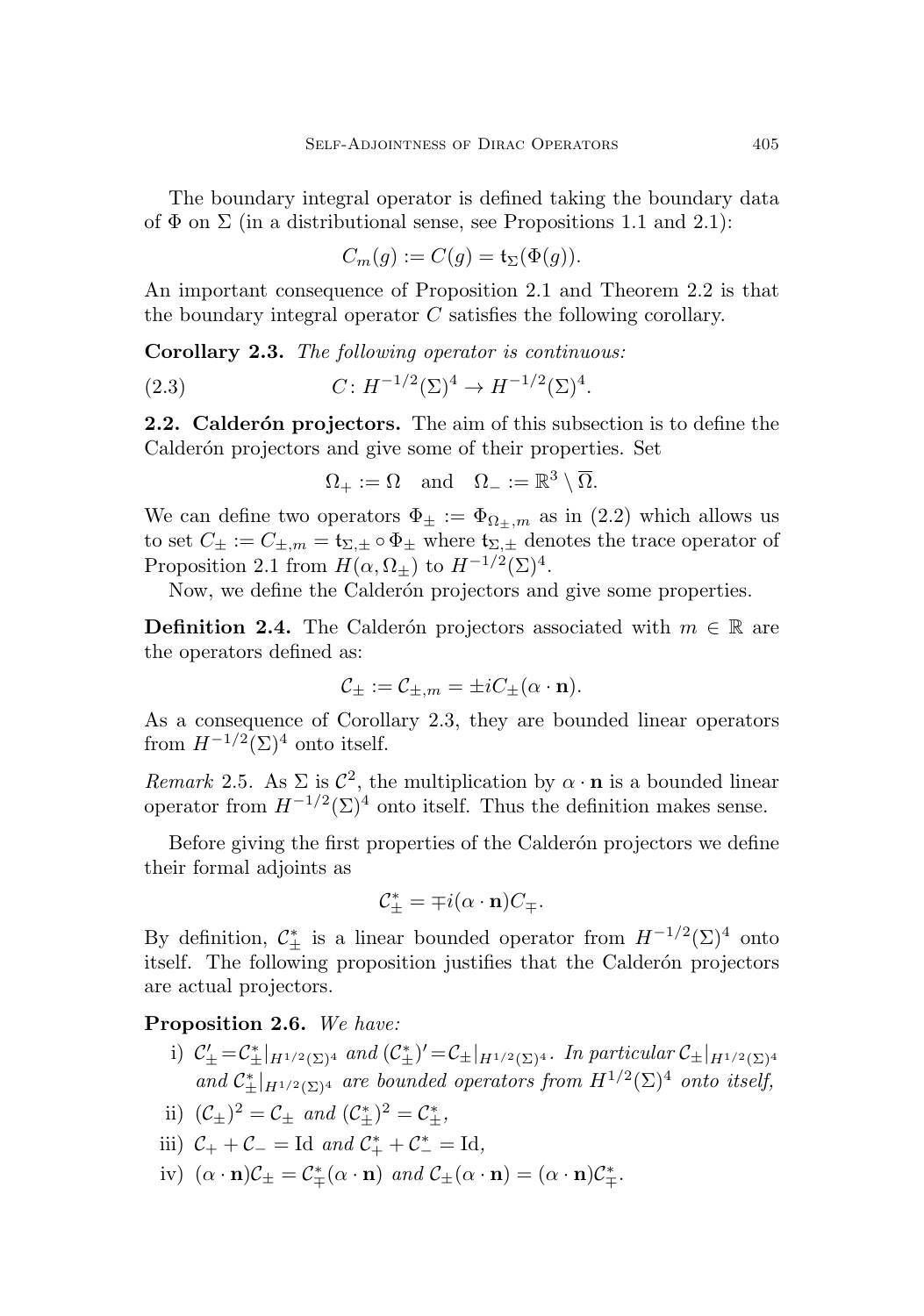The following two propositions are key-points in the proof of selfadjointness of Dirac operators. Both are regularisation properties related to the Calderón projectors.

<span id="page-9-3"></span>**Proposition 2.7.** The operator  $C_{\pm} \circ t_{\Sigma,\mp}$  is a linear bounded operator from  $H(\alpha,\Omega_{\mp})$  to  $H^{1/2}(\Sigma)^p$ .

<span id="page-9-4"></span>Note that the Calderón projectors satisfy:

$$
C_{\pm} - C_{\pm}^* = \pm i \mathcal{A},
$$

where  $\mathcal{A} = \mathcal{A}_m$  does not depend on the sign  $\pm$  and is an anticommutator that will be specified in Part [2.5.2.](#page-19-0) Roughly speaking,  $A$  measures the defect of self-adjointness of the Calderón projectors.

<span id="page-9-1"></span>Proposition 2.8. The operator A extends into a bounded operator from  $H^{-1/2}(\Sigma)^4$  to  $H^{1/2}(\Sigma)^4$ .

Remark 2.9. Proposition [2.8](#page-9-1) is reminiscent of [[5](#page-37-3), Lemma 3.5] that states that A is compact as an operator from  $L^2(\Sigma)^4$  onto itself. In fact, one can prove that A is a linear bounded operator from  $L^2(\Sigma)^4$  to  $H^1(\Sigma)^4$ . As the injection  $H^1(\Sigma)^4$  into  $L^2(\Sigma)^4$  is compact, we recover [[5](#page-37-3), Lemma 3.5].

The rest of this section is splitted into three subsections. In Subsec-tion [2.3](#page-9-0) we study the Sobolev space  $H(\alpha, \Omega)$  in order to prove Proposition [2.1.](#page-7-4) Subsection [2.4](#page-13-0) deals with Theorem [2.2](#page-7-3) and Corollary [2.3](#page-8-1) while the various properties of the Calderón projectors are proven in Subsection [2.5.](#page-16-0)

<span id="page-9-0"></span>**2.3.** The Sobolev space  $H(\alpha, \Omega)$ . In this subsection, for the sake of clarity, we set  $\mathcal{K} := H(\alpha, \Omega)$ . Recall that K is endowed with the scalar product:

$$
\langle u, v \rangle_{\mathcal{K}} = \langle u, v \rangle_{L^2(\Omega)^4} + \langle (\alpha \cdot \mathsf{D})u, (\alpha \cdot \mathsf{D})v \rangle_{L^2(\Omega)^4}, \quad u, v \in \mathcal{K}.
$$

Let  $\|\cdot\|_{\mathcal{K}}$  denotes the norm associated with the scalar product  $\langle \cdot, \cdot \rangle_{\mathcal{K}}$ .

We aim to prove Proposition [2.1](#page-7-4) in order to give a sense to the boundary value of a function in  $K$ .

This subsection is organised as follows: In Part [2.3.1](#page-9-2) we give basic properties of the space  $K$  and Proposition [2.1](#page-7-4) is proven in Part [2.3.2.](#page-11-0)

<span id="page-9-2"></span>2.3.1. Basic properties. The following two propositions are standard thus, we omit their proofs.

**Proposition 2.10.**  $(K, \|\cdot\|_K)$  is a Hilbert space.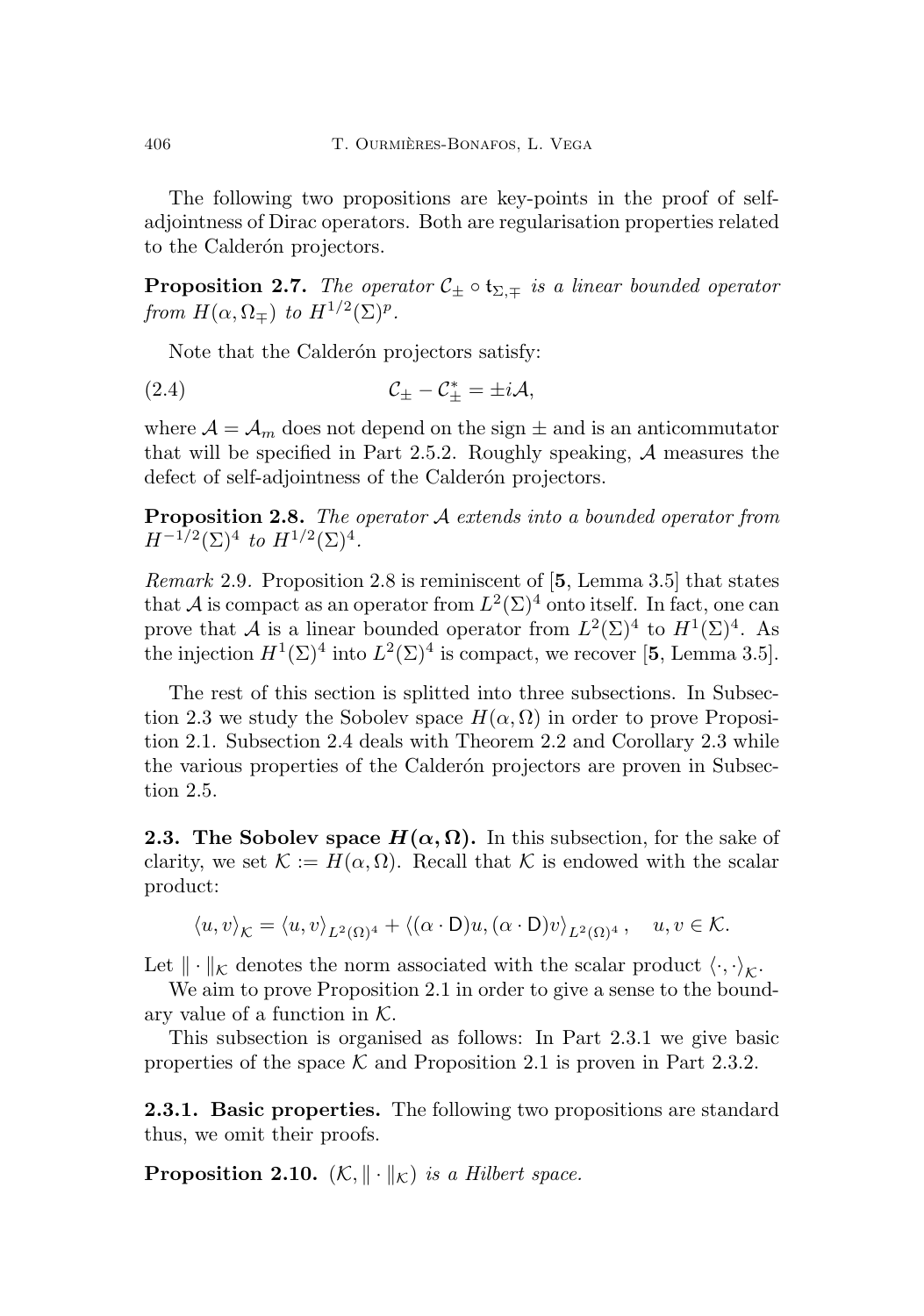<span id="page-10-2"></span>**Proposition 2.11.** The inclusion of  $H^1(\Omega)^4$  into K is continuous. More precisely, there exists  $c > 0$  such that for all  $u \in H^1(\Omega)^4$ :

$$
||u||_{\mathcal{K}}^2 \le c||u||_{H^1(\Omega)^4}^2.
$$

Now, we state a density result.

<span id="page-10-0"></span>**Proposition 2.12.**  $C_0^{\infty}(\overline{\Omega})^4$  is dense in K for the norm  $\|\cdot\|_{\mathcal{K}}$ .

Before going through the proof of Proposition [2.12](#page-10-0) we state the following lemma. Its proof is a simple consequence of Green's formula and is omitted.

<span id="page-10-1"></span>**Lemma 2.13.** The following set equality holds  $\{u \in L^2(\mathbb{R}^3)^4 : (\alpha \cdot \mathsf{D})u \in$  $L^2(\mathbb{R}^3)^4$  =  $H^1(\mathbb{R}^3)^4$ .

Now we have all the tools to prove Proposition [2.12.](#page-10-0)

Proof of Proposition [2.12:](#page-10-0) Let  $v \in \mathcal{K}$  such that, for all  $u \in C_0^{\infty}(\overline{\Omega})^4$  we have:

$$
0 = \langle v, u \rangle_{\mathcal{K}} = \langle v, u \rangle_{L^2(\Omega)^4} + \langle (\alpha \cdot \mathsf{D})v, (\alpha \cdot \mathsf{D})u \rangle_{L^2(\Omega)^4}.
$$

Let  $w := (\alpha \cdot D)v$ . In  $\mathcal{D}'(\Omega)^4$  we have  $(\alpha \cdot D)w = -v$  and then the equality is also true in  $L^2(\Omega)^4$ . Let  $w_0$  and  $v_0$  be the extensions of w and v by zero to  $\mathbb{R}^3$ . For any  $f \in C_0^{\infty}(\mathbb{R}^3)^4$ , we have

$$
\langle (\alpha \cdot \mathsf{D})w_0, \overline{f} \rangle_{\mathcal{D}'(\mathbb{R}^3)^4, \mathcal{D}(\mathbb{R}^3)^4} = \langle w_0, (\alpha \cdot \mathsf{D})f \rangle_{L^2(\mathbb{R}^3)^4} = \langle w, (\alpha \cdot \mathsf{D})f \rangle_{L^2(\Omega)^4}
$$
  
=  $-\langle v, f \rangle_{L^2(\Omega)^4} = -\langle v_0, f \rangle_{L^2(\mathbb{R}^3)^4}.$ 

Thus,  $(\alpha \cdot D)w_0 = -v_0 \in L^2(\mathbb{R}^3)^4$ . By Lemma [2.13,](#page-10-1)  $w_0 \in H^1(\mathbb{R}^3)^4$  and finally  $w \in H_0^1(\Omega)^4$  thanks to [[17](#page-38-8), Proposition IX.18].

Remark that in  $\mathcal{D}'(\Omega)^4$  we have  $-\Delta v+v=0$  which yields  $-\Delta w+w=0$  $(\alpha \cdot \mathsf{D})(-\Delta v+v) = 0$ . Now, let  $(f_n)_{n \in \mathbb{N}}$  be a sequence of  $\mathcal{C}_0^{\infty}(\Omega)^4$ -functions such that  $f_n$  converges to w in the  $\|\cdot\|_{H^1(\Omega)^4}$ -norm. We get:

$$
\langle w, \overline{f_n} \rangle_{L^2(\Omega)^4} = \langle \Delta w, \overline{f_n} \rangle_{\mathcal{D}'(\Omega)^4, \mathcal{D}(\Omega)^4} = - \langle (\alpha \cdot D)w, (\alpha \cdot D)f_n \rangle_{L^2(\Omega)^4}.
$$

Now, letting  $n \to +\infty$ , we obtain

$$
||w||_{L^2(\Omega)^4}^2 = -||(\alpha \cdot \mathsf{D})w||_{L^2(\Omega)^4}^2,
$$

thus  $w=0$  and  $w_0=0$ . Now, recall that  $v_0 = -(\alpha \cdot D)w_0 = 0$  which gives  $v=0.$ □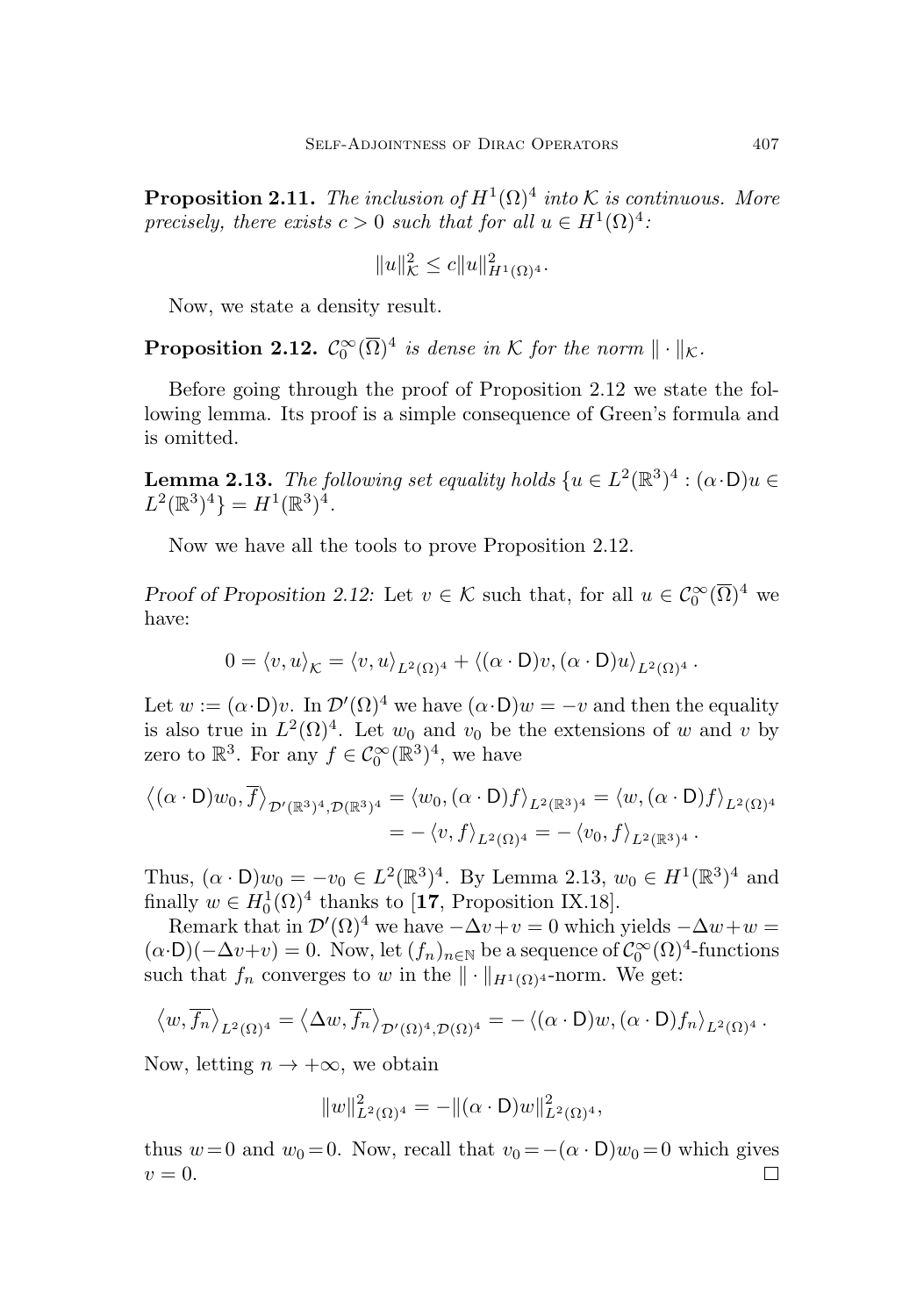<span id="page-11-0"></span>2.3.2. Trace theorem. In this subsection we prove Proposition [2.1.](#page-7-4) To do so, we need the following lemma which is a basic application of Green's formula and whose proof will be therefore omitted.

<span id="page-11-1"></span>**Lemma 2.14.** Let  $u, v \in C_0^{\infty}(\overline{\Omega})^4$ , we have:

$$
\left\langle (\alpha \cdot \mathsf{D}) u, v \right\rangle_{L^2(\Omega)^4} = \left\langle u, (\alpha \cdot \mathsf{D}) v \right\rangle_{L^2(\Omega)^4} + \left\langle (-i\alpha \cdot \mathbf{n}) \mathfrak{t}_{\Sigma} u, \mathfrak{t}_{\Sigma} v \right\rangle_{L^2(\Sigma)^4}.
$$

By density of  $C_0^{\infty}(\overline{\Omega})^4$  and continuity of  $\mathfrak{t}_{\Sigma}$  on  $H^1(\Omega)^4$ , this equality extends to  $u, v \in H^1(\Omega)^4$ .

Now we have all the tools to prove Proposition [2.1.](#page-7-4)

Proof of Proposition [2.1:](#page-7-4) Let  $v \in \mathcal{K}$ , we prove that the trace  $\mathfrak{t}_{\Sigma}v$  exists and is in  $H^{-1/2}(\Sigma)^4$ . Let  $(v_n)_{n\in\mathbb{N}}$  be a sequence of  $\mathcal{C}_0^{\infty}(\overline{\Omega})^4$  converging to v in the  $\|\cdot\|_{\mathcal{K}}$ -norm.

We want to prove that  $\mathfrak{t}_{\Sigma}v_n$  converges in  $H^{-1/2}(\Sigma)^4$  and to do so, we prove that it is a Cauchy sequence. For all  $f \in H^{1/2}(\Sigma)^4$ , Lemma [2.14](#page-11-1) yields:

<span id="page-11-2"></span>(2.5) 
$$
\langle (-i\alpha \cdot \mathbf{n})f, \mathbf{t}_{\Sigma}v_{n} \rangle_{L^{2}(\Sigma)^{4}} = \langle (\alpha \cdot \mathbf{D})(E(f)), v_{n} \rangle_{L^{2}(\Omega)^{4}} - \langle E(f), (\alpha \cdot \mathbf{D})v_{n} \rangle_{L^{2}(\Omega)^{4}},
$$

where  $E$  is the extension operators defined in Proposition [1.1.](#page-5-0)

Using the Cauchy–Schwarz inequality and Proposition [2.11](#page-10-2) we get

$$
\left| \langle (\alpha \cdot \mathbf{n})f, \mathfrak{t}_{\Sigma}(v_n - v_m) \rangle_{L^2(\Sigma)^4} \right|
$$
  
\n
$$
\leq \|E(f))\|_{H^1(\Omega)^4} (\|v_n - v_m\|_{L^2(\Omega)^4} + \|(\alpha \cdot \mathsf{D})(v_n - v_m)\|_{L^2(\Omega)^4}).
$$

Proposition [1.1](#page-5-0) yields the existence of a constant  $c > 0$  such that

$$
|\langle (\alpha \cdot \mathbf{n})f, \mathfrak{t}_{\Sigma}(v_n - v_m) \rangle_{L^2(\Sigma)^4}| \leq c \|f\|_{H^{1/2}(\Sigma)^4} \|v_n - v_m\|_{\mathcal{K}}.
$$

As a multiplication operator from  $L^2(\Sigma)^4$  onto itself,  $\alpha \cdot \mathbf{n}$  is self-adjoint and we get:

$$
\begin{aligned} ||(\alpha \cdot \mathbf{n}) \mathfrak{t}_{\Sigma}(v_n - v_m)||_{H^{-1/2}(\Sigma)^4} &= \sup_{f \in H^{1/2}(\Sigma)^4, \, f \neq 0} \frac{|\langle f, (\alpha \cdot \mathbf{n}) \mathfrak{t}_{\Sigma}(v_n - v_m) \rangle_{L^2(\Sigma)^4}|}{||f||_{H^{1/2}(\Sigma)^4}} \\ &\leq c||v_n - v_m||_{\mathcal{K}}. \end{aligned}
$$

As  $(v_n)_{n\in\mathbb{N}}$  converges in the  $\|\cdot\|_{\mathcal{K}}$ -norm,  $((\alpha \cdot \mathbf{n})\mathfrak{t}_{\Sigma}v_n)_{n\in\mathbb{N}}$  is a Cauchysequence and converges to an element in  $H^{-1/2}(\Sigma)^4$ . Now, remark that for all  $x \in \Sigma$ ,  $(\alpha \cdot \mathbf{n}(x))^2 = \text{Id}$  and, as  $\Sigma$  is  $\mathcal{C}^2$ -smooth,  $\alpha \cdot \mathbf{n}(x)$  has  $\mathcal{C}^1$ -coefficients. Thus, the multiplication by  $\alpha \cdot \mathbf{n}$  extends into a linear bounded operator from  $H^{1/2}(\Sigma)^4$  onto itself and  $(\mathfrak{t}_{\Sigma}v_n)_{n\in\mathbb{N}}$  is a Cauchy sequence in  $H^{-1/2}(\Sigma)^4$ .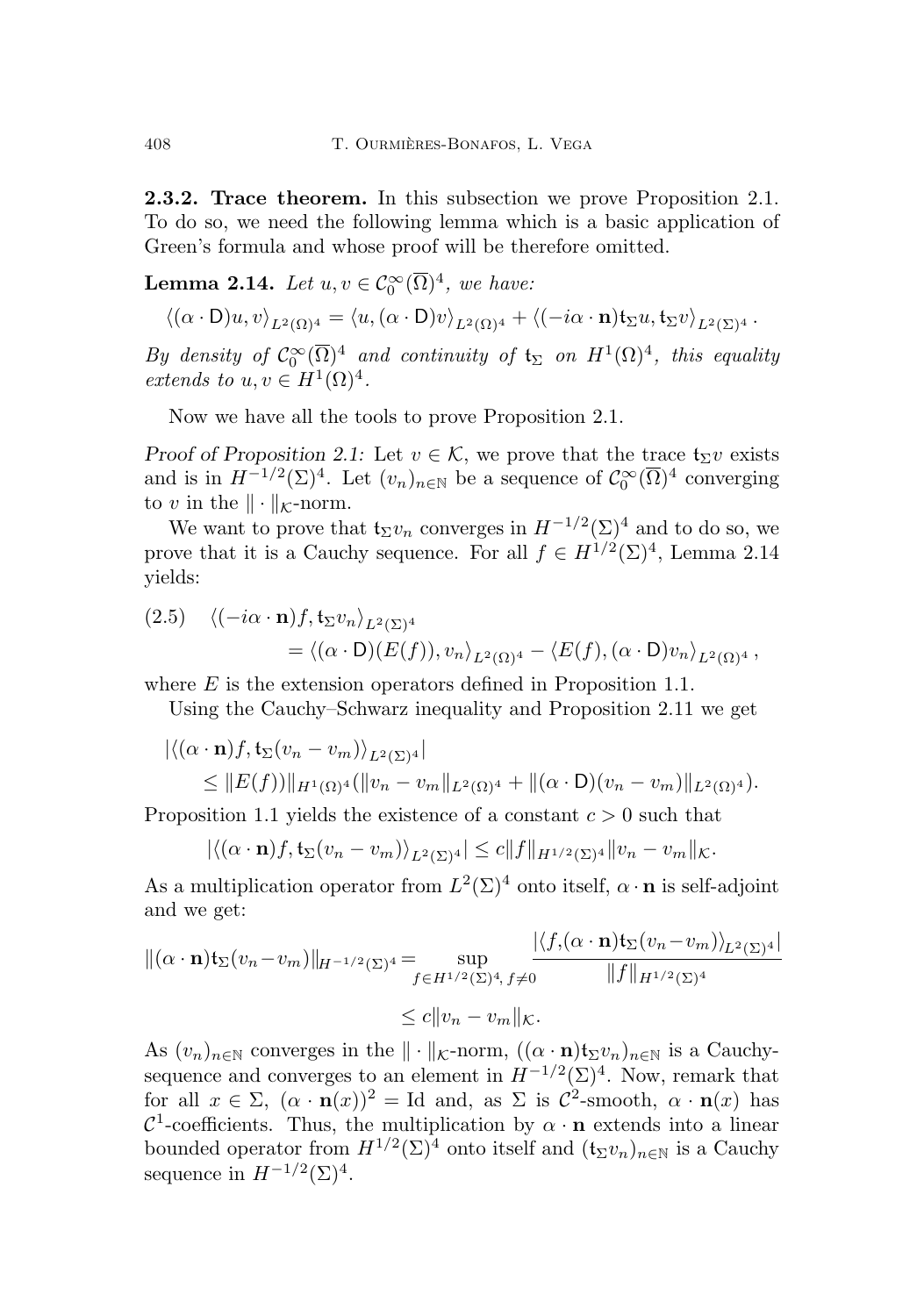Starting from [\(2.5\)](#page-11-2) with  $v_n$  instead of  $v_n - v_m$  and reproducing the same argument we get:

$$
\|\mathfrak{t}_{\Sigma}v_{n}\|_{H^{-1/2}(\Sigma)^{4}}=\sup_{f\in H^{1/2}(\Sigma)^{4},f\neq 0}\frac{|\langle f,\mathfrak{t}_{\Sigma}v_{n}\rangle_{L^{2}(\Sigma)^{4}}|}{\|f\|_{H^{1/2}(\Sigma)^{4}}}\leq c\|v_{n}\|_{\mathcal{K}}.
$$

Letting  $n \to +\infty$  we finally obtain the continuity of the trace operator:

$$
\|\mathfrak{t}_{\Sigma}v\|_{H^{-1/2}(\Sigma)^4} = \sup_{f \in H^{1/2}(\Sigma)^4, f \neq 0} \frac{|\langle f, \mathfrak{t}_{\Sigma}v_n \rangle_{L^2(\Sigma)^4}|}{\|f\|_{H^{1/2}(\Sigma)^4}} \leq c\|v\|_{\mathcal{K}}.\quad \Box
$$

As a direct corollary, we can extend Green's formula as follows.

<span id="page-12-1"></span>**Corollary 2.15.** Let  $u \in H(\alpha, \Omega)$  and  $v \in H^1(\Omega)^4$ , we have:

$$
\langle (\alpha \cdot \mathsf{D})u, v \rangle_{L^2(\Omega)^4} - \langle u, (\alpha \cdot \mathsf{D})v \rangle_{L^2(\Omega)^4}
$$
  
= 
$$
\langle (-i\alpha \cdot \mathbf{n}) \mathfrak{t}_{\Sigma}u, \mathfrak{t}_{\Sigma}v \rangle_{H^{-1/2}(\Sigma)^4, H^{1/2}(\Sigma)^4}.
$$

2.3.3. Regularisation via traces. In this part we prove that if the trace of a function in the Sobolev space  $H(\alpha, \Omega)$  is sufficiently regular, then u belongs to the usual space  $H^1(\Omega)^4$ .

<span id="page-12-0"></span>**Proposition 2.16.** Let  $u \in H(\alpha, \Omega)$ . Assume that  $\mathfrak{t}_{\Sigma}u \in H^{1/2}(\Sigma)^4$ , then we have  $u \in H^1(\Omega)^4$ .

Proof of Proposition [2.16:](#page-12-0) Let  $u \in H(\alpha, \Omega)$  be such that  $\mathfrak{t}_{\Sigma} u \in H^{1/2}(\Sigma)^4$ . Let us replace u by  $u-E(t_{\Sigma}u)$ , with E the extension operator of Propo-sition [1.1.](#page-5-0) Hence, we can assume that  $t_{\Sigma}u = 0$ . Let  $u_0$  and  $w_0$  be the extension of u and  $(\alpha \cdot D)u$  by zero to the whole space  $\mathbb{R}^3$ , respectively. We have:

$$
\langle (\alpha \cdot D)u_0, \overline{v} \rangle_{\mathcal{D}'(\mathbb{R}^3)^4, \mathcal{D}(\mathbb{R}^3)^4} = \langle u_0, \overline{(\alpha \cdot D)v} \rangle_{\mathcal{D}'(\mathbb{R}^3)^4, \mathcal{D}(\mathbb{R}^3)^4} = \langle u, \mathcal{H}v \rangle_{L^2(\Omega)^4}.
$$

Thanks to Corollary [2.15,](#page-12-1) we get

 $\langle u, (\alpha \cdot D)v \rangle_{L^2(\Omega)^4} = \langle (\alpha \cdot D)u, v \rangle_{L^2(\Omega)^4} = \langle w_0, \overline{v} \rangle_{\mathcal{D}'(\mathbb{R}^3)^4, \mathcal{D}(\mathbb{R}^3)^4}.$ 

Thus, we obtain the following equality in  $\mathcal{D}'(\mathbb{R}^3)^4$ :

$$
(\alpha \cdot \mathsf{D})u_0 = w_0.
$$

The right-hand side is in  $L^2(\mathbb{R}^3)^4$  and thus  $u_0 \in H^1(\mathbb{R}^3)^4$  by Lemma [2.13.](#page-10-1) We end up with  $u \in H^1(\Omega)^4$ . □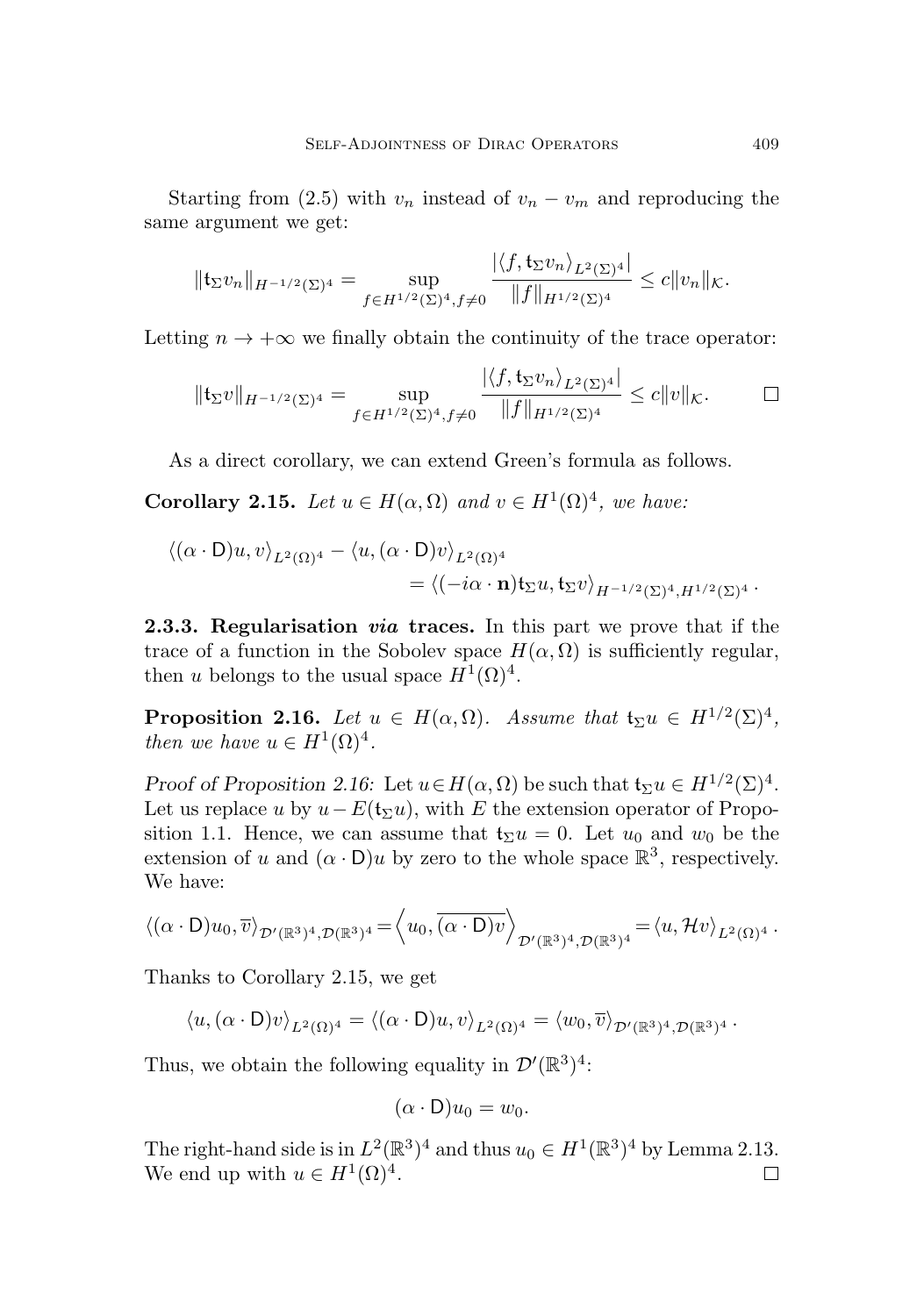<span id="page-13-0"></span>2.4. Boundary integral operators. In this subsection we aim to prove Theorem [2.2.](#page-7-3) We follow the usual strategy to prove regularity properties of the usual single and double layer potential (see, for instance, [[24](#page-39-6)] and the book [[32](#page-40-0), Chapter 3]).

First, in Part [2.4.1](#page-13-1) we study an operator which is reminiscent of the Newtonian potential. Second, in Part [2.4.2](#page-15-0) we give a new definition of the layer potential that extends [\(2.2\)](#page-7-5) and prove Theorem [2.2.](#page-7-3)

<span id="page-13-1"></span>**2.4.1.** Layer potential of the Dirac operator. Let  $R > 0$  be such that  $\Sigma \subset B(R)$ . We introduce the open domain  $\tilde{\Omega}$  of  $\mathbb{R}^3$  as

$$
\widetilde{\Omega} := \begin{cases} \Omega \cap B(R) & \text{if } m = 0, \\ \Omega & \text{otherwise.} \end{cases}
$$

All along this section the Sobolev space  $H(\alpha, \tilde{\Omega})$  will be denoted K. According to Remark [1.2,](#page-6-1) for the sake of simplicity, we choose in this section the operator norm

$$
||u||_{\mathcal{K}}^2 = ||u||_{L^2(\widetilde{\Omega})^4}^2 + ||\mathcal{H}u||_{L^2(\widetilde{\Omega})^4}^2
$$
, for all  $u \in \mathcal{K}$ .

Let  $f \in \mathcal{S}(\mathbb{R}^3)^4$ , we define

$$
(\widehat{V}f)(x) := \int_{\mathbb{R}^3} \phi(x-y)f(y) \, \mathrm{d}y, \quad x \in \mathbb{R}^3.
$$

By definition  $\widehat{V}f \in \mathcal{S}(\mathbb{R}^3)^4$ . For  $f, g \in \mathcal{S}(\mathbb{R}^3)^4$  we have

$$
(2.6)\left\langle \widehat{V}f,g\right\rangle_{\mathcal{L}^2(\mathbb{R}^3)^4}=\int_{\mathbb{R}^3}\int_{\mathbb{R}^3}\langle f(x),\phi(y-x)g(y)\rangle_{\mathbb{C}^4} \,dy\,dx=\left\langle f,\widehat{V}g\right\rangle_{\mathcal{L}^2(\mathbb{R}^3)^4},
$$

hence we can define  $\hat{V}: S'(\mathbb{R}^3)^4 \to S'(\mathbb{R}^3)^4$ . Now, if  $f \in L^2(\tilde{\Omega})^4$ ,  $f_0$  denotes its extension by 0 to  $L^2(\mathbb{R}^3)^4$ . We have  $f_0 \in \mathcal{S}'(\mathbb{R}^3)^4$  and we can define the potential  $\widehat{V}(f_0) \in \mathcal{S}'(\mathbb{R}^3)^4$ .

The aim of this subsection is to prove the following proposition.

<span id="page-13-2"></span>Proposition 2.17. The operator

$$
V: L^2(\widetilde{\Omega})^4 \to H^1(\widetilde{\Omega})^4
$$

$$
f \mapsto (\widehat{V}f_0)|_{\widetilde{\Omega}}
$$

defines a symmetric bounded linear operator.

Note that by symmetry and Proposition [2.17,](#page-13-2) we know that  $V$  is a bounded linear operator from  $\widetilde{H}^{-1}(\widetilde{\Omega})^4 := (H^1(\widetilde{\Omega})^4)'$  to  $L^2(\widetilde{\Omega})^4$ .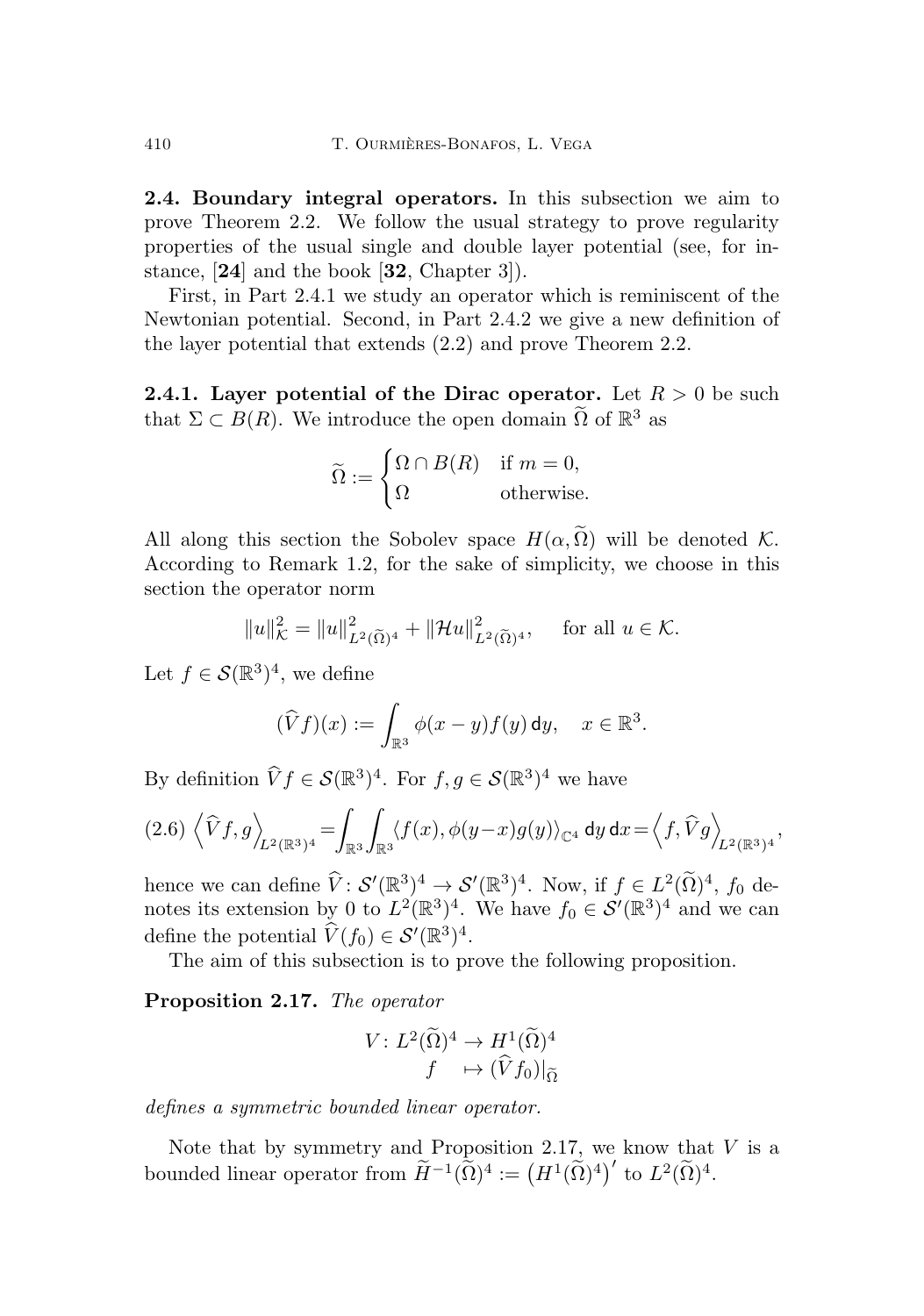Proof of Proposition [2.17:](#page-13-2) Let  $f \in L^2(\Omega)^4$  and  $f_0$  be its extension by zero to the whole  $\mathbb{R}^3$ . Let us assume that  $m \neq 0$ . As  $\phi$  is a fundamental solution of  $\mathcal{H}(m)$ , for  $\xi \in \mathbb{R}^3$  we have

$$
\mathcal{F}(\phi)(\xi) = \frac{\alpha \cdot \xi + m}{|\xi|^2 + m^2}.
$$

Thus, for all  $\xi \in \mathbb{R}^3$ , we get

$$
\mathcal{F}(\widehat{V}f_0)(\xi) = \mathcal{F}(\phi * f_0)(\xi) = \mathcal{F}(\phi)(\xi)\mathcal{F}(f_0)(\xi) = \frac{\alpha \cdot \xi + m}{|\xi|^2 + m^2}\mathcal{F}(f_0)(\xi).
$$

Hence, there exists  $C > 0$  such that

$$
(1+|\xi|^2)^{1/2} \|\mathcal{F}(\widehat{V}f_0)(\xi)\|_{\mathbb{C}^4} \leq C \|\mathcal{F}(f_0)(\xi)\|_{\mathbb{C}^4},
$$

which yields

$$
\|Vf_0\|_{H^1(\mathbb{R}^3)^4} \leq C \|f\|_{L^2(\widetilde{\Omega})^4}.
$$

By definition,  $||Vf||_{H^1(\tilde{\Omega})^4} \le ||Vf_0||_{H^1(\mathbb{R}^3)^4}$  and the proposition is proven.

If  $m = 0$ , following the same strategy, one can prove that there exists  $C > 0$  such that

$$
\|\nabla(Vf)\|_{L^2(\widetilde{\Omega})^4} \le \|\nabla(\widehat{V}f_0)\|_{L^2(\mathbb{R}^3)^4} = \left(\int |\xi|^2 \|\mathcal{F}(\widehat{V}f_0)\|_{\mathbb{C}^4}^2 d\xi\right)^{1/2} \le C\|f\|_{L^2(\widetilde{\Omega})^4}.
$$

Now, let  $\chi$  be a  $\mathcal{C}_0^{\infty}$ -smooth cut-off function non-negative and nonincreasing such that  $\chi(r) = 1$  for  $r \in [0, 2R]$  and  $\chi(r) = 0$  if  $r > 3R$ . Define

(2.7) 
$$
u_{\chi}(x) := \int_{\widetilde{\Omega}} \chi(|x-y|) \phi(x-y) f(y) \, \mathrm{d}y, \quad \text{for } x \in \mathbb{R}^3.
$$

As  $\chi(|x-y|) = 1$  for  $x, y \in \tilde{\Omega}$ , we get  $u_{\chi}(x) = (Vf)(x)$  for all  $x \in \tilde{\Omega}$ . Moreover, we have

$$
||Vf||_{L^{2}(\widetilde{\Omega})^{4}} = ||u_{\chi}||_{L^{2}(\widetilde{\Omega})^{4}} \leq ||u_{\chi}||_{L^{2}(\mathbb{R}^{3})^{4}}
$$
  
= 
$$
||(\chi\phi) * f_{0}||_{L^{2}(\mathbb{R}^{3})^{4}} \leq ||\chi\Phi||_{L^{1}(\mathbb{R}^{3}; \mathbb{C}^{4\times4})} ||f||_{L^{2}(\widetilde{\Omega})^{4}},
$$

where we used Young's inequality because, thanks to the cut-off,  $\chi\phi$  is in the space of integrable functions with values in  $\mathbb{C}^{4 \times 4}$ . It concludes the proof.□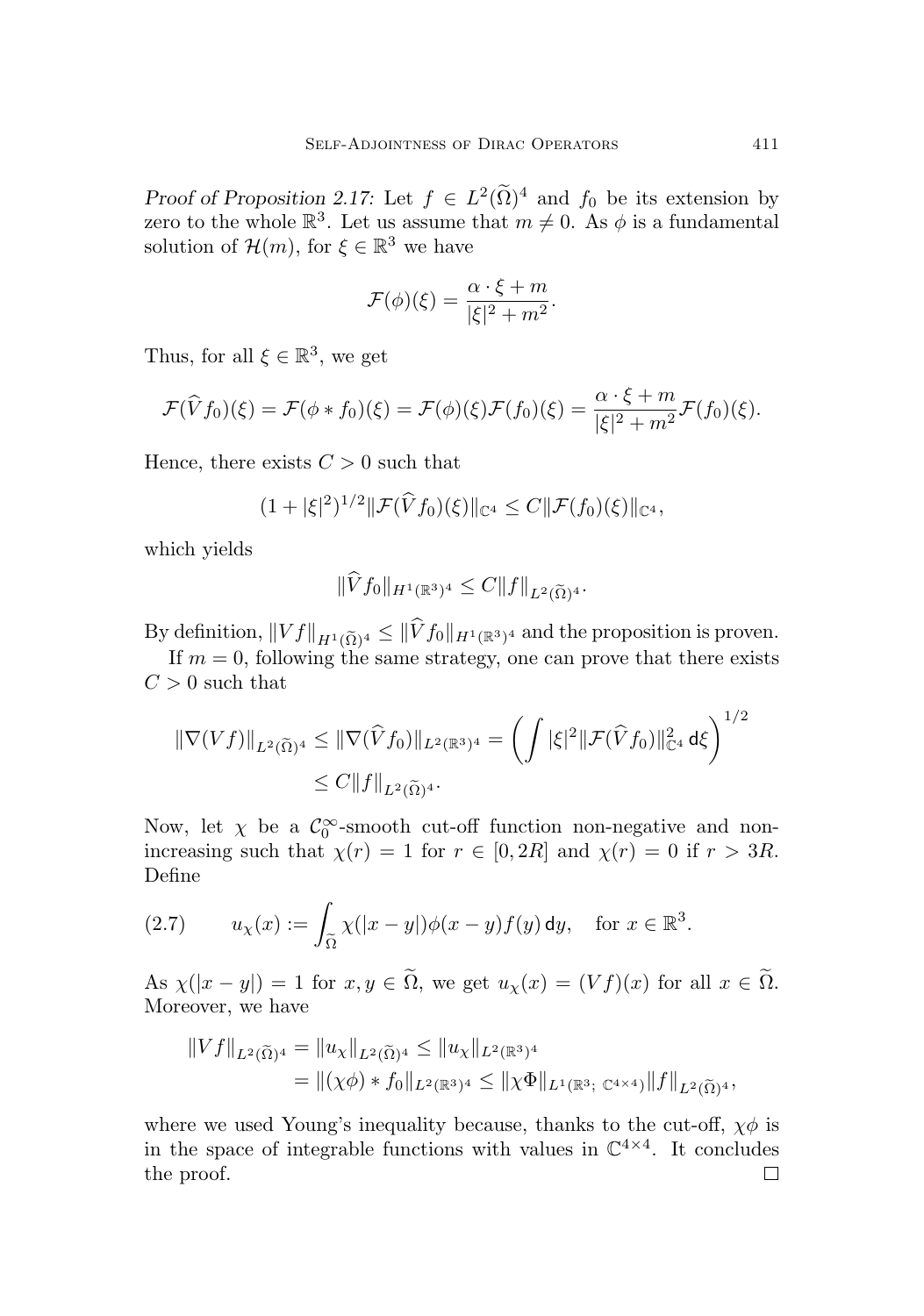<span id="page-15-0"></span>2.4.2. Proof of Theorem [2.2.](#page-7-3) In this part, we finally prove Theorem [2.2.](#page-7-3) To do so, we give a new definition of the layer operator [\(2.2\)](#page-7-5).

**Definition 2.18.** The layer potential  $\mathcal{L}$  of the Dirac operator is defined as

$$
\mathcal{L}=V\circ\mathfrak{t}'_\Sigma,
$$

where  $t_{\Sigma}$  is the trace operator defined in Proposition [1.1.](#page-5-0)

Remark 2.19. By definition,  $\mathcal{L}$  is a linear bounded operator from  $H^{-1/2}(\Sigma)^4$  to  $L^2(\Omega)^4$ .

The following proposition states that  $\mathcal L$  is an extension of  $\Phi$ .

<span id="page-15-1"></span>**Proposition 2.20.** Let  $g \in C^{\infty}(\Sigma)^4$ , we have  $\mathcal{L}g = \Phi(g)$  in  $\Omega$ .

The proof of Proposition [2.20](#page-15-1) is inspired of what is usually done for the classical single and double layer potentials (see, for instance, [[32](#page-40-0), Theorem 3.1.6 b)]).

Proof of Proposition [2.20:](#page-15-1) Let  $g \in C^{\infty}(\Sigma)^{4}$  and  $u \in C_0^{\infty}(\Omega)^{4}$ . We have:

$$
\langle \mathcal{L}g, u \rangle_{L^2(\widetilde{\Omega})^4} = \langle g, \mathfrak{t}_{\Sigma} V u \rangle_{H^{-1/2}(\Sigma)^4, H^{1/2}(\Sigma)^4} = \langle g, \mathfrak{t}_{\Sigma} V u \rangle_{L^2(\Sigma)^4},
$$

where the last equality holds because  $q$  is smooth. A computation yields:

$$
\langle g, \mathfrak{t}_{\Sigma} V u \rangle_{L^2(\Sigma)^4} = \int_{x \in \Sigma} \left\langle g(x), \int_{y \in \mathbb{R}^3} \phi(x - y) u(y) \, \mathrm{d}y \right\rangle_{\mathbb{C}^4} \, \mathrm{d}\mathfrak{s}(x)
$$

$$
= \int_{y \in \mathbb{R}^3} \int_{x \in \Sigma} \left\langle \phi(y - x) g(x), u(y) \right\rangle_{\mathbb{C}^4} \, \mathrm{d}\mathfrak{s}(x) \, \mathrm{d}y
$$

$$
= \left\langle \Phi(g), u \right\rangle_{L^2(\widetilde{\Omega})^4},
$$

where we used that  $\phi(x-y)^* = \phi(y-x)$  as well as Fubini's theorem.

Now, take  $x \in \tilde{\Omega}$  and  $\mathcal U$  a compact neighbourhood of x. One can check that  $\Phi(g)|_{\mathcal{U}} \in C^{\infty}(\mathcal{U})^4$ . The restriction of functions  $C^{\infty}_{0}(\Omega)$  to  $\mathcal{U}$  is dense in  $L^2(\mathcal{U})$  and consequently we get  $\Phi(g) = \mathcal{L}g$  on  $\mathcal{U}$  in  $L^2(\mathcal{U})^4$ .

From now on, we drop the notation  $\mathcal L$  and keep denoting  $\Phi$  the layer potential. Theorem [2.2](#page-7-3) is an immediate consequence of the following proposition.

<span id="page-15-2"></span>**Proposition 2.21.** For all  $g \in H^{-1/2}(\Sigma)^4$ , we have  $\mathcal{H}(\Phi(g)) = 0$  in  $\mathcal{D}'(\tilde{\Omega})^4$ . In particular,  $\Phi$  is a linear and bounded operator from  $H^{-1/2}(\Sigma)^4$ to  $H(\alpha, \tilde{\Omega})$ .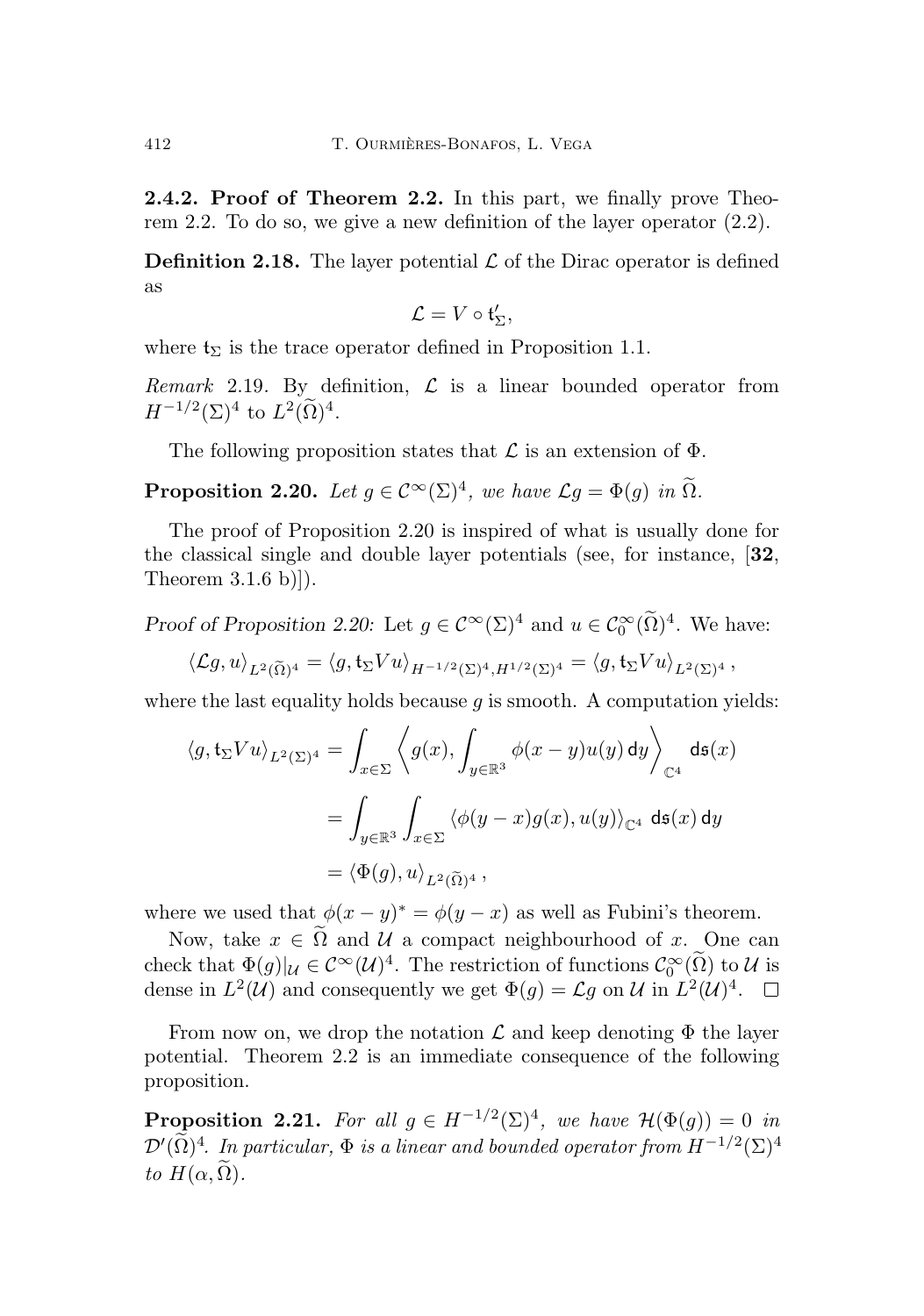Proof of Proposition [2.21:](#page-15-2) Let  $g \in H^{-1/2}(\Sigma)^4$  and  $u \in C_0^{\infty}(\Omega)$ . We have:

$$
\langle \mathcal{H}(\Phi(g)), \overline{u} \rangle_{\mathcal{D}'(\widetilde{\Omega})^4, \mathcal{D}(\widetilde{\Omega})^4} = \langle \Phi(g), \overline{\mathcal{H}u} \rangle_{\mathcal{D}'(\widetilde{\Omega})^4, \mathcal{D}(\widetilde{\Omega})^4}
$$
  

$$
= \langle \Phi(g), \mathcal{H}u \rangle_{L^2(\widetilde{\Omega})^4}
$$
  

$$
= \langle g, (\mathfrak{t}_{\Sigma} \circ V)(\mathcal{H}u) \rangle_{H^{-1/2}(\Sigma)^4, H^{1/2}(\Sigma)^4}.
$$

Now, it is an exercise to check that if  $u \in C_0^{\infty}(\overline{\Omega})$  then  $V\mathcal{H}u = u$ . Hence, we obtain

$$
\langle \mathcal{H}(\Phi(g)),\overline{u}\rangle_{\mathcal{D}'(\widetilde{\Omega})^4,\mathcal{D}(\widetilde{\Omega})^4} = \langle g,\mathfrak{t}_{\Sigma}u\rangle_{H^{-1/2}(\Sigma)^4,H^{1/2}(\Sigma)^4} = 0,
$$

where the last equality holds because  $u$  has compact support in  $\widetilde{\Omega}$ .  $\Box$ 

Now, we can prove Corollary [2.3.](#page-8-1)

Proof of Corollary [2.3:](#page-8-1) By definition,  $C = \mathfrak{t}_{\Sigma} \circ \Phi$ . By composition, thanks to Proposition [2.1](#page-7-4) and Theorem [2.2,](#page-7-3) we get that  $C$  is a linear bounded operator from  $H^{-1/2}(\Sigma)^4$  onto itself.  $\Box$ 

<span id="page-16-0"></span>2.5. Properties of the Calderón projectors. In this subsection we prove the propositions stated in Subsection [2.2](#page-8-0) about the Calderon projectors. In Part [2.5.1](#page-16-1) we prove Propositions [2.6](#page-8-2) and [2.7.](#page-9-3) Proposition [2.8](#page-9-1) is proven in Part [2.5.2.](#page-19-0)

<span id="page-16-1"></span>2.5.1. Algebraic relations. The aim of this subsection is to prove Proposition [2.6.](#page-8-2) Before going any further, we need to introduce some notations. For a function  $f \in C^{\infty}(\Sigma)^4$ , we introduce the boundary singular integral operator defined for a.a.  $x \in \Sigma$  by

(2.8) 
$$
C_{\mathfrak{s}}(f)(x) := \lim_{\epsilon \to 0} \int_{|x-y| > \epsilon} \phi(x-y) f(y) \, \mathrm{d} \mathfrak{s}(y).
$$

Thanks to [[5](#page-37-3), Lemmas 3.3 & 3.7] we know that  $C_{\mathfrak{s}}$  extends into a linear bounded self-adjoint operator on  $L^2(\Sigma)^4$  and that for all  $f \in L^2(\Sigma)^4$  we have the Plemelj–Sokhotski relations:

<span id="page-16-2"></span>(2.9) 
$$
C_{\pm}(f) = \mp \frac{i}{2}(\alpha \cdot \mathbf{n})f + C_{\mathfrak{s}}(f), \quad -4\big(C_{\mathfrak{s}}(\alpha \cdot \mathbf{n})\big)^2(f) = f.
$$

In particular  $C_{\pm}|_{L^2(\Sigma)^4}$  is a linear bounded operator from  $L^2(\Sigma)^4$  onto itself, that we also denote  $C_{+}$ .

Now, we have all the tools to go through the proof of Proposition [2.6.](#page-8-2)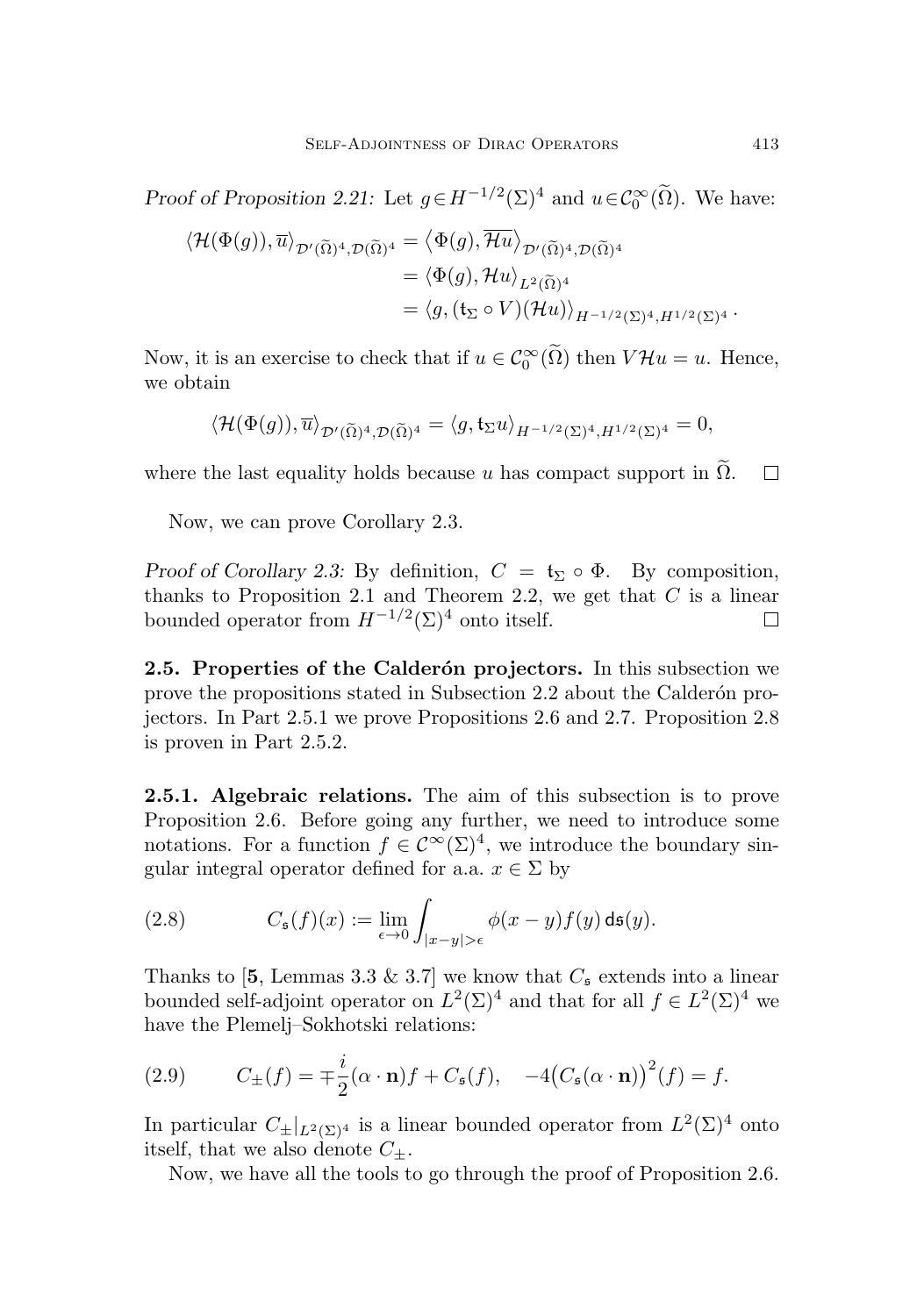Proof of Proposition [2.6:](#page-8-2) In this proof we use the notation introduced in the proposition. The proof is organised into four steps, each step corresponding to each point of Proposition [2.6.](#page-8-2)

Proof of i): As operators from  $L^2(\Sigma)^4$  onto itself,  $C_{\pm}$  is the adjoint of  $C_{\pm}$ . Indeed, let  $f, g \in L^2(\Sigma)^4$  we have:

$$
\langle C_{\pm}(f), g \rangle_{L^2(\Sigma)^4} = \left\langle \mp \frac{1}{2} (i\alpha \cdot \mathbf{n}) f + C_{\mathfrak{s}}(f), g \right\rangle_{L^2(\Sigma)^4}
$$

$$
= \left\langle f, \pm \frac{1}{2} (i\alpha \cdot \mathbf{n}) g \right\rangle_{L^2(\Sigma)^4} + \left\langle f, C_{\mathfrak{s}}(g) \right\rangle_{L^2(\Sigma)^4}
$$

$$
= \left\langle f, C_{\mp}(g) \right\rangle_{L^2(\Sigma)^4},
$$

where we used  $[5,$  $[5,$  $[5,$  Lemmas 3.3 & 3.7. Hence, by duality, if we consider  $C_{\pm}$  as an operator from  $H^{-1/2}(\Sigma)^4$  onto itself, its adjoint  $C'_{\pm}$  is a linear bounded operator from  $H^{1/2}(\Sigma)^4$  onto itself and acts as  $C_{\pm}$ . It yields

$$
\mathcal{C}'_{\pm} = \big(\pm C_{\pm} (i\alpha \cdot \mathbf{n})\big)' = \mp i(\alpha \cdot \mathbf{n})C'_{\pm} = i(\alpha \cdot \mathbf{n})C_{\mp}|_{H^{1/2}(\Sigma)^4} = \mathcal{C}_{\pm}^*|_{H^{1/2}(\Sigma)^4}.
$$

Proof of ii): As operators in  $L^2(\Sigma)^4$ , thanks to [\(2.9\)](#page-16-2), we have:

$$
C_{\pm} = \pm i C_{\pm}((\alpha \cdot \mathbf{n})) = \frac{1}{2} \pm i C_{\mathfrak{s}}((\alpha \cdot \mathbf{n})).
$$

Hence, [\(2.9\)](#page-16-2) gives:

$$
\mathcal{C}_{\pm}^2 = \frac{1}{4} - (C_{\mathfrak{s}}((\alpha \cdot \mathbf{n})))^2 \pm iC_{\mathfrak{s}}((\alpha \cdot \mathbf{n})) = \frac{1}{2} \pm iC_{\mathfrak{s}}((\alpha \cdot \mathbf{n})) = \mathcal{C}_{\pm}.
$$

Since for all  $f \in C^{\infty}(\Sigma)^4$  we have  $C^2_{\pm}(f) = C_{\pm}(f)$ , by density and continuity, this equality also holds in  $H^{-1/2}(\Sigma)^4$ . The proof of  $(\mathcal{C}'_{\pm})^2 = \mathcal{C}'_{\pm}$  is handled similarly.

Proof of iii): Let  $f \in C^{\infty}(\Sigma)^4$ . By definition and [\(2.9\)](#page-16-2), we have:

$$
\mathcal{C}_+(f) + \mathcal{C}_-(f) = \frac{1}{2}f + iC_{\mathfrak{s}}((\alpha \cdot \mathbf{n})f) + \frac{1}{2}f - iC_{\mathfrak{s}}((\alpha \cdot \mathbf{n})f) = f.
$$

As the last equation holds for any  $f \in C^{\infty}(\Sigma)^4$ , by density and continuity, this is also true in  $H^{-1/2}(\Sigma)^4$ . Similarly, we obtain  $\mathcal{C}_+^* + \mathcal{C}_-^* = \mathrm{Id}$ .

Proof of iv): By definition and Point i), we get:

$$
(\alpha \cdot \mathbf{n})\mathcal{C}_{\pm} = \pm i(\alpha \cdot \mathbf{n})C_{\pm}(\alpha \cdot \mathbf{n}) = \mathcal{C}_{\mp}^*(\alpha \cdot \mathbf{n}).
$$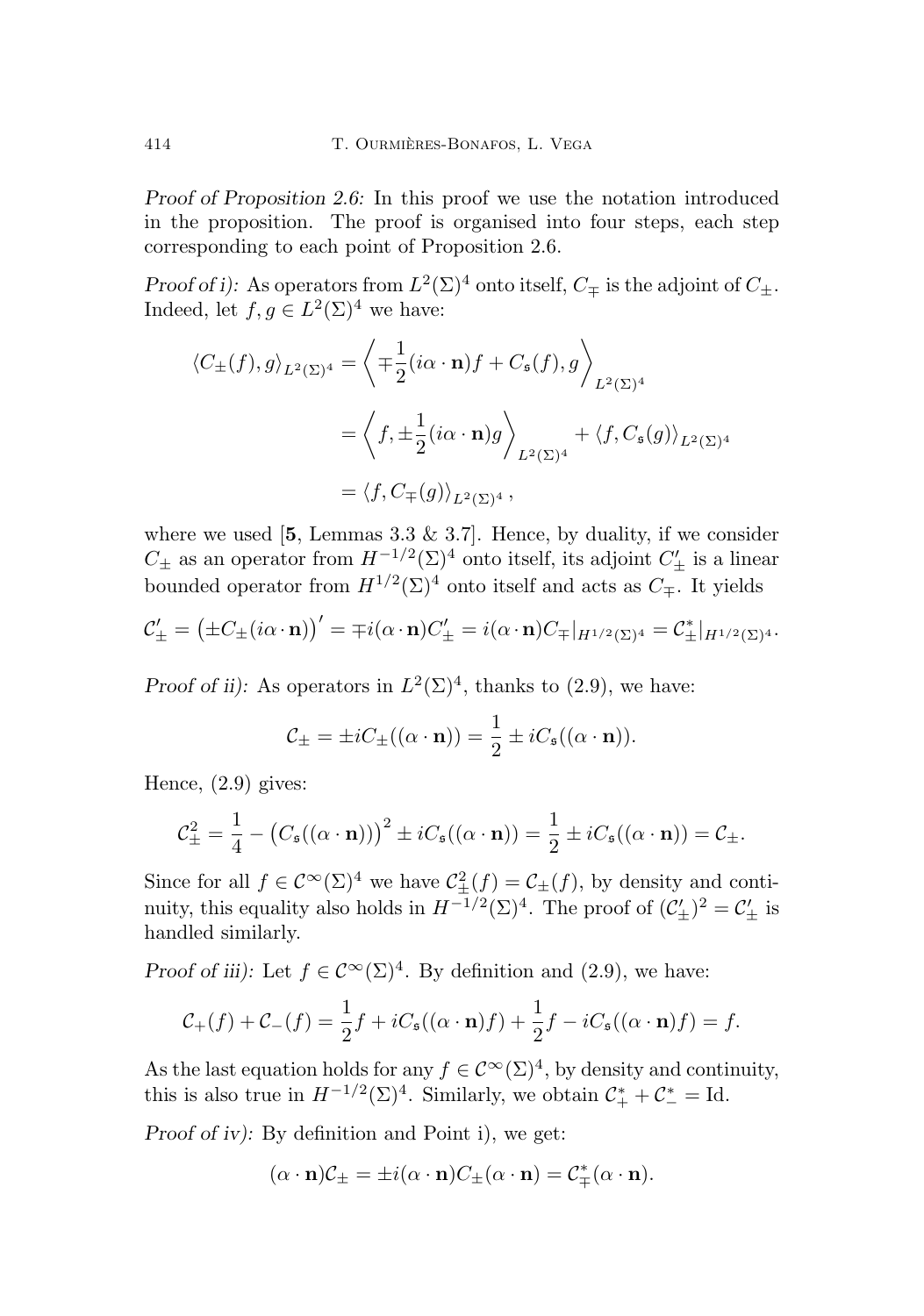Doing the composition with  $(\alpha \cdot n)$  on the left and on the right and using that  $(\alpha \cdot \mathbf{n})^2 = \text{Id}$  we get the other identity:

$$
\mathcal{C}_{\pm}(\alpha \cdot \mathbf{n}) = (\alpha \cdot \mathbf{n})\mathcal{C}_{\mp}^*.
$$

Now, we have all the tools to prove Proposition [2.7.](#page-9-3)

Proof of Proposition [2.7:](#page-9-3) Let  $u \in H(\alpha, \Omega_{\pm})$  and  $u_n \in C_0^{\infty}(\overline{\Omega}_{\pm})$  that converges to u in the  $\| \cdot \|_{H(\alpha,\Omega_\pm)}$ -norm. Let  $f \in C^\infty(\Sigma)^4$ .

Let us start with  $m \neq 0$ . Combining [\(2.9\)](#page-16-2), Corollary [2.15,](#page-12-1) and Proposition [2.21](#page-15-2) we have:

$$
\langle \mathcal{C}_{\mp}(\mathfrak{t}_{\Sigma,\pm}u_n), f \rangle_{L^2(\Sigma)^4} = \langle \mathfrak{t}_{\Sigma,\pm}u_n, \pm i(\alpha \cdot \mathbf{n})C_{\pm}(f) \rangle_{L^2(\Sigma)^4}
$$
  
=  $\langle \mathcal{H}u_n, \Phi(f) \rangle_{L^2(\Omega_{\pm})^4}.$ 

Using the Cauchy–Schwarz inequality it gives:

<span id="page-18-0"></span>
$$
(2.10) \quad |\langle \mathcal{C}_{\mp}(\mathfrak{t}_{\Sigma,\pm}u_n), f \rangle_{L^2(\Sigma)^4}| \leq ||\mathcal{H}u_n||_{L^2(\Omega_{\pm})^4} ||\Phi(f)||_{L^2(\Omega_{\pm})^4} \leq c||u_n||_{H(\alpha,\Omega_{\pm})} ||f||_{H^{-1/2}(\Sigma)^4},
$$

where the last inequality holds by Theorem [2.2.](#page-7-3) Hence, by density of  $\mathcal{C}^{\infty}(\Sigma)^4$  in  $H^{-1/2}(\Sigma)^4$ ,  $\mathcal{C}_{\mp}(\mathfrak{t}_{\Sigma,\pm}u_n)$  defines a bounded linear form on  $H^{-1/2}(\Sigma)^4$  and  $\mathcal{C}_{\mp}(\mathfrak{t}_{\Sigma,\pm}u_n) \in H^{1/2}(\Sigma)^4$ . Taking the limit  $n \to +\infty$ in [\(2.10\)](#page-18-0), it proves that  $\mathcal{C}_{\mp} \circ \mathfrak{t}_{\Sigma,\pm}$  defines a bounded linear operator from  $H(\alpha, \Omega_{\pm})$  to  $H^{1/2}(\Sigma)^4$ .

Now, if  $m = 0$  and  $\Omega_{\pm}$  is bounded the proof follows the exact same lines. Otherwise, we choose  $R > 0$  large enough such that  $\Sigma \subset B(0, R)$ and reproduce the proof with  $\Omega := \Omega_+ \cap B(3R)$  instead of  $\Omega_+$  and  $\chi \Phi(f)$ instead of  $\Phi(f)$  where  $\chi$  is a smooth bounded cut-off function such that  $\chi(x) = 1$  for all  $|x| < R$  and  $\chi(x) = 0$  for all  $|x| > 2R$ .  $\Box$ 

Remark 2.22. Before going any further, we would like to point out that if  $u \in L^2(\Omega)^4$  and is harmonic in  $\Omega$ , that is u satisfies  $\mathcal{H}(m)u = 0$ , then there exist  $c_1, c_2 > 0$  such that

<span id="page-18-1"></span>
$$
(2.11) \t\t c_1 \|\mathbf{t}_{\Sigma} u\|_{H^{-1/2}(\Sigma)^4} \leq \|u\|_{L^2(\Omega)^4} \leq c_2 \|\mathbf{t}_{\Sigma} u\|_{H^{-1/2}(\Sigma)^4}.
$$

Roughly speaking, the norm in  $L^2(\Omega)^4$  of a harmonic function is equivalent to the norm of its trace in  $H^{-1/2}(\Sigma)^4$ . Indeed, for  $v \in L^2(\Omega)^4$ , we have

$$
\langle u, v \rangle_{L^2(\Omega)^4} = \langle u, \mathcal{H}(m) V v \rangle_{L^2(\Omega)^4} = \langle (i\alpha \cdot \mathbf{n}) \mathfrak{t}_{\Sigma} u, (\mathfrak{t}_{\Sigma} \circ V) v \rangle_{H^{-1/2}(\Sigma)^4, H^{1/2}(\Sigma)^4}
$$
  
=  $\langle \Phi((i\alpha \cdot \mathbf{n}) \mathfrak{t}_{\Sigma} u), v \rangle_{L^2(\Omega)^4},$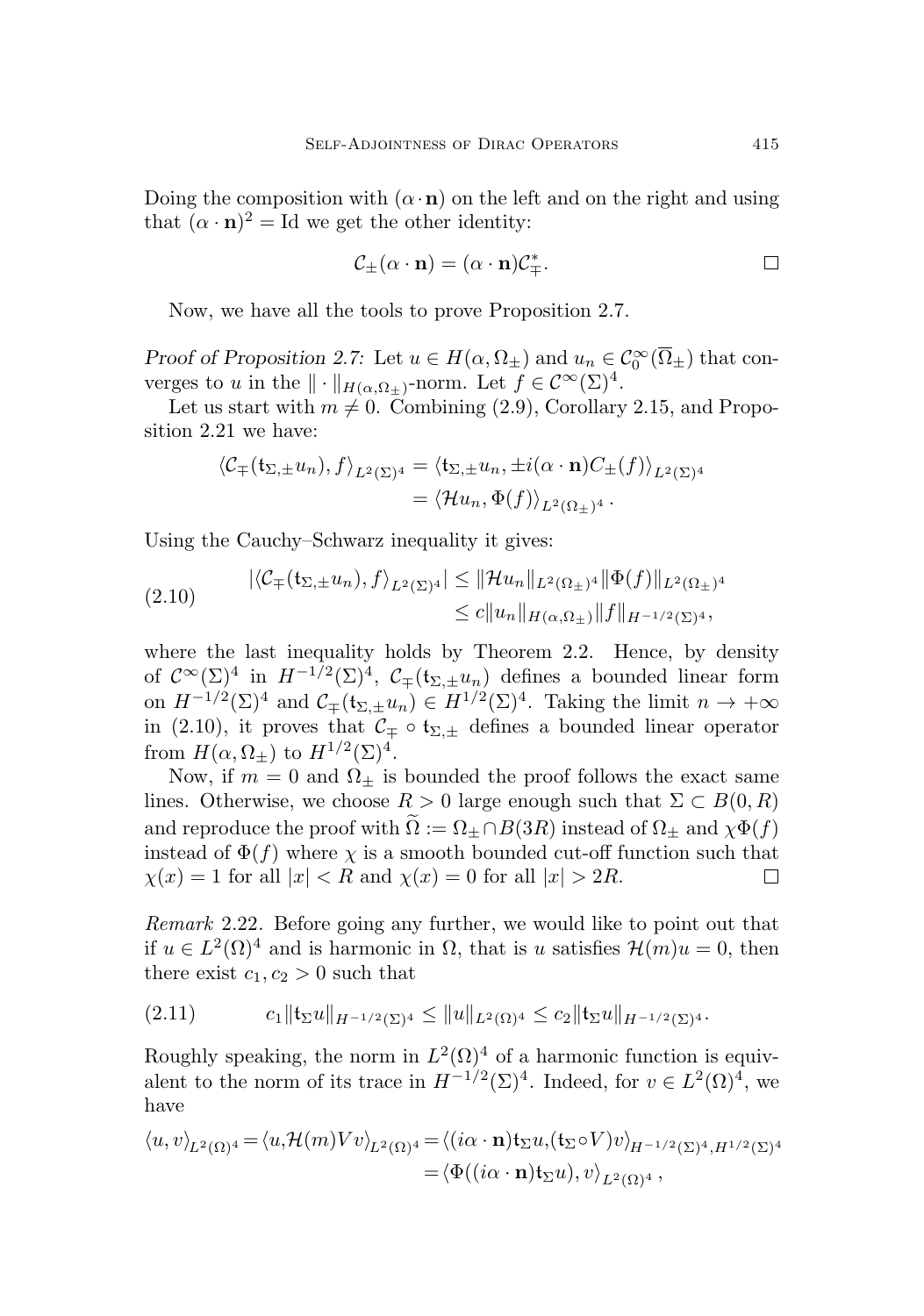where  $V$  is the operator defined in Proposition [2.17.](#page-13-2) It yields the reproducing formula  $u = \Phi((i\alpha \cdot n)t_{\Sigma}u)$  and then  $t_{\Sigma}u = C_{+}(t_{\Sigma}u)$ . By Theo-rem [2.2,](#page-7-3) there exists  $c_2 > 0$  such that

$$
||u||_{L^{2}(\Omega)^{4}} = ||u||_{H(\alpha,\Omega)} \leq c_{2}||\mathfrak{t}_{\Sigma}u||_{H^{-1/2}(\Sigma)^{4}}.
$$

Thanks to Proposition [2.1,](#page-7-4) there exists  $c_1 > 0$  such that

 $c_1\|\mathfrak{t}_{\Sigma}u\|_{H^{-1/2}(\Sigma)^4}\leq \|u\|_{H(\alpha,\Omega)}=\|u\|_{L^2(\Omega)^4},$ 

which justifies Equation  $(2.11)$ .

<span id="page-19-0"></span>2.5.2. Regularisation of the anticommutator. This part deals with the proof of Proposition [2.8](#page-9-1) but first, we need to introduce the next lemma.

<span id="page-19-1"></span>**Lemma 2.23.** As operators in  $L^2(\Sigma)^4$ , the following equality holds

$$
\mathcal{A} = {\alpha \cdot \mathbf{n}, C_{\mathfrak{s}}} := {\alpha \cdot \mathbf{n}})C_{\mathfrak{s}} + C_{\mathfrak{s}}(\alpha \cdot \mathbf{n}).
$$

Proof of Lemma [2.23:](#page-19-1) Let  $f \in L^2(\Sigma)^4$ , we have:

$$
\mathcal{C}_{\pm}(f) - \mathcal{C}_{\pm}^*(f) = \pm i C_{\pm}((\alpha \cdot \mathbf{n})f) \pm i(\alpha \cdot \mathbf{n})C_{\mp}(f)
$$

$$
= \pm i (C_{\pm}((\alpha \cdot \mathbf{n})f) + (\alpha \cdot \mathbf{n})C_{\mp}(f)).
$$

Thanks to [\(2.9\)](#page-16-2), last equation becomes:

$$
\mathcal{C}_{\pm}(f) - \mathcal{C}_{\pm}^{*}(f) = \pm i \left( \mp \frac{i}{2} + C_{\mathfrak{s}}((\alpha \cdot \mathbf{n})f) \pm \frac{i}{2} + (\alpha \cdot \mathbf{n})C_{\mathfrak{s}}(f) \right)
$$
  
=  $\pm i \left( C_{\mathfrak{s}}((\alpha \cdot \mathbf{n})f) + (\alpha \cdot \mathbf{n})C_{\mathfrak{s}}(f) \right)$   
=  $\pm i \left\{ C_{\mathfrak{s}}, \alpha \cdot \mathbf{n} \right\}(f).$ 

By definition of  $A$  in [\(2.4\)](#page-9-4), it achieves the proof.

 $\Box$ 

Now, we have all the tools to go through the proof of Proposition [2.8.](#page-9-1)

Proof of Proposition [2.8:](#page-9-1) We prove that  $A$  is a bounded linear operator from  $L^2(\Sigma)^4$  to  $H^1(\Sigma)^4$ . A being self-adjoint, Proposition [2.8](#page-9-1) is obtained by duality and interpolation theory of the Sobolev spaces (see [[32](#page-40-0), Part 2.1.7 & Proposition 2.1.62]).

Remark that  $A$  is a singular integral operator with kernel

$$
K(x, y) := (\alpha \cdot \mathbf{n}(x))\phi(x - y) + \phi(x - y)(\alpha \cdot \mathbf{n}(y)).
$$

A simple algebraic computation yields

$$
K(x,y) = \underbrace{2(\mathbf{n}(x)\cdot\mathbf{D})\psi(x-y)}_{:=K_1(x,y)} + \underbrace{\phi(x-y)(\alpha\cdot(\mathbf{n}(y)-\mathbf{n}(x)))}_{:=K_2(x,y)}.
$$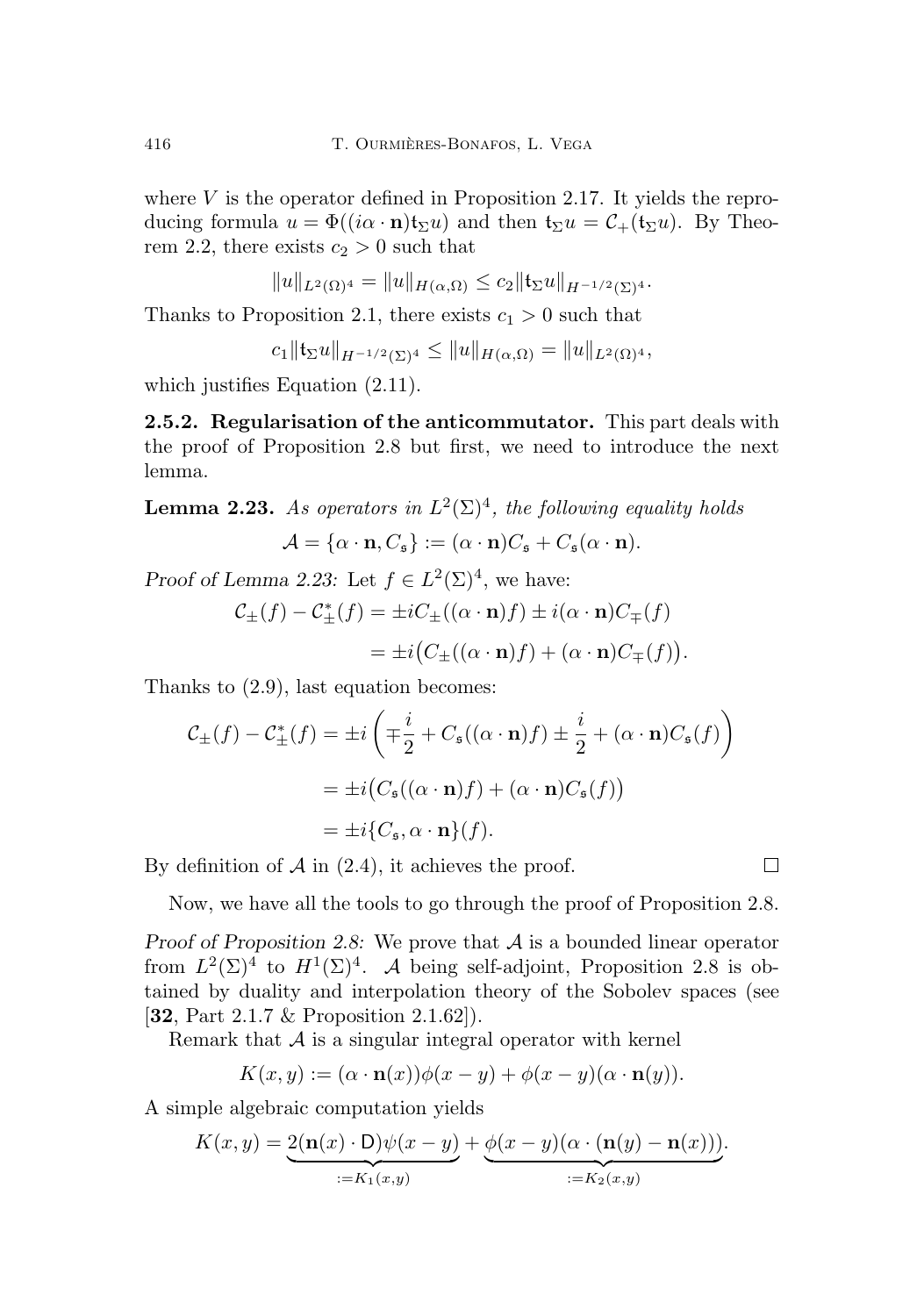$K_1$  is a priori a pseudo-homogeneous kernel of class 0 (in the sense of  $[31, §4.3.3]$  $[31, §4.3.3]$  $[31, §4.3.3]$  but as  $\Sigma$  is of class  $\mathcal{C}^2$  it is actually pseudo-homogeneous of class −1. Indeed, we have

$$
\psi(z) = \frac{e^{-|mz|}}{4\pi|z|} = \frac{1}{4\pi|z|} - \frac{|m|}{4\pi} + \frac{|m|^2|z|}{8\pi} + \cdots,
$$

where the first term is homogeneous of class  $-1$ , the second one is smooth and more generally the p-th term is homogeneous of class  $-(1+p)$ . Now, remark that

$$
K_1(x,y) = \frac{1}{4\pi}(\mathbf{n}(x)\cdot(x-y))\left(-\frac{1}{|x-y|^3}-\frac{m^2}{8\pi|x-y|}+\cdots\right).
$$

Thanks to [[26](#page-39-10), Lemma 3.15], we know that  $\mathbf{n}(x) \cdot (x-y)$  behaves as  $|x-y|^2$ when  $x - y \to 0$ . Hence  $K_1$  is pseudo-homogeneous of class  $-1$  (see also [[31](#page-39-9), §4.3.3, Example 4.5]). Thanks to [[31](#page-39-9), Theorem 4.3.2], the singular integral operator of kernel  $K_1$  is bounded from  $L^2(\Sigma)^4$  to  $H^1(\Sigma)^4$ .

Now, remark that the study of  $K_2$  reduces to the case  $m = 0$ . Indeed, we rewrite the kernel  $K_2$  as:

<span id="page-20-0"></span>(2.12)  
\n
$$
K_2(x, y) := \underbrace{\phi_0(x - y)(\alpha \cdot (\mathbf{n}(y) - \mathbf{n}(x)))}_{:= K_{2,0}(x, y)} + \underbrace{(\phi(x - y) - \phi_0(x - y))(\alpha \cdot (\mathbf{n}(y) - \mathbf{n}(x)))}_{:= r(x, y)}.
$$

We have

$$
r(x,y) = \underbrace{(\alpha \cdot D)(\psi_m - \psi_0)(x - y)(\alpha \cdot (\mathbf{n}(y) - \mathbf{n}(x)))}_{:=r_1(x,y)} + \underbrace{m\beta\psi_m(x - y)(\alpha \cdot (\mathbf{n}(y) - \mathbf{n}(x)))}_{:=r_2(x,y)}.
$$

A computation yields that for all  $x \in \mathbb{R}^3 \setminus \{0\}$  we have

$$
\psi_m(x) - \psi_0(x) = \frac{1}{4\pi} \sum_{n \ge 0} \frac{|m|^{n+1} |x|^n}{(n+1)!},
$$

hence  $\psi_m - \psi_0 \in C^{\infty}(\Sigma)$  and, as  $\Sigma$  is of class  $C^2$ ,  $r_1(x, y) \in C^1(\Sigma, \mathbb{C}^{4 \times 4})$ . Thus, the integral operator of kernel  $r_1$  is bounded from  $L^2(\Sigma)^4$ to  $H^1(\Sigma)^4$ .

The kernel  $r_2(x, y)$  rewrites

$$
r_2(x,y) = m \sum_{j=1}^3 \underbrace{\psi_m(x-y)(\mathbf{n}_j(y) - \mathbf{n}_j(x))}_{:=r_{2,j}} \beta \alpha_j.
$$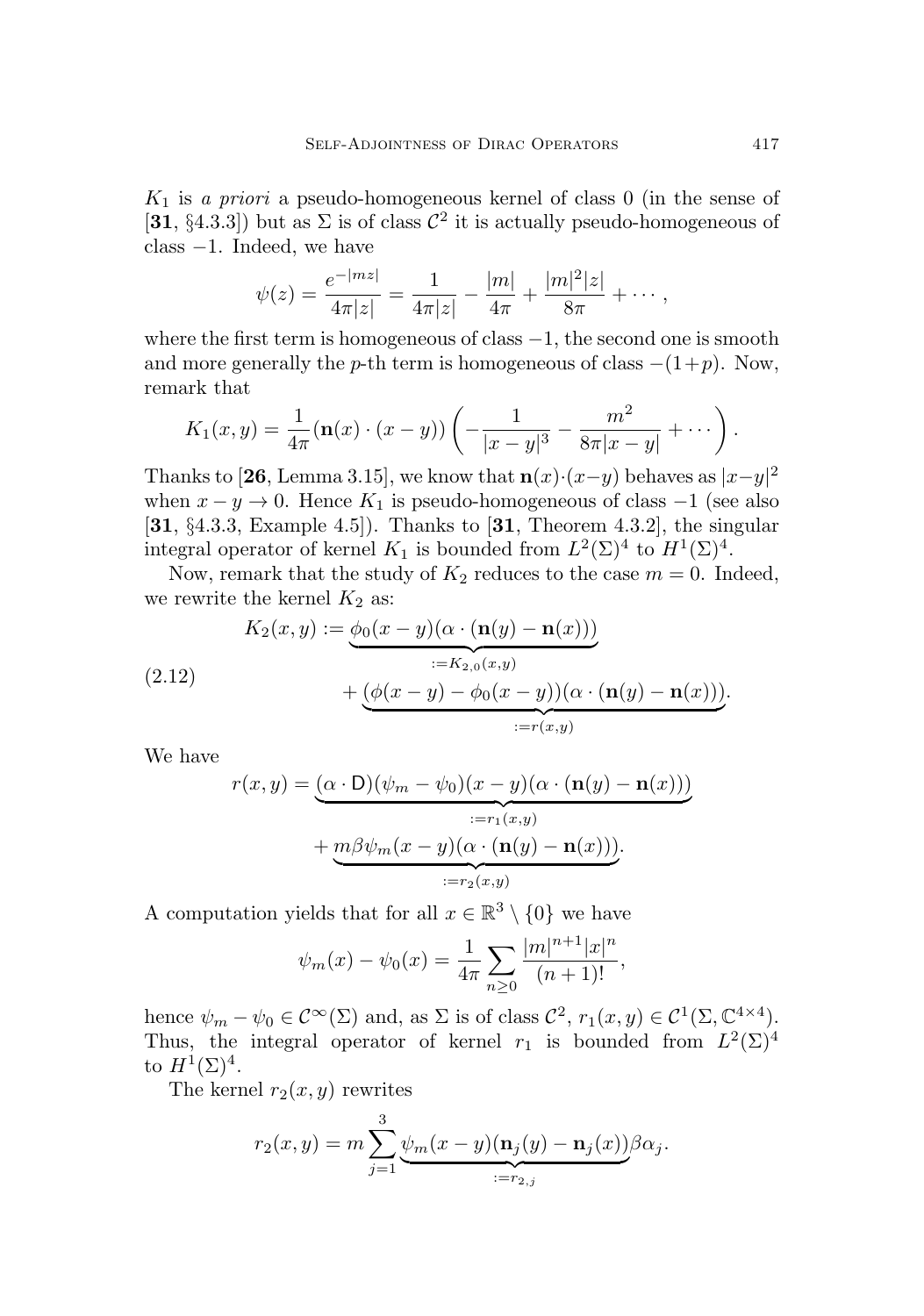Remember that the single layer potential is pseudo-homogeneous of class  $-1$  (see [[31](#page-39-9), §4.3.3]). Moreover, as  $\Sigma$  is of class  $\mathcal{C}^2$ , the multiplication by  $\mathbf{n}_j$  is a bounded operator from  $L^2(\Sigma)$  onto  $L^2(\Sigma)$  and from  $H^1(\Sigma)$  onto  $H^1(\Sigma)$ . Thus, the integral operator of kernel  $r_{2,j}$  is bounded from  $L^2(\Sigma)$  to  $H^1(\Sigma)$ .

The only thing left to prove is that the kernel  $K_{2,0}$  introduced in  $(2.12)$ is bounded from  $L^2(\Sigma)^4$  to  $H^1(\Sigma)^4$ .

The kernel  $K_{2,0}$  can be rewritten as the sum of coefficients of the form:

$$
c(x,y)\alpha_q \alpha_k, \text{ with } c(x,y) := c_{q,k}(x,y) = i\frac{x_q - y_q}{4\pi|x - y|^3} (\mathbf{n}_k(y) - \mathbf{n}_k(x)),
$$
  
 
$$
q, k \in \{1, 2, 3\}.
$$

Consequently, the boundedness of  $A$  is equivalent to the one of the operators with kernels  $c_{q,k}$ . Now, consider an atlas  $(\Sigma_j, \Lambda_j)_{i \in \{1, N\}}$  covering the surface  $\Sigma$ , where  $N \in \mathbb{N}^*$ . By definition of an atlas, we have

$$
\Sigma = \bigcup_{j \in \{1, ..., N\}} \Sigma_j,
$$

and  $\Lambda_j$  is a  $\mathcal{C}^2$ -diffeomorphism that maps  $\Sigma_j$  to an open set  $\mathcal{U}_j :=$  $\Lambda_j(\Sigma_j) \subset \mathbb{R}^2$ . We also introduce an adapted smooth partition of unity  $(a_j)_{j\in\{1,\ldots,N\}}$  such that

$$
\sum_{j=1}^{N} a_j(x) = 1, \text{ for all } x \in \Sigma \text{ and } \text{supp}(a_j) \subset \Sigma_j.
$$

Let us fix  $j \in \{1, ..., N\}$ . For a function  $f \in L^2(\Sigma)$  we decompose f as:

$$
f = \sum_{j=1}^{N} a_j f,
$$
  

$$
f_j = a_j f.
$$

Now, set  $g(x) = \frac{1}{2}$  $y \in \Sigma$  $c(x, y) f(y)$  ds(y). We rewrite g as  $g = \sum_{n=1}^{N}$  $j=1$  $g^{[j]},$  $g^{[j]}(x) =$  $c(x,y)f_j(y)$  ds $(y).$ 

We only need to prove the regularity for  $g^{[j]}$ . Let  $b_j$  be a smooth function such that

 $y \in \Sigma_j$ 

$$
\text{supp}(b_j) \subset \Sigma_j, \quad b_j(x) = 1 \text{ for all } x \in \text{supp}(a_j).
$$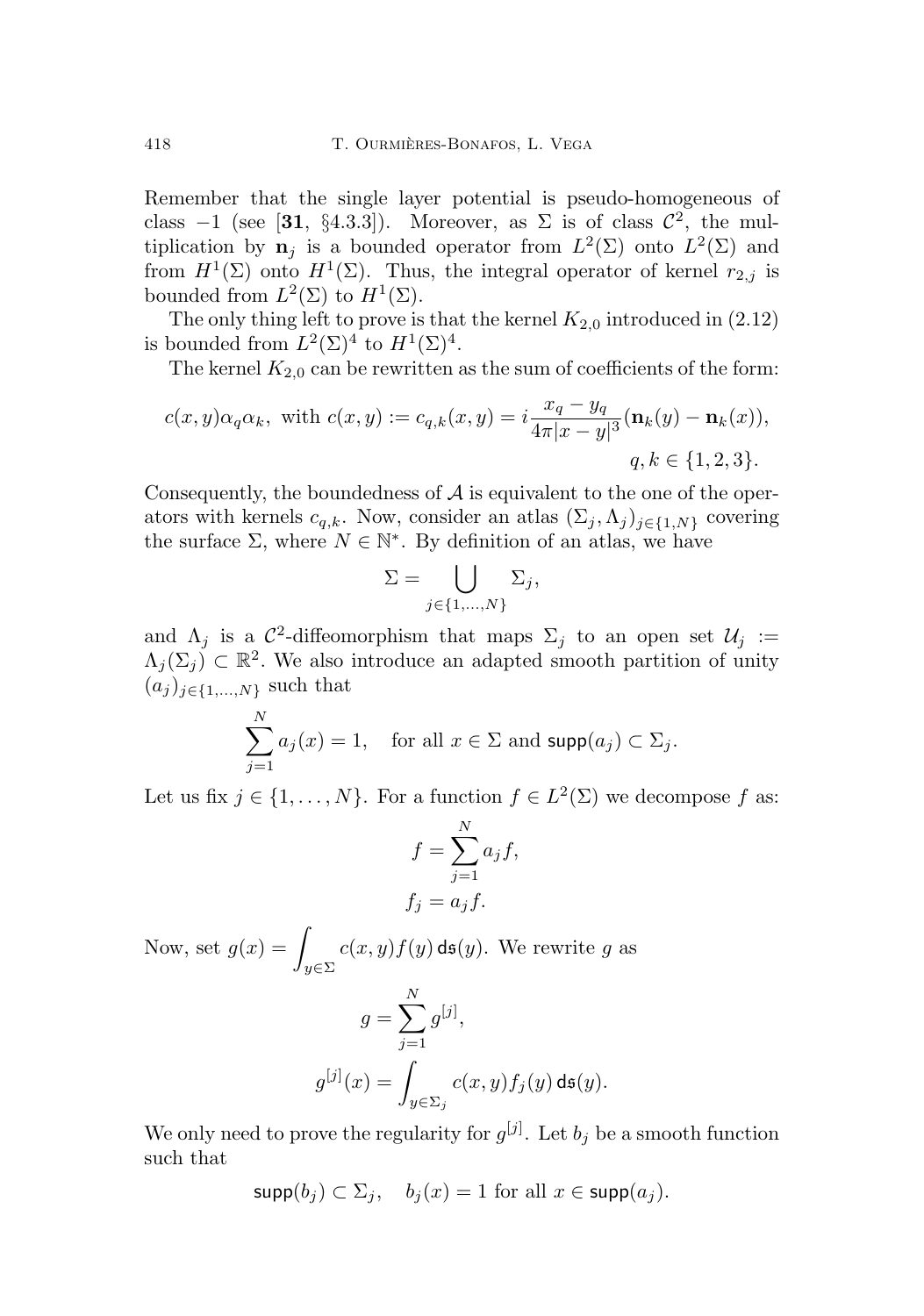We introduce the function

$$
g_j(x) := \int_{\Sigma_j} b_j(x) c(x, y) f_j(y) \, \mathrm{d} \mathfrak{s}(y).
$$

We remark that

$$
g^{[j]}(x) = g_j(x) + \int_{\Sigma_j} (1 - b_j(x)) c_{q,k}(x, y) f_j(y) \, \mathrm{d} \mathfrak{s}(y),
$$

where the kernel in the last integral has no singularity in  $x = y$  and is  $\mathcal{C}^1$ -smooth. Hence we only need to focus on  $g_j$ . We perform the change of coordinates

(2.13) 
$$
s = \Lambda_j(x), \quad t = \Lambda_j(y).
$$

We set  $x(s) := \Lambda_j^{-1}(s)$  and  $y(t) := \Lambda_j^{-1}(y)$ . Hence we have:

<span id="page-22-0"></span>
$$
g_j(x(s)) = \int_{\mathbb{R}^2} b_j(x(s))c(x(s),y(t))f_j(y(t))J_j(t) dt,
$$

where  $J_j$  is the Jacobian associated with the change of variables [\(2.13\)](#page-22-0). This function of the variable s has the same regularity as

$$
h(s) := b_j(x(s)) \int_{\mathbb{R}^2} c(x(s), y(t)) \varphi(t) dt,
$$

where we set  $\varphi(t) := f_j(y(t))J_j(t)$ . Note that  $\varphi \in L^2(\mathbb{R}^2)$  and has compact support in  $\mathcal{U}_i$ .

Remark that

<span id="page-22-1"></span>(2.14) 
$$
b_j(x)c(x,y) = L(x-y)(b_j(y)\mathbf{n}_k(y) - b_j(x)\mathbf{n}_k(x)) + L(x-y)(b_j(x) - b_j(y))\mathbf{n}_k(y),
$$

where  $L(z) := i \frac{z_q}{4 \pi |z|^3}$ .

As supp $(\varphi) \subset \mathcal{U}_j$  and by definition of  $b_j$ , the second term in the right-hand side of [\(2.14\)](#page-22-1) reads, in local coordinates, as a kernel in  $\mathcal{C}^1(\mathbb{R}^2)$ . Thus as  $\varphi$  has compact support this kernel regularises to  $H^1(\mathbb{R}^2)$ . Let us deal with the other term.

For  $z_1, z_2 \in \mathbb{R}^2$  such that  $z_1 \neq z_2$ , L expands as:

$$
L(z_2) = L(z_1) + R(z_1, z_2),
$$
  
with 
$$
R(z_1, z_2) := \int_0^1 (\nabla L)(z_1 + r(z_2 - z_1))(z_2 - z_1) dr.
$$

Now, set  $z_1 = d(\Lambda_j^{-1})(s)(s-t)$  and  $z_2 = x(s) - y(t) - z_1$ , where  $d(\Lambda_j^{-1})(s) =$  $J(s)$  is a Jacobian. Thus, we have to take into account both kernels. Let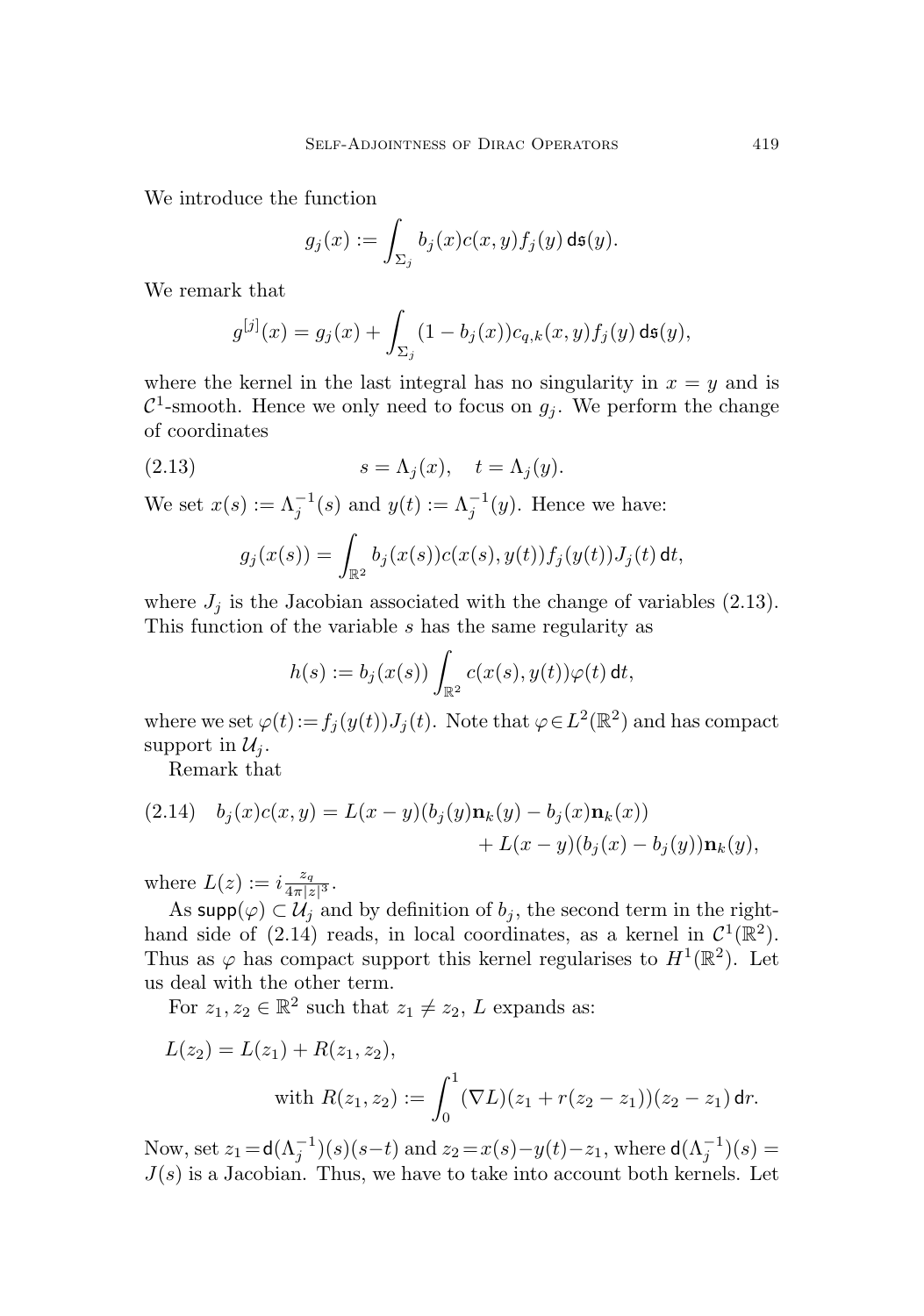us start with the first one. We have

$$
L(z_1) := \frac{i}{4\pi} \frac{(J(s)(t-s))_q}{|J(s)(t-s)|^3}.
$$

Remark that the chart  $\Lambda_i$  can be chosen in such a way that  $J(s)$  is an orthonormal matrix. We perform the change of variable

$$
s' = J(s)s, \quad t' = J(s)t.
$$

 $L(z_1)$  becomes a Riesz Kernel in  $\mathbb{R}^2$  and the associated operator maps continuously  $L^2(\mathbb{R}^2)$  onto itself (see [[20](#page-39-11), Theorem 1]). The singular integral operator with kernel

$$
L(J(s)(t-s))\Big(b_j(x(s))\mathbf{n}_k(x(s)) - b_j(y(t))\mathbf{n}_k(y(t))\Big)
$$

can be seen as the commutator of the singular integral operator with kernel  $L(J(s)(t-s))$  and the  $C^1$ -function  $s \mapsto b_j(x(s))\mathbf{n}_k(x(s))$ . Hence, we recover the commutator of a Riesz kernel and a  $C^1$ -smooth function. Thanks to [[19](#page-39-12)] we know that the commutator is bounded from  $L^2(\mathbb{R}^2)$ to the usual homogeneous Sobolev space of order 1

$$
G^1(\mathbb{R}^2) := \left\{ f \in L^2(\mathbb{R}^2) : \int_{\mathbb{R}^2} |\xi| |\mathcal{F}(f)(\xi)|^2 d\xi \right\}.
$$

However, the commutator is bounded from  $L^2(\mathbb{R}^2)$  onto itself because the multiplication is bounded on  $L^2(\mathbb{R}^2)$ . Thus, the first part regularises and we only have to take care of the remainder which is more regular.

Indeed, set  $\widetilde{R}(s,t) = R(z_1, z_2) (\mathbf{n}_k(x(s)) - \mathbf{n}_k(y(t)))$ .  $\widetilde{R}(s,t) \in \mathcal{C}^1(\mathbb{R}^2)$  $\{|s-t|=0\}\)$  and, for some  $C>0$ , we have:

$$
|\widetilde{R}(s,t)\varphi(t)| \leq C|\varphi(t)|, \quad |\partial_s \widetilde{R}(s,t)\varphi(t)| \leq \frac{C}{|s-t|}|\varphi(t)|.
$$

As  $\varphi(t) \in L^1(\mathbb{R}^2)$  because its support is compact, we obtain that the remainder also regularises with:

$$
\|\widetilde{R}(\varphi)\|_{H^1(\mathbb{R}^2)} \leq C \|\varphi\|_{L^2(\mathbb{R}^2)}, \quad \text{with } \widetilde{R}(\varphi)(s) := \int_{\mathbb{R}^2} \widetilde{R}(s,t)\varphi(t) \,\mathrm{d}t.
$$

Consequently, A is a bounded operator from  $L^2(\Sigma)^4$  to  $H^1(\Sigma)^4$ .  $\Box$ 

### 3. MIT bag model

<span id="page-23-0"></span>The MIT bag model was introduced by physicists in the MIT in order to understand quarks confinement, see  $\left[3, \S1.1\right]$  $\left[3, \S1.1\right]$  $\left[3, \S1.1\right]$  and the references therein to justify the pertinence of such a model. Mathematically, it is defined as follows.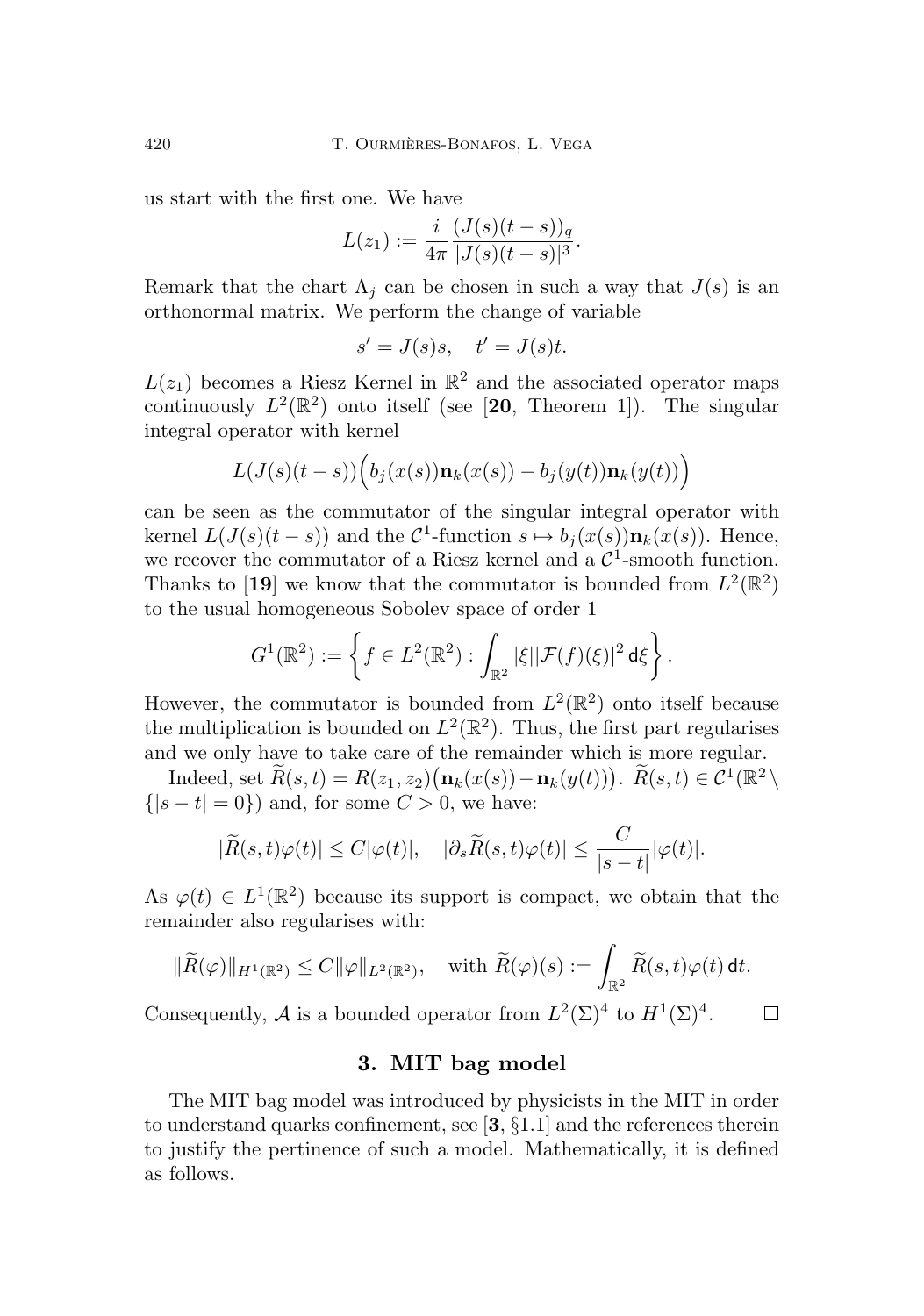**Definition 3.1** (MIT bag model). Let  $m \in \mathbb{R}$ . The MIT bag operator  $(\mathcal{H}_{\text{MIT}}(m), \text{dom}(\mathcal{H}_{\text{MIT}}(m)))$  is defined on the domain

 $dom(\mathcal{H}_{\text{MIT}}(m)) = \{u \in H^{1}(\Omega)^{4} : \mathcal{B} \mathfrak{t}_{\Sigma} u = \mathfrak{t}_{\Sigma} u \text{ on } \Sigma\}, \quad \mathcal{B} = -i\beta(\alpha \cdot \mathbf{n}),$ by  $\mathcal{H}_{\text{MIT}}(m)u = \mathcal{H}(m)u$ , for all  $u \in \text{dom}(\mathcal{H}_{\text{MIT}}(m))$ .

The following theorem is about the self-adjointness of the MIT bag operator. Although the result is essentially well-known, we state it here in order to illustrate our strategy to prove self-adjointness of Dirac operators. We also emphasize that it allows us to deal with  $\mathcal{C}^2$  surfaces and with unbounded domains  $\Omega$ .

<span id="page-24-1"></span>**Theorem 3.2.** The MIT bag operator  $(\mathcal{H}_{\text{MIT}}(m), \text{dom}(\mathcal{H}_{\text{MIT}}(m)))$  is self-adjoint.

Remark 3.3. Theorem [3.2](#page-24-1) has been proven recently in [[4](#page-37-2), Corollary 1.7] for  $\mathcal{C}^{2,1}$ - bounded domains  $\Omega$ . The strategy of the authors relies on the construction of an extension operator from  $dom(\mathcal{H}_{\text{MIT}}(m)^*)$  to  $H^1(\mathbb{R}^3)^4$ continuous for the operator norm (see  $[4, \text{ Lemma } 2.1]$  $[4, \text{ Lemma } 2.1]$  $[4, \text{ Lemma } 2.1]$ ). It implies that  $dom(\mathcal{H}_{\text{MIT}}(m)^*) \subset H^1(\Omega)^4$  and this regularity implies that functions  $u \in \text{dom}(\mathcal{H}_{\text{MIT}}(m)^*)$  satisfy  $\mathcal{B}t_{\Sigma}u = t_{\Sigma}u$ . Our strategy works the other way around: First, we prove regularity properties on traces of functions in  $dom(\mathcal{H}_{\text{MIT}}(m)^*)$  and second we recover that  $dom(\mathcal{H}_{\text{MIT}}(m)^*) \subset$  $H^1(\Omega)^4$ . It has some common features with the proof of [[9](#page-38-9), Theorem 4.11] where the cases of general Dirac operators and boundary conditions are discussed for  $\mathcal{C}^{\infty}$ -smooth domains.

<span id="page-24-3"></span>Remark 3.4. As it will be clear from the proof, the question of selfadjointness is nothing but a regularity question about the functions in  $dom(\mathcal{H}_{\text{MIT}}(m)^*)$ , domain of the adjoint. Such a question can be studied *via* the ADN theory for elliptic operators (see the seminal papers  $\left[1, 2\right]$  $\left[1, 2\right]$  $\left[1, 2\right]$  $\left[1, 2\right]$  $\left[1, 2\right]$ ) and [[14](#page-38-10), Theorem D.1] for a statement adapted to the present context) and, choosing the ADN-weight for the Dirac system as  $t_1 = \cdots = t_4 = 1$ ,  $s_1 = \cdots = s_4 = 0, r_1 = \cdots = r_4 = -1$  (following the notations of [[14](#page-38-10), Appendix D]), one would recover Theorem [3.2.](#page-24-1)

In Subsection [3.1](#page-24-0) we prove that the MIT bag operator is symmetric. A description of its adjoint operator is given in Subsection [3.2](#page-25-0) while in Subsection [3.3](#page-27-0) we conclude the proof of Theorem [3.2.](#page-24-1)

<span id="page-24-0"></span>3.1. Symmetry of  $\mathcal{H}_{\text{MIT}}(m)$ . We prove the following proposition.

<span id="page-24-2"></span>**Proposition 3.5.** The MIT bag operator  $(\mathcal{H}_{\text{MIT}}(m), \text{dom}(\mathcal{H}_{\text{MIT}}(m)))$ is symmetric.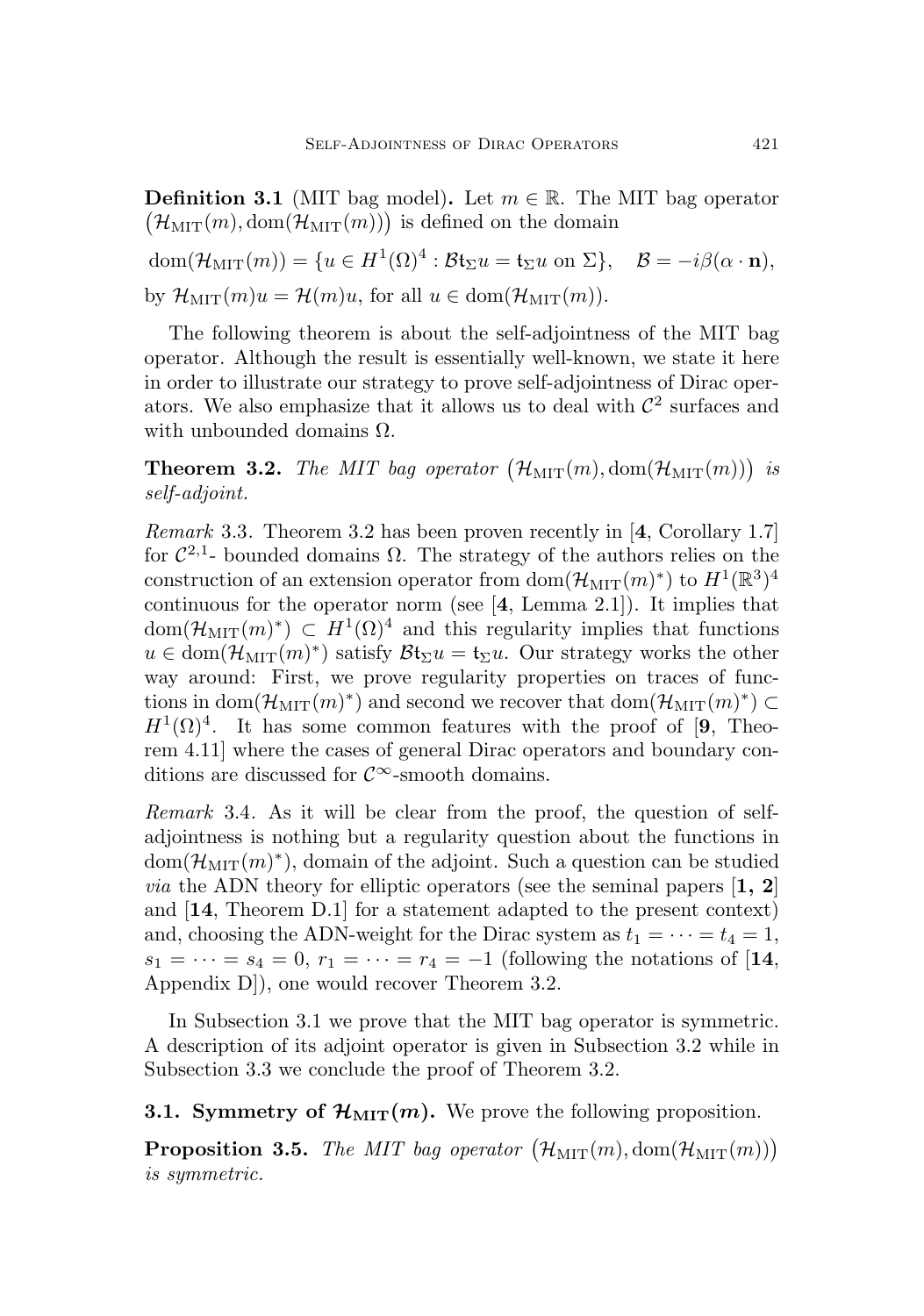Proof of Proposition [3.5:](#page-24-2) Thanks to Green's formula in Lemma [2.14,](#page-11-1) for any  $u, v \in \text{dom}(\mathcal{H}_{\text{MIT}}(m))$  we have

$$
\langle \mathcal{H}(m)u, v \rangle_{L^2(\Omega)^4} = \langle u, \mathcal{H}(m)v \rangle_{L^2(\Omega)^4} + \langle (-i\alpha \cdot \mathbf{n}) \mathfrak{t}_{\Sigma} u, \mathfrak{t}_{\Sigma} v \rangle_{L^2(\Sigma)^4}.
$$

As  $u \in \text{dom}(\mathcal{H}_{\text{MIT}}(m))$  we have  $\mathfrak{t}_{\Sigma}u = \mathcal{B}\mathfrak{t}_{\Sigma}u$  thus

$$
\langle (-i\alpha \cdot \mathbf{n}) \mathbf{t}_{\Sigma} u, \mathbf{t}_{\Sigma} v \rangle_{L^2(\Sigma)^4} = \langle (-i\alpha \cdot \mathbf{n}) \mathcal{B} \mathbf{t}_{\Sigma} u, \mathbf{t}_{\Sigma} v \rangle_{L^2(\Sigma)^4}
$$
  
=  $\langle (-i\alpha \cdot \mathbf{n}) (-i\beta \alpha \cdot \mathbf{n}) \mathbf{t}_{\Sigma} u, \mathbf{t}_{\Sigma} v \rangle_{L^2(\Sigma)^4}$   
=  $\langle \beta \mathbf{t}_{\Sigma} u, \mathbf{t}_{\Sigma} v \rangle_{L^2(\Sigma)^4}.$ 

Similarly, as  $v \in \text{dom}(\mathcal{H}_{\text{MIT}}(m))$  we have  $\mathfrak{t}_{\Sigma}v = \mathcal{B}\mathfrak{t}_{\Sigma}v$  thus

$$
\langle (-i\alpha \cdot \mathbf{n}) \mathfrak{t}_{\Sigma} u, \mathfrak{t}_{\Sigma} v \rangle_{L^2(\Sigma)^4} = \langle (-i\alpha \cdot \mathbf{n}) \mathfrak{t}_{\Sigma} u, \mathcal{B} \mathfrak{t}_{\Sigma} v \rangle_{L^2(\Sigma)^4}
$$
  
=  $\langle (-i\alpha \cdot \mathbf{n}) \mathfrak{t}_{\Sigma} u, (-i\beta \alpha \cdot \mathbf{n}) \mathfrak{t}_{\Sigma} v \rangle_{L^2(\Sigma)^4}$   
=  $-\langle \beta \mathfrak{t}_{\Sigma} u, \mathfrak{t}_{\Sigma} v \rangle_{L^2(\Sigma)^4}.$ 

Hence we get

$$
\langle (-i\alpha \cdot \mathbf{n}) \mathfrak{t}_{\Sigma} u, \mathfrak{t}_{\Sigma} v \rangle_{L^2(\Sigma)^4} = - \langle (-i\alpha \cdot \mathbf{n}) \mathfrak{t}_{\Sigma} u, \mathfrak{t}_{\Sigma} v \rangle_{L^2(\Sigma)^4} = 0,
$$

which concludes the proof.

<span id="page-25-0"></span>**3.2.** Description of the adjoint of  $\mathcal{H}_{\text{MIT}}(m)$ . In this subsection we prove the following proposition.

<span id="page-25-1"></span>Proposition 3.6. The following set equality holds

dom
$$
(\mathcal{H}_{\text{MIT}}(m))^*) = \{ u \in H(\alpha, \Omega) : \mathfrak{t}_{\Sigma} u = \mathcal{B} \mathfrak{t}_{\Sigma} u \},
$$

where the boundary condition has to be understood as an equality in  $H^{-1/2}(\Sigma)^4$ .

Proof of Proposition [3.6:](#page-25-1) Let  $V$  denote the space on the right-hand side in Proposition [3.6.](#page-25-1) We will prove the set equality proving each inclusion, but first recall that by definition

dom
$$
((\mathcal{H}_{\text{MIT}}(m))^*)
$$
 =  $\left\{ u \in L^2(\Omega)^4 \text{ : for all } v \in \text{dom}(\mathcal{H}_{\text{MIT}}(m)),$   
 $\langle u, \mathcal{H}(m)v \rangle_{L^2(\Omega)^4} = \langle w, v \rangle_{L^2(\Omega)^4} \right\}.$ 

Inclusion  $V \subset \text{dom}((\mathcal{H}_{\text{MIT}}(m))^*)$ : Let  $u \in V$  and  $v \in \text{dom}(\mathcal{H}_{\text{MIT}}(m))$ . Thanks to Corollary [2.15](#page-12-1) we have

$$
\langle u,\mathcal{H}(m)v\rangle_{L^2(\Omega)^4} = \langle \mathcal{H}(m)u,v\rangle_{L^2(\Omega)^4} + \langle (i\alpha\cdot\mathbf{n})\mathfrak{t}_\Sigma u,\mathfrak{t}_\Sigma v\rangle_{H^{-1/2}(\Sigma)^4,H^{1/2}(\Sigma)^4}.
$$

 $\Box$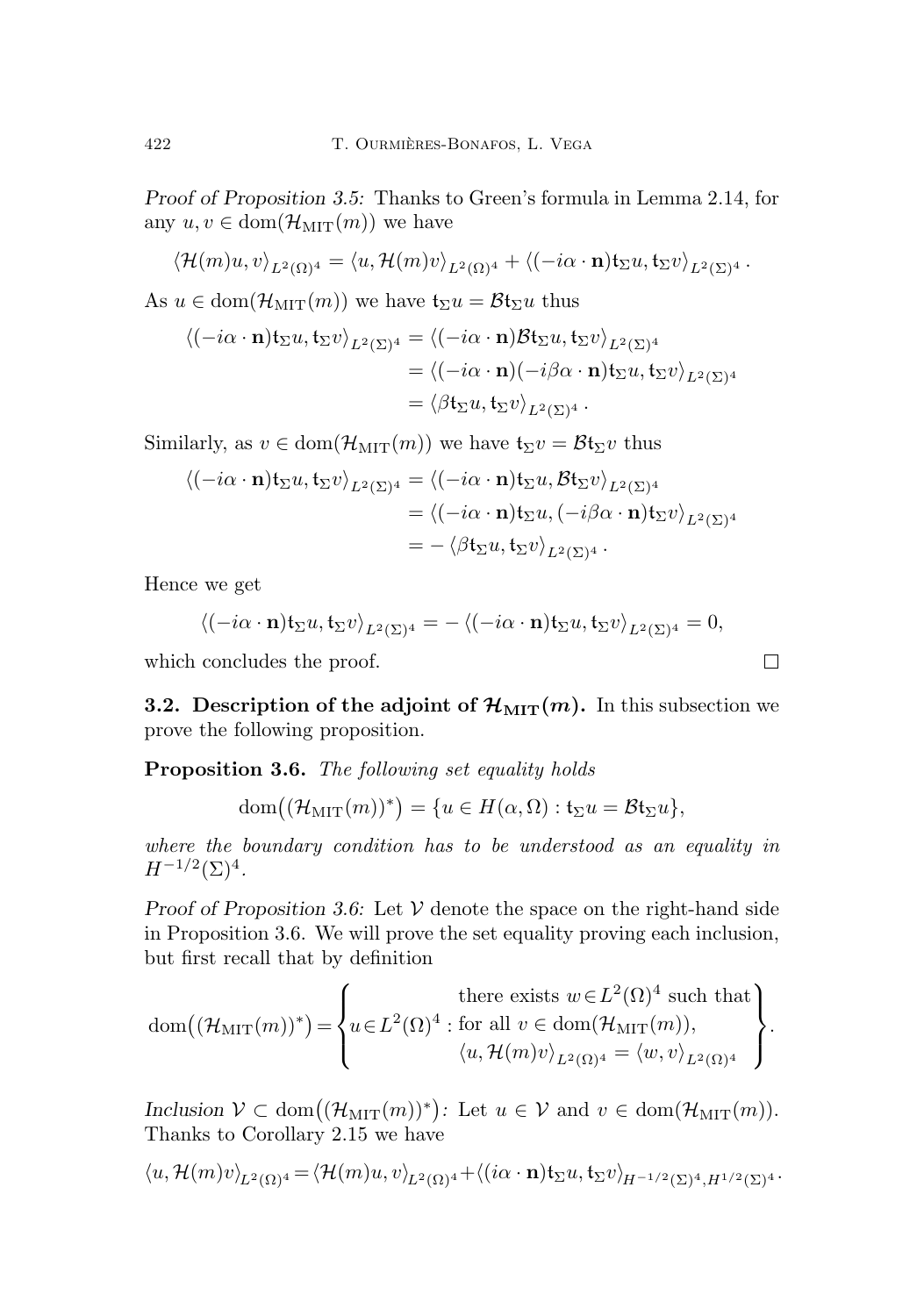Now, as  $t_{\Sigma}u = \mathcal{B}t_{\Sigma}u$  we have

$$
\langle (-i\alpha \cdot \mathbf{n}) \mathbf{t}_{\Sigma} u, \mathbf{t}_{\Sigma} v \rangle_{H^{-1/2}(\Sigma)^4, H^{1/2}(\Sigma)^4}
$$
  
=\langle (-i\alpha \cdot \mathbf{n}) \mathcal{B} \mathbf{t}\_{\Sigma} u, \mathbf{t}\_{\Sigma} v \rangle\_{H^{-1/2}(\Sigma)^4, H^{1/2}(\Sigma)^4}  
=\langle (-i\alpha \cdot \mathbf{n}) (-i\beta \alpha \cdot \mathbf{n}) \mathbf{t}\_{\Sigma} u, \mathbf{t}\_{\Sigma} v \rangle\_{H^{-1/2}(\Sigma)^4, H^{1/2}(\Sigma)^4}  
=\langle \beta \mathbf{t}\_{\Sigma} u, \mathbf{t}\_{\Sigma} v \rangle\_{H^{-1/2}(\Sigma)^4, H^{1/2}(\Sigma)^4}.

On the on the other hand as  $t_{\Sigma}v = \mathcal{B}t_{\Sigma}v$  we have

$$
\langle (-i\alpha \cdot \mathbf{n}) \mathfrak{t}_{\Sigma} u, \mathfrak{t}_{\Sigma} v \rangle_{H^{-1/2}(\Sigma)^4, H^{1/2}(\Sigma)^4}
$$
  
=  $\langle (-i\alpha \cdot \mathbf{n}) \mathfrak{t}_{\Sigma} u, \mathcal{B} \mathfrak{t}_{\Sigma} v \rangle_{H^{-1/2}(\Sigma)^4, H^{1/2}(\Sigma)^4}$   
=  $\langle (-i\alpha \cdot \mathbf{n}) \mathfrak{t}_{\Sigma} u, (-i\beta \alpha \cdot \mathbf{n}) \mathfrak{t}_{\Sigma} v \rangle_{H^{-1/2}(\Sigma)^4, H^{1/2}(\Sigma)^4}$   
=  $-\langle \beta \mathfrak{t}_{\Sigma} u, \mathfrak{t}_{\Sigma} v \rangle_{H^{-1/2}(\Sigma)^4, H^{1/2}(\Sigma)^4}.$ 

Hence we get

$$
\langle u, \mathcal{H}(m)v \rangle_{L^2(\Omega)^4} = \langle \mathcal{H}(m)u, v \rangle_{L^2(\Omega)^4},
$$

which proves that  $u \in \text{dom}((\mathcal{H}_{\text{MIT}}(m))^*)$ .

Inclusion dom $((\mathcal{H}_{\text{MIT}}(m))^*) \subset \mathcal{V}$ : Let  $u \in \text{dom}((\mathcal{H}_{\text{MIT}}(m))^*)$  and  $v \in$  $\mathcal{C}_0^{\infty}(\Omega)^4$ . We have

$$
\langle \mathcal{H}(m)u,\overline{v}\rangle_{\mathcal{D}'(\Omega)^4,\mathcal{D}(\Omega)^4} = \langle u,\overline{\mathcal{H}(m)v}\rangle_{\mathcal{D}'(\Omega)^4,\mathcal{D}(\Omega)^4} = \langle u,\mathcal{H}(m)v\rangle_{L^2(\Omega)^4}.
$$

As  $u \in \text{dom}((\mathcal{H}_{\text{MIT}}(m))^*)$ , there exists  $w \in L^2(\Omega)^4$  such that

$$
\langle u,\mathcal{H}(m)v\rangle_{L^2(\Omega)^4}=\langle w,v\rangle_{L^2(\Omega)^4}=\langle w,\overline{v}\rangle_{\mathcal{D}'(\Omega)^4,\mathcal{D}(\Omega)^4}.
$$

As this is true for every  $v \in C_0^{\infty}(\Omega)^4$  we get  $\mathcal{H}(m)u = w$  in  $\mathcal{D}'(\Omega)^4$  and then in  $L^2(\Omega)^4$ . Thus we obtain  $u \in H(\alpha, \Omega)$ . We introduce the matrices

$$
P_{+} = \frac{1}{2}(\text{Id} + \mathcal{B}), \quad P_{-} = \frac{1}{2}(\text{Id} - \mathcal{B}),
$$

they satisfy  $BP_+ = P_+$  and  $BP_- = -P_-$ . Let  $f \in H^{1/2}(\Sigma)^4$ , we have  $E(P_{+}f) \in \text{dom}(\mathcal{H}_{\text{MIT}}(m))$ , where E is the extension operator of Propo-sition [1.1.](#page-5-0) As  $u \in H(\alpha, \Omega)$ ) ∩ dom $((\mathcal{H}_{\text{MIT}}(m))^*)$  we have

$$
0 = \langle \mathbf{t}_{\Sigma} u, (i\alpha \cdot \mathbf{n}) P_+ f \rangle_{H^{-1/2}(\Sigma)^4, H^{1/2}(\Sigma)^4}
$$
  
=  $\langle \mathbf{t}_{\Sigma} u, (i\alpha \cdot \mathbf{n}) \mathcal{B} P_+ f \rangle_{H^{-1/2}(\Sigma)^4, H^{1/2}(\Sigma)^4}$   
=  $-\langle \mathcal{B} \mathbf{t}_{\Sigma} u, (i\alpha \cdot \mathbf{n}) P_+ f \rangle_{H^{-1/2}(\Sigma)^4, H^{1/2}(\Sigma)^4}.$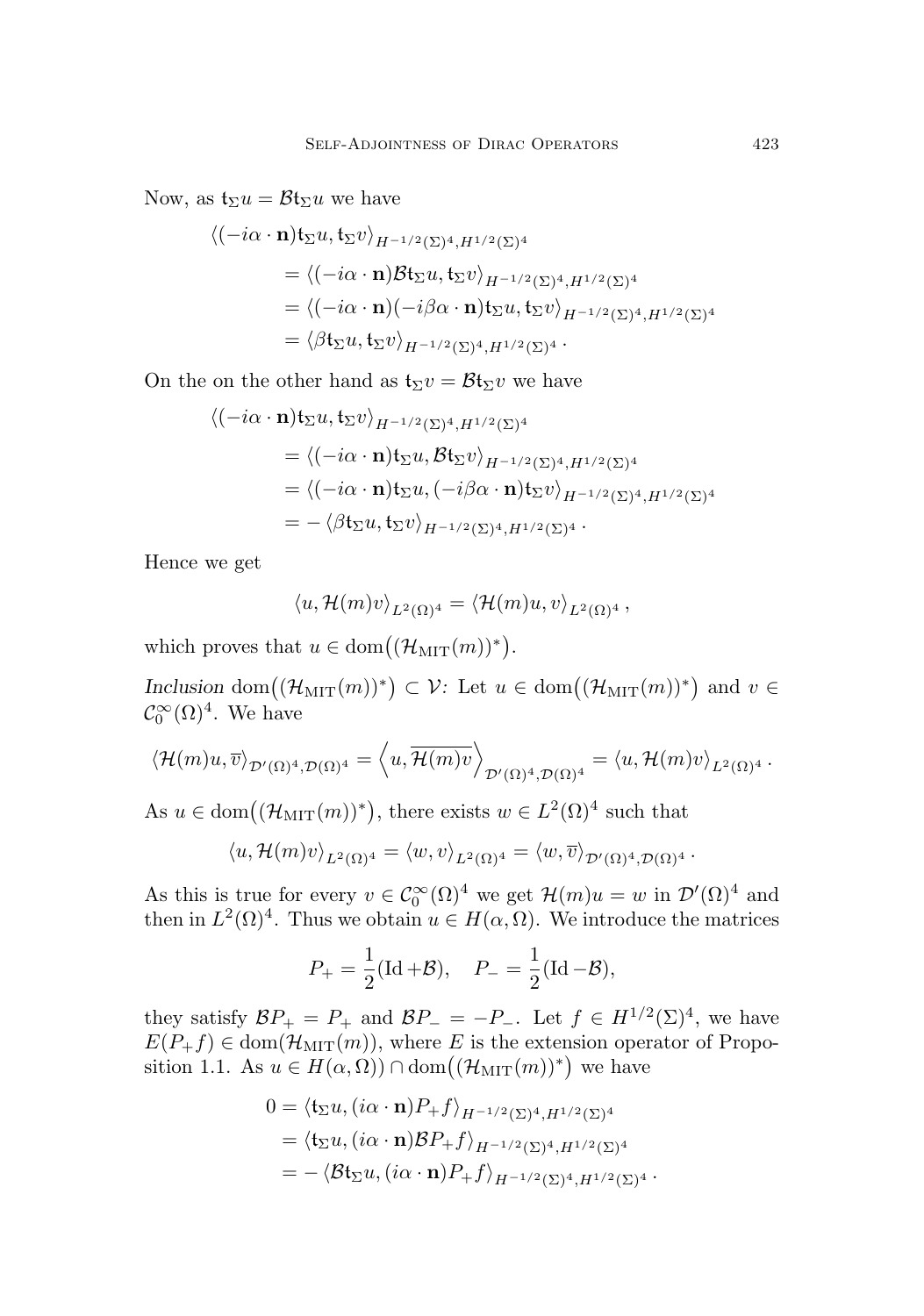As 
$$
f = P_+ f + P_- f
$$
 we have  
\n
$$
\langle \mathbf{t}_{\Sigma} u, (i\alpha \cdot \mathbf{n}) f \rangle_{H^{-1/2}(\Sigma)^4, H^{1/2}(\Sigma)^4} = \langle \mathbf{t}_{\Sigma} u, (i\alpha \cdot \mathbf{n}) P_- f \rangle_{H^{-1/2}(\Sigma)^4, H^{1/2}(\Sigma)^4}
$$
\n
$$
= -\langle \mathbf{t}_{\Sigma} u, (i\alpha \cdot \mathbf{n}) \mathcal{B} P_- f \rangle_{H^{-1/2}(\Sigma)^4, H^{1/2}(\Sigma)^4}
$$
\n
$$
= \langle \mathcal{B} \mathbf{t}_{\Sigma} u, (i\alpha \cdot \mathbf{n}) P_- f \rangle_{H^{-1/2}(\Sigma)^4, H^{1/2}(\Sigma)^4}
$$
\n
$$
= \langle \mathcal{B} \mathbf{t}_{\Sigma} u, (i\alpha \cdot \mathbf{n}) f \rangle_{H^{-1/2}(\Sigma)^4, H^{1/2}(\Sigma)^4}.
$$

As this is true for every  $f \in H^{1/2}(\Sigma)^4$  we get that  $\mathfrak{t}_{\Sigma}u = \mathcal{B}\mathfrak{t}_{\Sigma}u$ . Thus  $u \in \mathcal{V}$ .  $\Box$ 

<span id="page-27-0"></span>3.3. Self-adjointness of the MIT bag model. As in Subsection [2.2,](#page-8-0) we set

$$
\Omega_+ := \Omega \quad \text{and} \quad \Omega_- := \mathbb{R}^3 \setminus \overline{\Omega}.
$$

As the operator of multiplication by  $m\beta$  is bounded in  $L^2(\Omega)^4$ , it is enough to set  $m = 0$ . We work with  $C_{\pm} = C_{\pm,0}$  introduced in Definition [2.4.](#page-8-3) Now, we have all the tools to prove Theorem [3.2.](#page-24-1)

Proof of Theorem [3.2:](#page-24-1) Let  $u \in \text{dom}((\mathcal{H}_{\text{MIT}}(m))^*)$ , thanks to Proposition [3.6](#page-25-1) we know that

$$
\mathfrak{t}_{\Sigma}u=\mathcal{B}\mathfrak{t}_{\Sigma}u.
$$

Moreover, thanks to Proposition [2.7](#page-9-3) we know that  $\mathcal{C}_-(\mathfrak{t}_{\Sigma}u)=\mathcal{C}_-(\mathfrak{t}_{\Sigma,+}u)\in$  $H^{1/2}(\Sigma)^4$ . Now, we prove that  $C_+(\mathfrak{t}_{\Sigma} u) \in H^{1/2}(\Sigma)^4$ . Remark that for any  $f \in H^{1/2}(\Sigma)^4$ ,  $\mathcal{C}_{\pm}(\beta f) = -\beta \mathcal{C}_{\pm}(f)$ . Thus, we have

<span id="page-27-2"></span>(3.1) 
$$
\mathcal{C}_{+}(\mathfrak{t}_{\Sigma} u) = \mathcal{C}_{+}(\mathcal{B}\mathfrak{t}_{\Sigma} u) = i\beta \mathcal{C}_{+}((\alpha \cdot \mathbf{n})\mathfrak{t}_{\Sigma} u) = i\beta (\alpha \cdot \mathbf{n}) \mathcal{C}_{-}^{*}(\mathfrak{t}_{\Sigma} u)
$$

$$
= i\beta (\alpha \cdot \mathbf{n})(\mathcal{C}_{-}(\mathfrak{t}_{\Sigma} u) + i\mathcal{A}(\mathfrak{t}_{\Sigma} u)),
$$

where we used Proposition [2.6](#page-8-2) iv) and Relation  $(2.4)$ . Thanks to Propo-sitions [2.7](#page-9-3) and [2.8](#page-9-1) the term in the right-hand side of  $(3.1)$  is in  $H^{1/2}(\Sigma)^4$ and thus

$$
\mathfrak{t}_{\Sigma}u=\mathcal{C}_{+}(\mathfrak{t}_{\Sigma}u)+\mathcal{C}_{-}(\mathfrak{t}_{\Sigma}u)\in H^{1/2}(\Sigma)^{4}.
$$

Applying Proposition [2.16,](#page-12-0) we obtain  $u \in \text{dom}(\mathcal{H}_{\text{MIT}}(m))$ . It proves the inclusion  $dom((\mathcal{H}_{\text{MIT}}(m))^*) \subset dom(\mathcal{H}_{\text{MIT}}(m))$ . The reciprocal inclusion is a consequence of Proposition [3.5.](#page-24-2)  $\Box$ 

# <span id="page-27-1"></span>4. Dirac operators coupled with electrostatic  $\delta$ -shell interactions

Before stating the main result of this section, we need to introduce some notations and definitions.

As in Subsection [2.2](#page-8-0) we set

$$
\Omega_+ := \Omega \quad \text{and} \quad \Omega_- := \mathbb{R}^3 \setminus \overline{\Omega}.
$$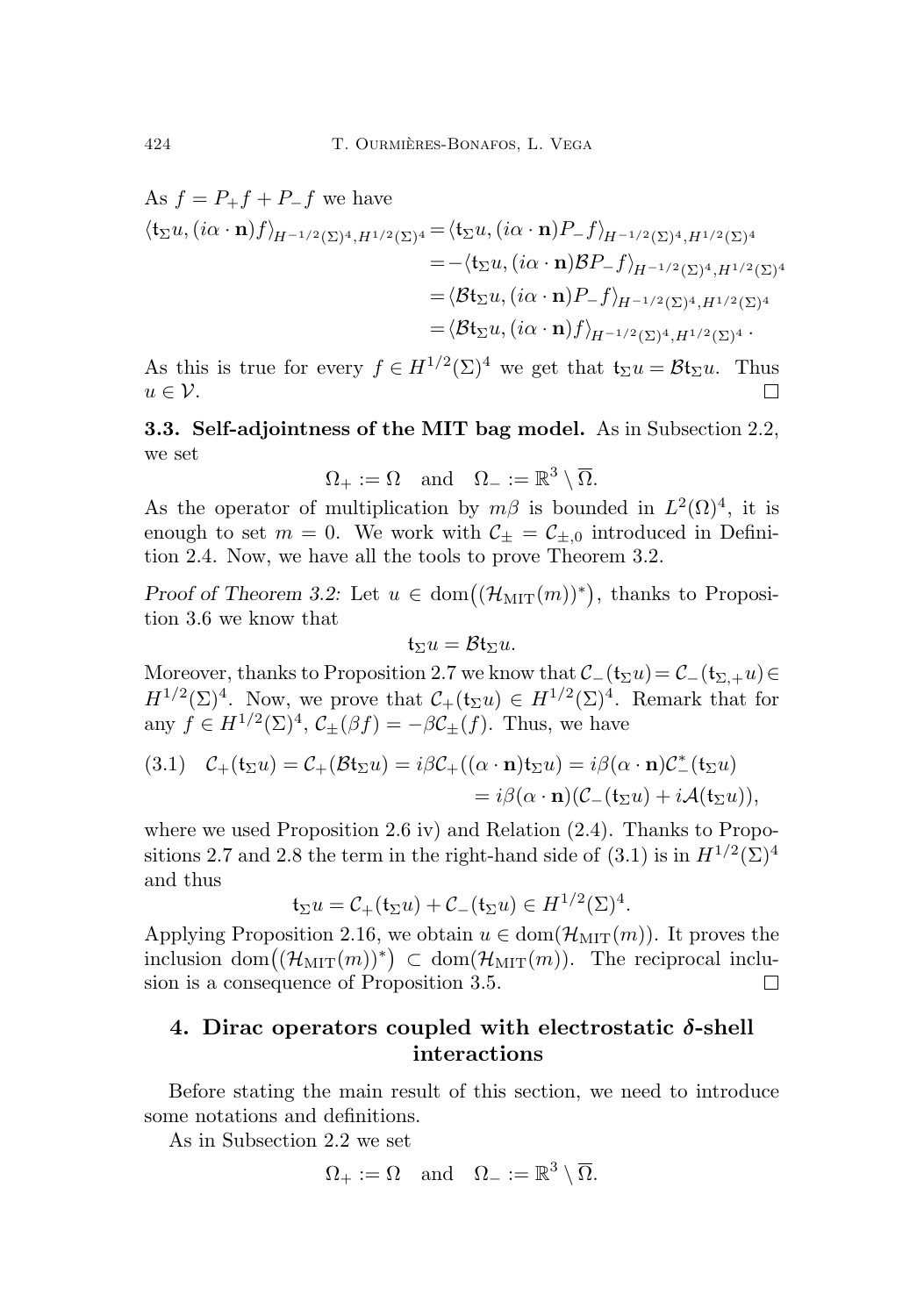We identify the space  $L^2(\mathbb{R}^3)^4$  with  $L^2(\Omega_+)^4 \times L^2(\Omega_-)^4$  via the isomorphism

<span id="page-28-1"></span>(4.1)  $\Lambda: u \in L^2(\mathbb{R}^3)^4 \mapsto (u_+, u_-) = (u|_{\Omega_+}, u|_{\Omega_-}) \in L^2(\Omega_+)^4 \times L^2(\Omega_-)^4,$ 

where  $\Lambda^{-1}(u_1, u_2) := u_1 \mathbb{1}_{\Omega_+} + u_2 \mathbb{1}_{\Omega_-}.$ 

For  $\tau \in \mathbb{R}$ , we introduce the matrix valued function:

<span id="page-28-0"></span>
$$
\mathcal{P}_{\tau} = \frac{\tau}{2} + i(\alpha \cdot \mathbf{n}).
$$

For  $(u_+, u_-) \in H^1(\Omega_+)^4 \times H^1(\Omega_-)^4$  we define the following transmission condition in  $H^{1/2}(\Sigma)^4$ 

(4.2) 
$$
\mathcal{P}_{\tau}\mathfrak{t}_{\Sigma,+}u_{+} + \mathcal{P}_{\tau}^{*}\mathfrak{t}_{\Sigma,-}u_{-} = 0, \text{ on } \Sigma.
$$

Alternatively, as  $\mathcal{P}_{\tau}$  is invertible, we can see the transmission condition as

<span id="page-28-3"></span>(4.3) 
$$
\mathbf{t}_{\Sigma,+}u_{+} = \mathcal{R}_{\tau}\mathbf{t}_{\Sigma,-}u_{-}
$$
, with  $\mathcal{R}_{\tau} := \frac{1}{\tau^2/4+1} \left(1 - \frac{\tau^2}{4} + \tau(i\alpha \cdot \mathbf{n})\right)$ .

This transmission condition is the natural one generated by an electrostatic  $\delta$ -interaction of strength  $\tau$  supported on  $\Sigma$ , this is discussed further on in Subsection [4.1.](#page-29-0) As there is no confusion possible, from now on,  $t_{\Sigma}u_{+}$  denotes  $t_{\Sigma,+}u_{+}$ .

Now, let us define the operator we are interested in.

**Definition 4.1.** Let  $\tau \in \mathbb{R}$  and  $m \in \mathbb{R}$ . The Dirac operator coupled with an electrostatic  $\delta$ -shell interaction of strength  $\tau$  is the operator  $(\mathcal{H}_{\tau}(m), \text{dom}(\mathcal{H}_{\tau}(m)))$ , acting on  $L^2(\mathbb{R}^3)^4$  and defined on the domain

<span id="page-28-2"></span>(4.4) 
$$
\text{dom}(\mathcal{H}_{\tau}(m)) = \{ (u_+, u_-) \in H^1(\Omega_+)^4 \times H^1(\Omega_-)^4 : (u_+, u_-) \text{ satisfies (4.2)} \}.
$$

It acts in the sense of distributions as  $\mathcal{H}_{\tau}(m)u = (\mathcal{H}(m)u_+, \mathcal{H}(m)u_-)$ where we identify an element of  $L^2(\Omega_+)^4 \times L^2(\Omega_-)^4$  with an element of  $L^2(\mathbb{R}^3)^4$  via [\(4.1\)](#page-28-1).

Note that  $\mathcal{P}_{\tau}$  and  $i\alpha \cdot \mathbf{n}$  commute, that is

(4.5) 
$$
\mathcal{P}_{\tau}(i\alpha \cdot \mathbf{n}) = (i\alpha \cdot \mathbf{n})\mathcal{P}_{\tau}.
$$

Finally, if  $\tau = 0$ , we recover the usual free Dirac operator  $\mathcal{H}_0(m)$  with domain dom $(\mathcal{H}_0(m)) = H^1(\mathbb{R}^3)^4$ .

*Remark* 4.2. The description of dom $(\mathcal{H}_{\tau}(m))$  given in [\(4.4\)](#page-28-2) differs significantly from the one given in [[5](#page-37-3), Theorem 3.8] however, it is proven in [[29](#page-39-13)] that they coincide for the specific case of  $\Sigma = \mathbb{S}^2$ .

We can now state the main result of this section.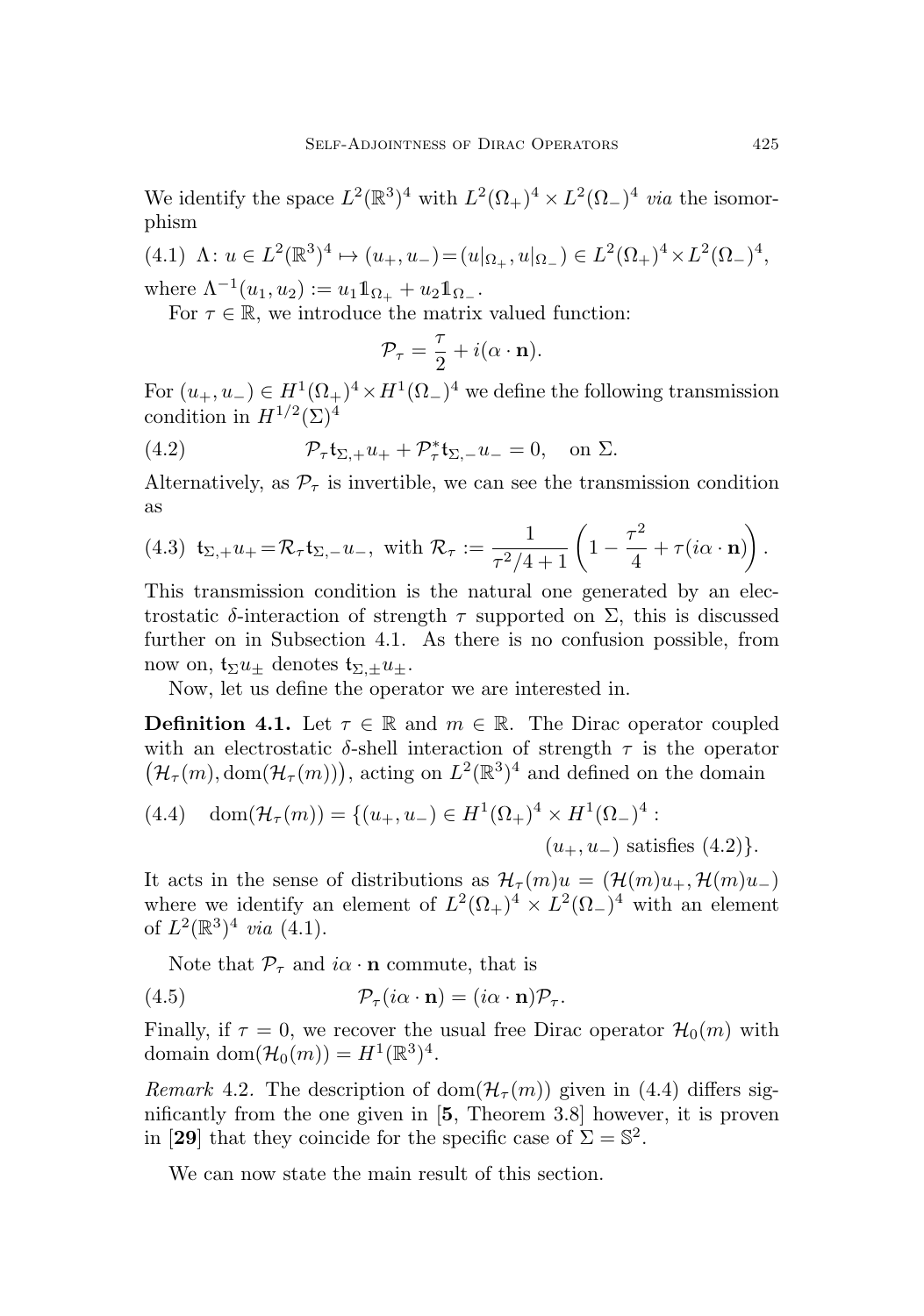<span id="page-29-1"></span>**Theorem 4.3.** Let  $m \in \mathbb{R}$ . The following holds:

- i) If  $\tau \neq \pm 2$ , the operator  $\big(\mathcal{H}_{\tau}(m),\text{dom}(\mathcal{H}_{\tau}(m))\big)$  is self-adjoint.
- ii) If  $\tau = \pm 2$ , the operator  $(\mathcal{H}_{\tau}(m), \text{dom}(\mathcal{H}_{\tau}(m)))$  is essentially selfadjoint and we have

$$
dom(\mathcal{H}_{\tau}(m)) \subsetneq dom(\overline{\mathcal{H}}_{\tau}(m)) = \{ (u_+, u_-) \in H(\alpha, \Omega_+) \times H(\alpha, \Omega_-) :
$$
  

$$
(u_+, u_-) \ satisfies (4.2) \},
$$

where the transmission condition holds in  $H^{-1/2}(\Sigma)^4$ .

In [[5](#page-37-3), Theorem 3.8], the authors are able to prove the self-adjointness of the operator under the condition  $\tau \neq \pm 2$ . However, except in the particular case  $\Sigma = \mathbb{R}^2 \times \{0\}$ , they do not provide a description when  $\tau = \pm 2$ . The proof of Theorem [4.3](#page-29-1) differs significantly from what is done in  $[5]$  $[5]$  $[5]$  and follows the philosophy of  $[13]$  $[13]$  $[13]$  with the use of Calderón projectors. In particular, it allows us to understand the specific case  $\tau =$  $+2.$ 

Remark 4.4. When  $\tau = \pm 2$ , the H<sup>1</sup>-norm and the operator norm are not equivalent anymore. It is reminiscent, but for transmission problems, of Remark [3.4](#page-24-3) about ADN-elliptic theory (see  $\left[1, 2\right]$  $\left[1, 2\right]$  $\left[1, 2\right]$  $\left[1, 2\right]$  $\left[1, 2\right]$ ) and could be interpreted as a violation of an adequate complementing condition (see [[14](#page-38-10), Definition D.4]).

<span id="page-29-0"></span>4.1. Remarks on the transmission condition. This subsection aims to justify the expression of Transmission Condition [\(4.2\)](#page-28-0). Our goal is to define the operator that formally writes

$$
\mathcal{H}_{\tau}(m) = \mathcal{H}(m) + \tau \delta_{\Sigma},
$$

where, for  $u \in H^1(\Omega_+)^4 \times H^1(\Omega_-)^4$ ,  $\delta_{\Sigma} u$  is the distribution defined for  $m \in \mathbb{R}$  as

$$
\langle \delta_{\Sigma} u, v \rangle_{\mathcal{D}'(\mathbb{R}^3)^4, \mathcal{D}(\mathbb{R}^3)^4} := \frac{1}{2} \int_{\Sigma} \left\langle \mathfrak{t}_{\Sigma} u_+(x) + \mathfrak{t}_{\Sigma} u_-(x), \overline{v(x)} \right\rangle_{\mathbb{C}^4} \mathrm{d}\mathfrak{s}(x),
$$
  
for all  $v \in \mathcal{C}_0^{\infty}(\mathbb{R}^3)^4$ .

We are interested in functions  $u \in L^2(\mathbb{R}^3)^4$  such that

$$
(\mathcal{H}(m) + \tau \delta_{\Sigma}(x) \operatorname{Id}) u \in L^{2}(\mathbb{R}^{3})^{4}.
$$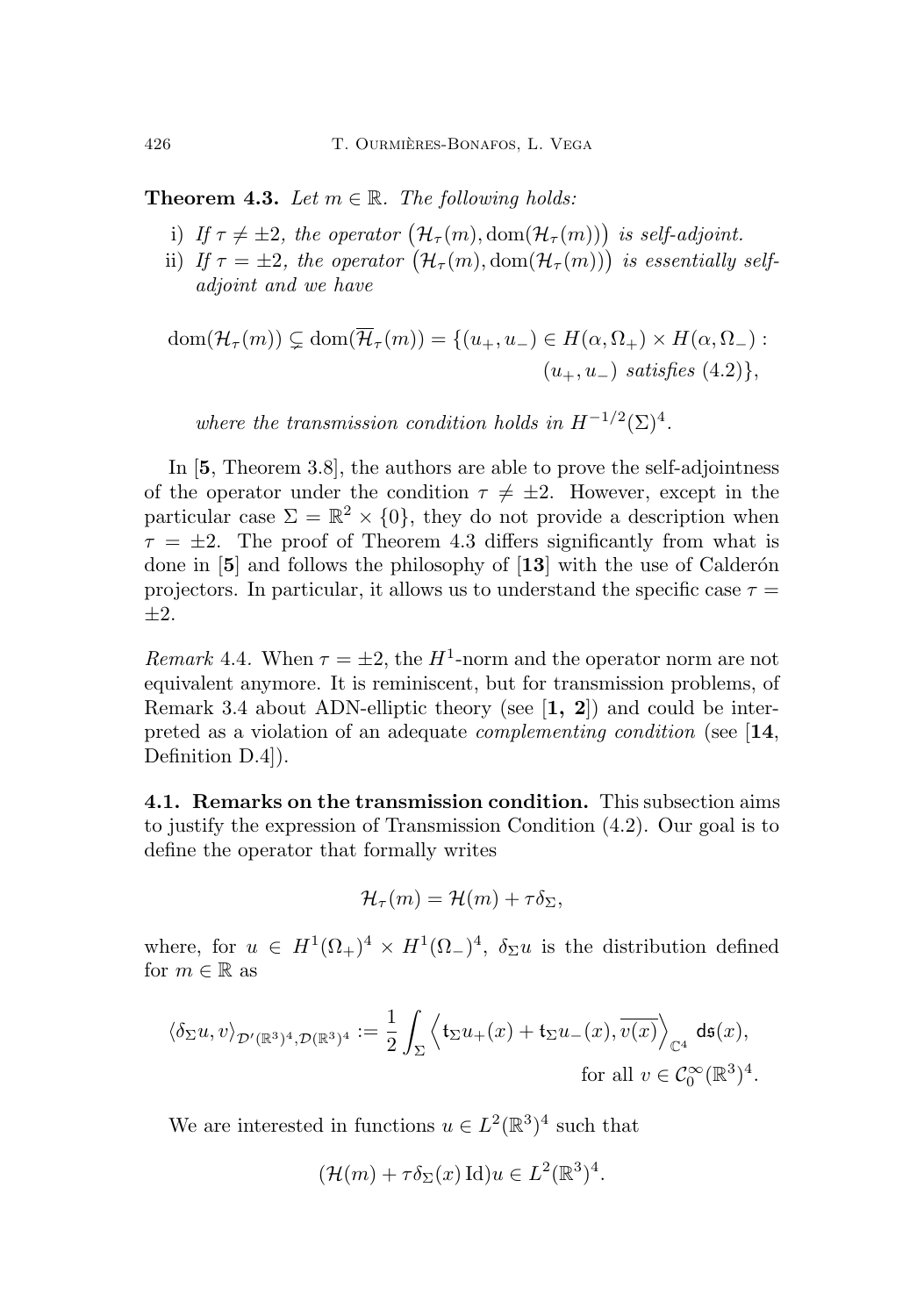For example, if  $u = (u_+, u_-) \in H^1(\Omega_+)^4 \times H^1(\Omega_-)^4$ , a computation in the sense of distributions yields

$$
(\mathcal{H}(m) + \tau \delta_{\Sigma}(x) \operatorname{Id})u = \alpha \cdot Du + m\beta u + \frac{\tau}{2} (\mathbf{t}_{\Sigma} u_{+} + \mathbf{t}_{\Sigma} u_{-}) \delta_{\Sigma}
$$
  

$$
= \{ (\alpha \cdot D)u \} + m\beta u - i\alpha \cdot \mathbf{n} (\mathbf{t}_{\Sigma} u_{-} - \mathbf{t}_{\Sigma} u_{+}) \delta_{\Sigma}
$$
  

$$
+ \frac{\tau}{2} (\mathbf{t}_{\Sigma} u_{+} + \mathbf{t}_{\Sigma} u_{-}) \delta_{\Sigma}
$$
  

$$
= \underbrace{\{ (\alpha \cdot D)u \} + m\beta u}_{\in L^{2}(\mathbb{R}^{3})^{4}}
$$
  

$$
+ \left( \frac{\tau}{2} (\mathbf{t}_{\Sigma} u_{+} + \mathbf{t}_{\Sigma} u_{-}) - i\alpha \cdot \mathbf{n} (\mathbf{t}_{\Sigma} u_{-} - \mathbf{t}_{\Sigma} u_{+}) \right) \delta_{\Sigma},
$$

where we set  $\{(\alpha \cdot D)u\}\vert_{\Omega_{\pm}} = (\alpha \cdot D)u_{\pm}$ . Now, we would like the last term in the right-hand side to be zero. It reads:

$$
\left(\frac{\tau}{2}\operatorname{Id} + i\alpha \cdot \mathbf{n}\right) \mathfrak{t}_{\Sigma} u_{+} + \left(\frac{\tau}{2}\operatorname{Id} - i\alpha \cdot \mathbf{n}\right) \mathfrak{t}_{\Sigma} u_{-} = 0.
$$

In particular, it justifies that for  $u \in \text{dom}(\mathcal{H}_\tau(m))$ ,  $\mathcal{H}_\tau(m)u \in L^2(\mathbb{R}^3)^4$ .

Now let us have a rigorous look to the sesquilinear form associated with the operator  $\mathcal{H}_{\tau}(m)$ . For  $u = (u_+, u_-), v = (v_+, v_-) \in H^1(\Omega_+)^4$  $H^1(\Omega_-)^4$ . Green's formula of Lemma [2.14](#page-11-1) yields

$$
\langle \mathcal{H}_{\tau}(m)u, v \rangle_{L^{2}(\mathbb{R}^{3})^{4}} = \langle \mathcal{H}(m)u_{+}, v_{+} \rangle_{L^{2}(\Omega_{+})^{4}} + \langle \mathcal{H}(m)u_{-}, v_{-} \rangle_{L^{2}(\Omega_{-})^{4}}
$$
  
\n
$$
= \langle u_{+}, \mathcal{H}(m)v_{+} \rangle_{L^{2}(\Omega_{+})^{4}} + \langle u_{-}, \mathcal{H}(m)v_{-} \rangle_{L^{2}(\Omega_{-})^{4}}
$$
  
\n
$$
+ \langle (-i\alpha \cdot \mathbf{n})\mathbf{t}_{\Sigma}u_{+}, \mathbf{t}_{\Sigma}v_{+} \rangle_{L^{2}(\Sigma)^{4}}
$$
  
\n
$$
- \langle (-i\alpha \cdot \mathbf{n})\mathbf{t}_{\Sigma}u_{-}, \mathbf{t}_{\Sigma}v_{-} \rangle_{L^{2}(\Sigma)^{4}},
$$

which rewrites

$$
\langle \mathcal{H}_{\tau}(m)u, v \rangle_{L^2(\mathbb{R}^3)^4} - \langle u, \mathcal{H}_{\tau}(m)v \rangle_{L^2(\mathbb{R}^3)^4}
$$
  
=  $\langle (-i\alpha \cdot \mathbf{n}) \mathbf{t}_{\Sigma} u_+, \mathbf{t}_{\Sigma} v_+ \rangle_{L^2(\Sigma)^4} - \langle (-i\alpha \cdot \mathbf{n}) \mathbf{t}_{\Sigma} u_-, \mathbf{t}_{\Sigma} v_- \rangle_{L^2(\Sigma)^4}.$ 

Now assume that both  $u$  and  $v$  satisfy Transmission Condition  $(4.3)$ , we have

$$
\langle \mathcal{H}_{\tau}(m)u, v \rangle_{L^{2}(\mathbb{R}^{3})^{4}} - \langle u, \mathcal{H}_{\tau}(m)v \rangle_{L^{2}(\mathbb{R}^{3})^{4}}
$$
\n
$$
= \langle (-i\alpha \cdot \mathbf{n}) \mathbf{t}_{\Sigma} u_{+}, \mathbf{t}_{\Sigma} v_{+} \rangle_{L^{2}(\Sigma)^{4}} - \langle (-i\alpha \cdot \mathbf{n}) \mathbf{t}_{\Sigma} u_{-}, \mathbf{t}_{\Sigma} v_{-} \rangle_{L^{2}(\Sigma)^{4}}
$$
\n
$$
= \langle (-i\alpha \cdot \mathbf{n}) \mathcal{R}_{\tau} \mathbf{t}_{\Sigma} u_{-}, \mathcal{R}_{\tau} \mathbf{t}_{\Sigma} v_{-} \rangle_{L^{2}(\Sigma)^{4}} - \langle (-i\alpha \cdot \mathbf{n}) \mathbf{t}_{\Sigma} u_{-}, \mathbf{t}_{\Sigma} v_{-} \rangle_{L^{2}(\Sigma)^{4}}
$$
\n
$$
= \langle (\mathcal{R}_{\tau}^{*}(-i\alpha \cdot \mathbf{n}) \mathcal{R}_{\tau} + i\alpha \cdot \mathbf{n}) \mathbf{t}_{\Sigma} u_{-}, \mathbf{t}_{\Sigma} v_{-} \rangle_{L^{2}(\Sigma)^{4}}.
$$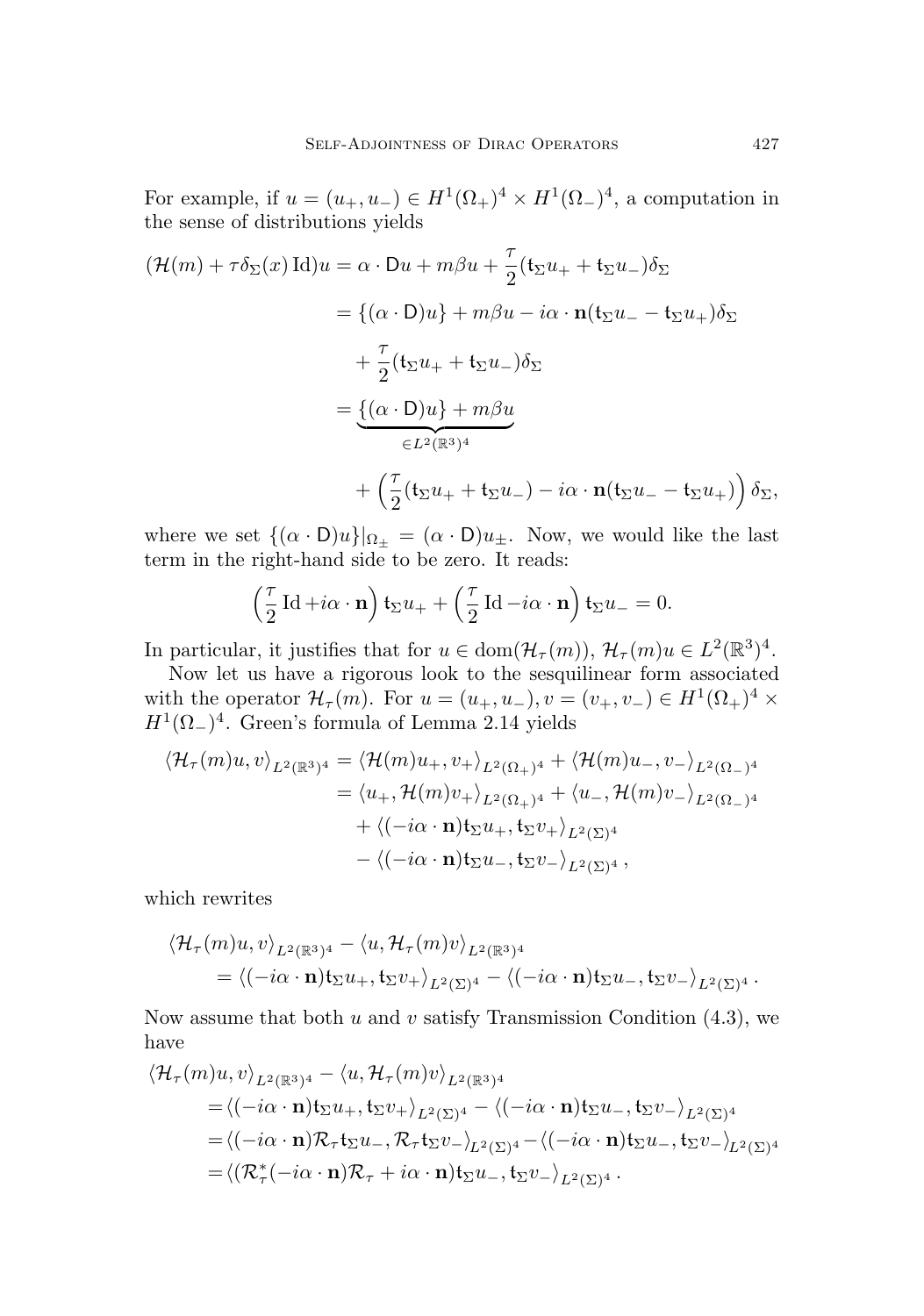By definition of  $\mathcal{R}_{\tau}$  we have:

$$
\mathcal{R}_{\tau}^*(-i\alpha \cdot \mathbf{n})\mathcal{R}_{\tau} + i\alpha \cdot \mathbf{n} = 0
$$

which gives  $\langle \mathcal{H}_{\tau}(m)u, v \rangle_{L^2(\mathbb{R}^3)^4} = \langle u, \mathcal{H}_{\tau}(m)v \rangle_{L^2(\mathbb{R}^3)^4}$ . It particular it yields the following proposition.

<span id="page-31-2"></span>**Proposition 4.5.** The Dirac operator coupled with an electrostatic  $\delta$ -interaction  $(\mathcal{H}_{\tau}(m),\text{dom}(\mathcal{H}_{\tau}(m)))$  is a symmetric operator.

Remark 4.6. Let  $\varepsilon = \pm 1$  and  $\tau = 2\varepsilon$ . Let  $u = (u_+, u_-) \in \text{dom}(\mathcal{H}_\tau(m))$ ,  $u_{\pm}$  can be rewritten  $u_{\pm} = (u_{\pm}^{[1]}, u_{\pm}^{[2]})$  and, for  $x \in \Sigma$ , the transmission condition reads

(4.6)
$$
\begin{pmatrix} u_+^{[1]}(x) \\ u_+^{[2]}(x) \end{pmatrix} = \begin{pmatrix} 0 & -i\varepsilon\sigma \cdot \mathbf{n}(x) \\ -i\varepsilon\sigma \cdot \mathbf{n}(x) & 0 \end{pmatrix} \begin{pmatrix} u_-^{[1]}(x) \\ u_-^{[2]}(x) \end{pmatrix}
$$

$$
= \begin{pmatrix} -i\varepsilon\sigma \cdot \mathbf{n} u_-^{[2]}(x) \\ -i\varepsilon\sigma \cdot \mathbf{n} u_-^{[1]}(x) \end{pmatrix}.
$$

The specificity of  $\tau = \pm 2$  lies in the fact that the system uncouples:  $u_+^{[1]}$ , respectively  $u_+^{[2]}$ , only "sees"  $u_-^{[2]}$ , respectively  $u_-^{[1]}$ .

<span id="page-31-0"></span>4.2. Domain of the adjoint. The aim of this subsection is to prove the following result.

#### <span id="page-31-1"></span>Proposition 4.7. We have

dom
$$
(\mathcal{H}_{\tau}(m)^*)
$$
 = { $(u_+, u_-)$   $\in H(\alpha, \Omega_+) \times H(\alpha, \Omega_-)$  :  
\n $(u_+, u_-)$  satisfies (4.2) in  $H^{-1/2}(\Sigma)^4$  }.

Proof of Proposition [4.7:](#page-31-1) Let  $V$  be the set on the right-hand side in Proposition [4.7.](#page-31-1) We prove this result proving each inclusion.

Inclusion  $V \subset \text{dom}(\mathcal{H}_{\tau}(m)^*)$ : Let  $u = (u_+, u_-) \in V$  and  $v = (v_+, v_-) \in V$ dom $(\mathcal{H}_{\tau}(m))$ . Thanks to Corollary [2.15](#page-12-1) we have

$$
\langle u, \mathcal{H}_{\tau}(m)v \rangle_{L^{2}(\mathbb{R}^{3})^{4}}
$$
\n
$$
= \langle \mathcal{H}(m)u_{+}, v_{+} \rangle_{L^{2}(\Omega_{+})^{4}} + \langle \mathcal{H}(m)u_{-}, v_{-} \rangle_{L^{2}(\Omega_{-})^{4}}
$$
\n
$$
+ \langle (-i\alpha \cdot \mathbf{n}) \mathbf{t}_{\Sigma} u_{+}, \mathbf{t}_{\Sigma} v_{+} \rangle_{H^{-1/2}(\Sigma)^{4}, H^{1/2}(\Sigma)^{4}}
$$
\n
$$
- \langle (-i\alpha \cdot \mathbf{n}) \mathbf{t}_{\Sigma} u_{-}, \mathbf{t}_{\Sigma} v_{-} \rangle_{H^{-1/2}(\Sigma)^{4}, H^{1/2}(\Sigma)^{4}}
$$
\n
$$
= \langle \{ \mathcal{H}(m)u \}, v \rangle_{L^{2}(\mathbb{R}^{3})^{4}}
$$
\n
$$
+ \langle (\mathcal{R}_{\tau}^{*}(-i\alpha \cdot \mathbf{n})\mathcal{R}_{\tau} + i\alpha \cdot \mathbf{n}) \mathbf{t}_{\Sigma} u_{-}, \mathbf{t}_{\Sigma} v_{-} \rangle_{H^{-1/2}(\Sigma)^{4}, H^{1/2}(\Sigma)^{4}},
$$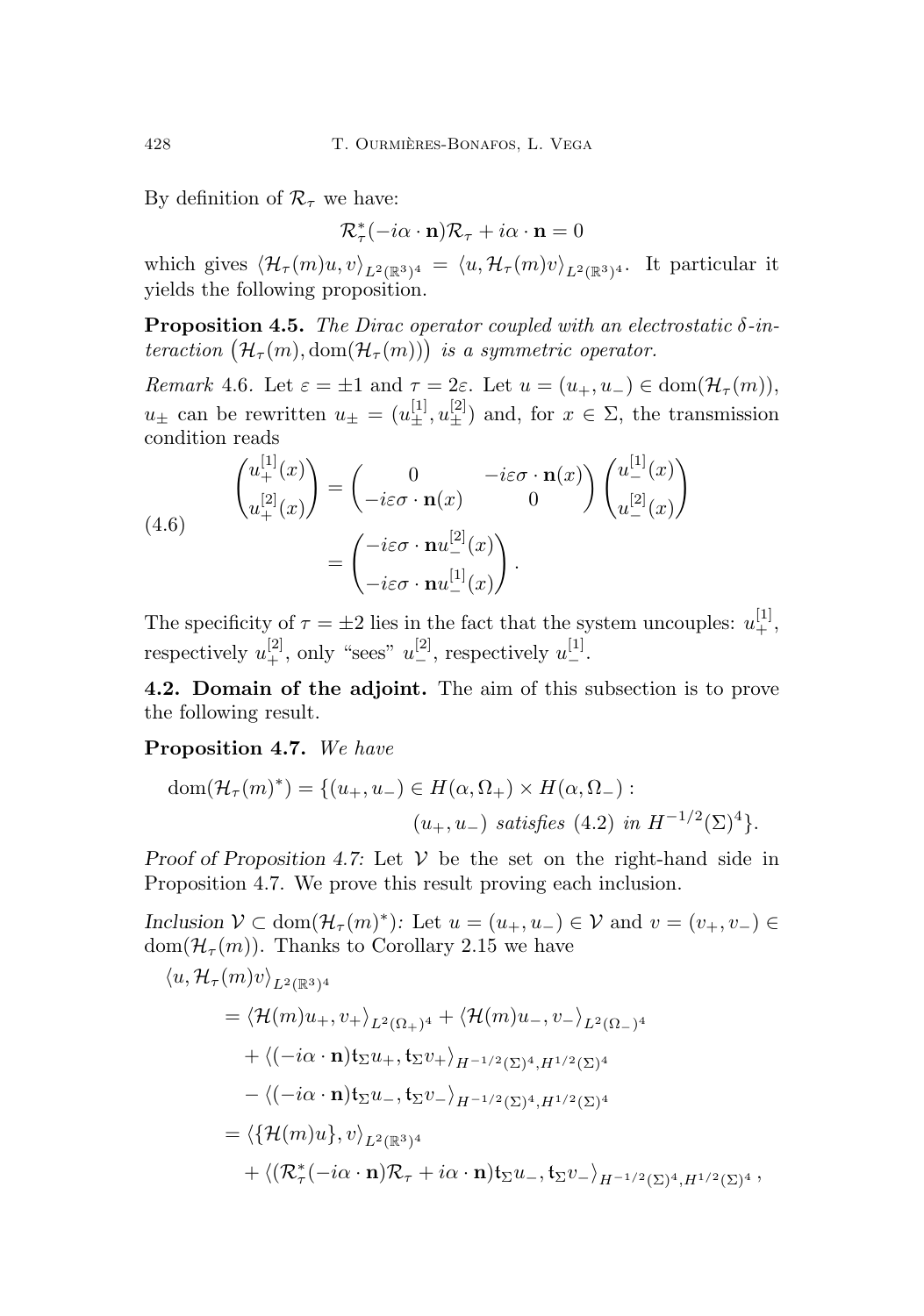where  $\{\mathcal{H}(m)u\} = (\mathcal{H}(m)u_+) \mathbb{1}_{\Omega_+} + (\mathcal{H}(m)u_-) \mathbb{1}_{\Omega_-} \in L^2(\mathbb{R}^3)^4$ . As in the proof of Proposition [4.5](#page-31-2) we remark that

$$
\mathcal{R}_{\tau}^*(-i\alpha \cdot \mathbf{n})\mathcal{R}_{\tau} + i\alpha \cdot \mathbf{n} = 0,
$$

thus

$$
\langle u, \mathcal{H}_{\tau}(m)v \rangle_{L^2(\mathbb{R}^3)^4} = \langle \{\mathcal{H}(m)u\}, v \rangle_{L^2(\mathbb{R}^3)^4},
$$

which proves that  $u \in \text{dom}(\mathcal{H}_{\tau}(m)^*)$ .

Inclusion dom $(\mathcal{H}_{\tau}(m)^*) \subset \mathcal{V}$ : Let  $u = (u_+, u_-) \in \text{dom}(\mathcal{H}_{\tau}(m)^*)$  and  $v = (v_+, v_-) \in C_0^{\infty}(\Omega_+)^4 \times C_0^{\infty}(\Omega_-)^4$ . We have

$$
\langle \mathcal{H}(m)u,\overline{v} \rangle_{\mathcal{D}'(\mathbb{R}^3)^4, \mathcal{D}(\mathbb{R}^3)^4} = \langle u, \overline{\mathcal{H}(m)v} \rangle_{\mathcal{D}'(\mathbb{R}^3)^4, \mathcal{D}(\mathbb{R}^3)^4}
$$
  
=  $\langle u_+, \mathcal{H}(m)v_+ \rangle_{L^2(\Omega_+)} + \langle u_-, \mathcal{H}(m)v_- \rangle_{L^2(\Omega_+)}.$ 

As 
$$
u \in \text{dom}(\mathcal{H}_{\tau}(m)^*)
$$
, there exists  $w \in L^2(\mathbb{R}^3)^4$  such that  
\n
$$
\langle u_+, \mathcal{H}(m)v_+ \rangle_{L^2(\Omega_+)} + \langle u_-, \mathcal{H}(m)v_- \rangle_{L^2(\Omega_+)} = \langle w, v \rangle_{L^2(\mathbb{R}^3)^4}
$$
\n
$$
= \langle w_+, \overline{v_+} \rangle_{\mathcal{D}'(\Omega_+)^4, \mathcal{D}(\Omega_+)^4}
$$
\n
$$
+ \langle w_-, \overline{v_-} \rangle_{\mathcal{D}'(\Omega_-)^4, \mathcal{D}(\Omega_-)^4},
$$

where  $w_{\pm} = w 1_{\Omega_{\pm}}$ . As this is true for every  $v \in C_0^{\infty}(\Omega_{+})^4 \times C_0^{\infty}(\Omega_{-})^4$ we get  $\mathcal{H}(m)u_{\pm} = w_{\pm}$  in  $\mathcal{D}'(\Omega_{\pm})^4$  and then in  $L^2(\Omega_{\pm})^4$ . Thus  $u \in$  $H(\alpha, \Omega_{-}) \times H(\alpha, \Omega_{+}).$ 

Let  $f \in H^{1/2}(\Sigma)^4$ , we have:

$$
\langle \mathbf{t}_{\Sigma} u_{+}, (i\alpha \cdot \mathbf{n}) f \rangle_{H^{-1/2}(\Sigma)^4, H^{1/2}(\Sigma)^4}
$$
  
\n
$$
- \langle \mathbf{t}_{\Sigma} u_{-}, (i\alpha \cdot \mathbf{n}) f \rangle_{H^{-1/2}(\Sigma)^4, H^{1/2}(\Sigma)^4}
$$
  
\n
$$
= \langle \mathbf{t}_{\Sigma} u_{+}, (i\alpha \cdot \mathbf{n}) \mathcal{P}^*_{+} f \rangle_{H^{-1/2}(\Sigma)^4, H^{1/2}(\Sigma)^4}
$$
  
\n
$$
- \langle \mathbf{t}_{\Sigma} u_{-}, (i\alpha \cdot \mathbf{n})(-\mathcal{P}_{\tau}) f \rangle_{H^{-1/2}(\Sigma)^4, H^{1/2}(\Sigma)^4}
$$
  
\n
$$
+ \langle \mathbf{t}_{\Sigma} u_{+}, (i\alpha \cdot \mathbf{n})(\mathrm{Id} - \mathcal{P}^*_{\tau}) f \rangle_{H^{-1/2}(\Sigma)^4, H^{1/2}(\Sigma)^4}
$$
  
\n
$$
- \langle \mathbf{t}_{\Sigma} u_{-}, (i\alpha \cdot \mathbf{n})(\mathrm{Id} + \mathcal{P}_{\tau}) f \rangle_{H^{-1/2}(\Sigma)^4, H^{1/2}(\Sigma)^4}.
$$

Now, we remark that the function  $(E_+(\mathcal{P}_\tau^*f), -E_-(\mathcal{P}_\tau f)) \in \text{dom}(H_\tau(m)),$ where  $E_{\pm}$  is the extension operator of Proposition [1.1](#page-5-0) in  $H^1(\Omega_{\pm})$ . Thus we get

$$
\langle \mathfrak{t}_{\Sigma} u_+, (i\alpha \cdot \mathbf{n}) \mathcal{P}_{\tau}^* f \rangle_{H^{-1/2}(\Sigma)^4, H^{1/2}(\Sigma)^4} - \langle \mathfrak{t}_{\Sigma} u_-, (i\alpha \cdot \mathbf{n}) (-\mathcal{P}_{\tau}) f \rangle_{H^{-1/2}(\Sigma)^4, H^{1/2}(\Sigma)^4} = 0,
$$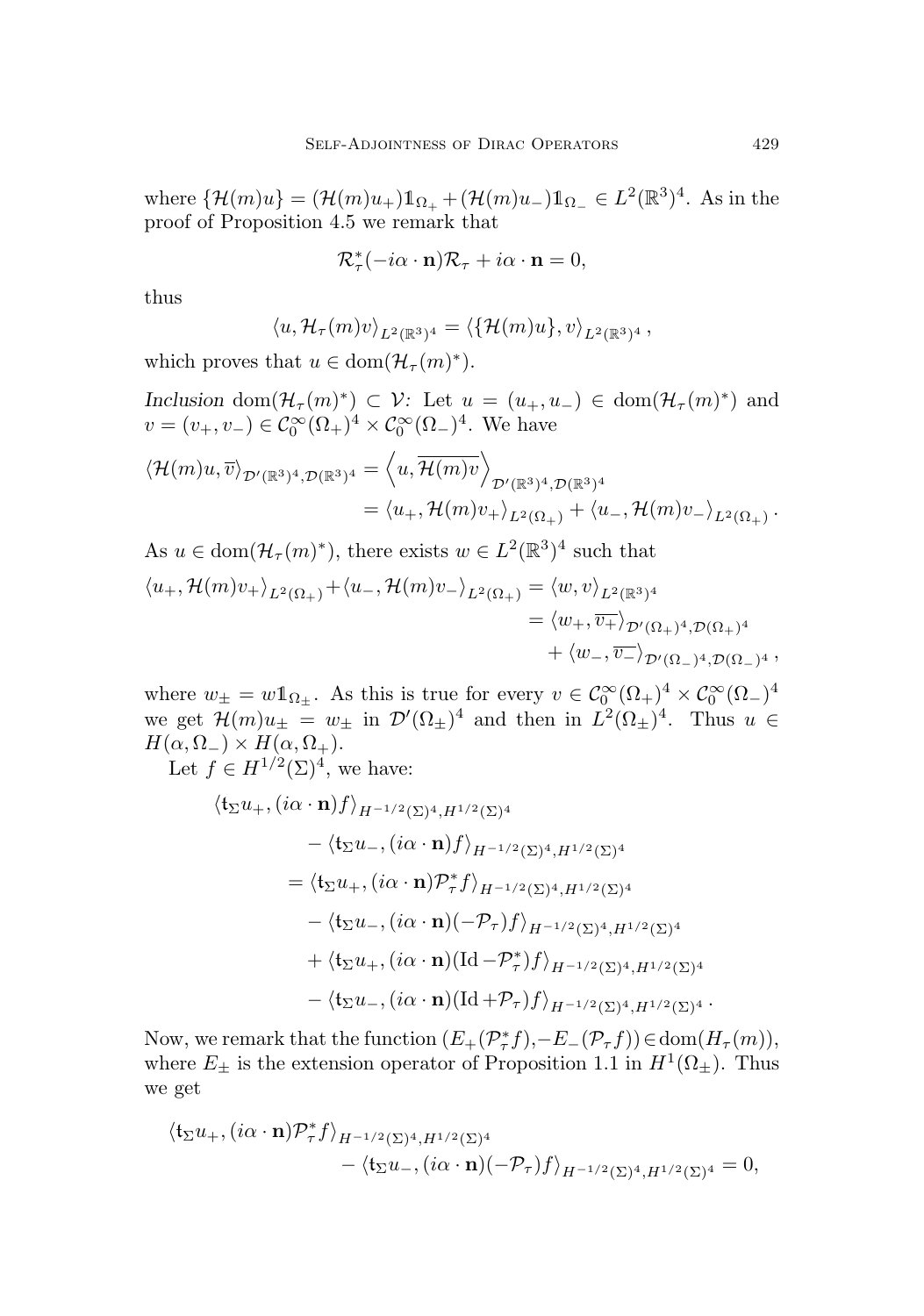which implies

$$
\langle \mathfrak{t}_{\Sigma} u_+, (i\alpha \cdot \mathbf{n}) \mathcal{P}_{\tau}^* f \rangle_{H^{-1/2}(\Sigma)^4, H^{1/2}(\Sigma)^4} + \langle \mathfrak{t}_{\Sigma} u_-, (i\alpha \cdot \mathbf{n}) \mathcal{P}_{\tau} f \rangle_{H^{-1/2}(\Sigma)^4, H^{1/2}(\Sigma)^4} = 0.
$$

Hence, for all  $f \in H^{1/2}(\Sigma)^4$ , we get

$$
\langle \mathcal{P}_{\tau} \mathfrak{t}_{\Sigma} u_{+} + \mathcal{P}_{\tau}^{*} \mathfrak{t}_{\Sigma} u_{-}, (i\alpha \cdot \mathbf{n}) f \rangle_{H^{-1/2}(\Sigma)^{4}, H^{1/2}(\Sigma)^{4}} = 0,
$$

which proves that u satisfies Transmission condition  $(4.2)$  in  $H^{-1/2}(\Sigma)^4$ .

<span id="page-33-0"></span>4.3. Self-adjointness. The aim of this subsection is to prove Theorem [4.3](#page-29-1) i).

Proof of Theorem [4.3](#page-29-1) i): Let  $u \in \text{dom}(\mathcal{H}_{\tau}(m)^*)$ , thanks to Proposition [4.7](#page-31-1) we know that

<span id="page-33-1"></span>(4.7) 
$$
\mathcal{P}_{\tau}\mathfrak{t}_{\Sigma}u_{+} + \mathcal{P}_{\tau}^{*}\mathfrak{t}_{\Sigma}u_{-} = 0.
$$

Thanks to Proposition [2.6](#page-8-2) iii), with  $C_{\pm} = C_{\pm,m}$ , we have

$$
(4.7) \Leftrightarrow \begin{cases} C_{+}(\mathcal{P}_{\tau}t_{\Sigma}u_{+} + \mathcal{P}_{\tau}^{*}t_{\Sigma}u_{-}) = 0 \\ C_{-}(\mathcal{P}_{\tau}t_{\Sigma}u_{+} + \mathcal{P}_{\tau}^{*}t_{\Sigma}u_{-}) = 0 \end{cases}
$$
  
\n
$$
\Leftrightarrow \begin{cases} \frac{\tau}{2}(C_{+}(t_{\Sigma}u_{+}) + C_{+}(t_{\Sigma}u_{-})) + i(\alpha \cdot \mathbf{n})C_{-}^{*}(t_{\Sigma}u_{+} - t_{\Sigma}u_{-}) = 0 \\ \frac{\tau}{2}(C_{-}(t_{\Sigma}u_{+}) + C_{-}(t_{\Sigma}u_{-})) + i(\alpha \cdot \mathbf{n})C_{+}^{*}(t_{\Sigma}u_{+} - t_{\Sigma}u_{-}) = 0 \end{cases}
$$
  
\n
$$
\Leftrightarrow \begin{cases} \frac{\tau}{2}(C_{+}(t_{\Sigma}u_{+}) + C_{+}(t_{\Sigma}u_{-})) + i(\alpha \cdot \mathbf{n})(C_{-}(t_{\Sigma}u_{+}) - C_{-}(t_{\Sigma}u_{-}) \\ \frac{\tau}{2}(C_{-}(t_{\Sigma}u_{+}) + C_{-}(t_{\Sigma}u_{-})) + i(\alpha \cdot \mathbf{n})(C_{+}(t_{\Sigma}u_{+}) - C_{+}(t_{\Sigma}u_{-}) \\ - i\mathcal{A}(t_{\Sigma}u_{+} - t_{\Sigma}u_{-})) = 0, \end{cases}
$$

where we also used Proposition [2.6](#page-8-2) iv) and Relation [\(2.4\)](#page-9-4). This system rewrites as

(4.8) 
$$
\begin{pmatrix}\n\frac{\tau}{2} & -i\alpha \cdot \mathbf{n} \\
i\alpha \cdot \mathbf{n} & \frac{\tau}{2}\n\end{pmatrix}\n\begin{pmatrix}\n\mathcal{C}_{+}(\mathfrak{t}_{\Sigma} u_{+}) \\
\mathcal{C}_{-}(\mathfrak{t}_{\Sigma} u_{-})\n\end{pmatrix} =\n\begin{pmatrix}\n-\frac{\tau}{2} & -i\alpha \cdot \mathbf{n} \\
i\alpha \cdot \mathbf{n} & -\frac{\tau}{2}\n\end{pmatrix}\n\begin{pmatrix}\n\mathcal{C}_{+}(\mathfrak{t}_{\Sigma} u_{-}) \\
\mathcal{C}_{-}(\mathfrak{t}_{\Sigma} u_{+})\n\end{pmatrix} +\n\begin{pmatrix}\n(\alpha \cdot \mathbf{n})\mathcal{A}(\mathfrak{t}_{\Sigma} u_{+} - \mathfrak{t}_{\Sigma} u_{-}) \\
-(\alpha \cdot \mathbf{n})\mathcal{A}(\mathfrak{t}_{\Sigma} u_{+} - \mathfrak{t}_{\Sigma} u_{-})\n\end{pmatrix}.
$$

Now, thanks to Propositions [2.7](#page-9-3) and [2.8,](#page-9-1) the right-hand side belongs to  $H^{1/2}(\Sigma)^8$  and the matrix in the left-hand side is invertible in  $H^{1/2}(\Sigma)^8$ as long as  $\tau \neq \pm 2$ . Thus  $\mathfrak{t}_{\Sigma}u_{\pm} \in H^{1/2}(\Sigma)^4$  and applying Proposition [2.16](#page-12-0) we obtain the inclusion  $\text{dom}(\mathcal{H}_\tau(m))^* \subset \text{dom}(\mathcal{H}_\tau(m))$ . The reciprocal inclusion is a consequence of Proposition [4.5.](#page-31-2)□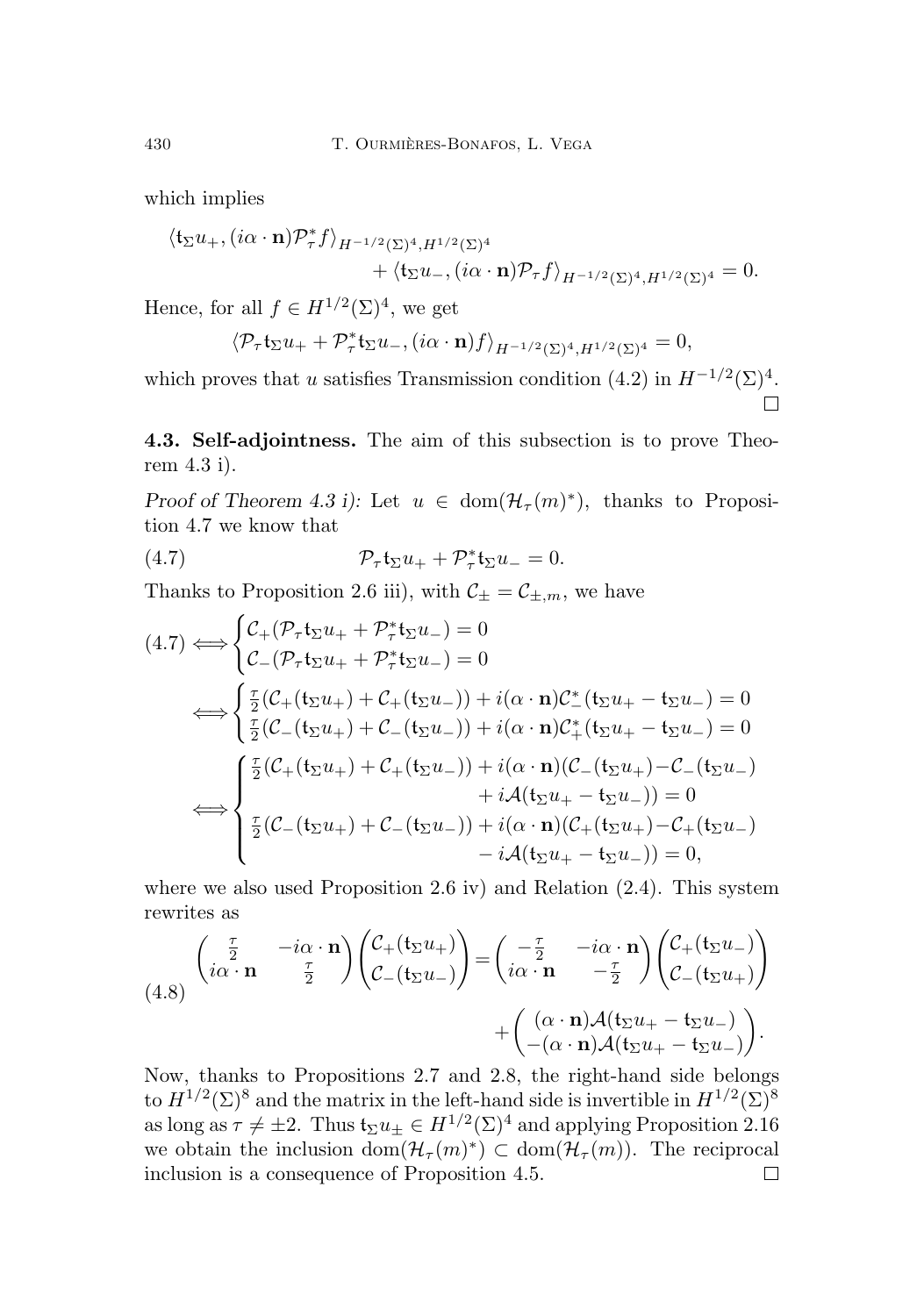<span id="page-34-0"></span>4.4. Essential self-adjointness when  $\tau = \pm 2$ . Now, we prove The-orem [4.3](#page-29-1) ii). All along this subsection, we set  $\varepsilon = \pm 1$  and let  $\tau = 2\varepsilon$ . As the operator of multiplication by  $m\sigma_3$  is bounded in  $L^2(\Omega_{\pm})^4$ , it is enough to work with the operator  $\Phi_{\pm} := \Phi_{\Omega_{+},m}$  defined in [\(2.2\)](#page-7-5) for a fixed  $m \neq 0$ .

We have the following proposition.

<span id="page-34-4"></span>**Proposition 4.8.** Let  $\tau = 2\varepsilon$ . The following holds:  $\overline{\mathcal{H}_\tau(m)} = \mathcal{H}_\tau^*(m).$ 

In particular,  $\overline{\mathcal{H}_{\tau}(m)}$  is self-adjoint.

<span id="page-34-2"></span>For  $u \in \text{dom}(\mathcal{H}_{\tau}(m)^*)$ , Transmission Condition [\(4.3\)](#page-28-3) simply reads

(4.9) 
$$
\mathfrak{t}_{\Sigma}u_{+}=i\varepsilon(\alpha\cdot\mathbf{n})\mathfrak{t}_{\Sigma}u_{-},
$$

as an equality in  $H^{-1/2}(\Sigma)^4$ .

Let us introduce a few notation. For  $u = (u_+, u_-) \in \text{dom}(\mathcal{H}_\tau(m)^*)$ , if  $(f_n)_{n\in\mathbb{N}}$  is a sequence of functions  $\mathcal{C}^{\infty}(\Sigma)^4$  that converges to  $\mathfrak{t}_{\Sigma}u_{-}$  in the  $\|\cdot\|_{H^{-1/2}(\Sigma)^4}$ -norm, we introduce:

<span id="page-34-1"></span>
$$
(4.10) \begin{cases} u_{n,-} = u_- + i\Phi_-((\alpha \cdot \mathbf{n})(\mathfrak{t}_{\Sigma}u_- - f_n)), \\ u_{n,+} = u_+ - \varepsilon \Phi_+(f_n - \mathfrak{t}_{\Sigma}u_-) + \varepsilon E_+\big(\mathcal{A}((\alpha \cdot \mathbf{n})(f_n - \mathfrak{t}_{\Sigma}u_-))\big), \end{cases}
$$

where  $E_{+}$  is the extension operator defined in Proposition [1.1](#page-5-0) with  $\Omega =$  $\Omega_{+}$  and  $\mathcal{A} := \mathcal{A}_{m}$  is the anticommutator [\(2.4\)](#page-9-4). We have the following lemma:

<span id="page-34-3"></span>**Lemma 4.9.** Let  $u = (u_+, u_-) \in \text{dom}(\mathcal{H}_\tau(m)^*)$  and  $(f_n)_{n \in \mathbb{N}}$  be a sequence of functions  $\mathcal{C}^{\infty}(\Sigma)^4$  that converges to  $\mathfrak{t}_{\Sigma}u_{-}$  in the  $\|\cdot\|_{H^{-1/2}(\Sigma)^4}$ . norm. If  $u_n = (u_{n,-}, u_{n,+})$  is the sequence defined in [\(4.10\)](#page-34-1) then:

- i)  $u_n \in H^1(\Omega_+)^4 \times H^1(\Omega_-)^4$ ,
- ii)  $(u_{n,+}, u_{n,-})$  satisfies Transmission Condition [\(4.9\)](#page-34-2) in  $H^{1/2}(\Sigma)^4$ ,
- iii)  $u_n$  converges to u in the  $\|\cdot\|_{H(\alpha,\Omega_+)\times H(\alpha,\Omega_-)}$ -norm.

We postpone the proof of Lemma [4.9](#page-34-3) until the end of this subsection. We now have all the tools to prove Proposition [4.8.](#page-34-4)

Proof of Proposition [4.8:](#page-34-4) As  $\mathcal{H}_{\tau}(m)$  is symmetric it is closable and we have  $\overline{\mathcal{H}_{\tau}(m)} \subset \mathcal{H}_{\tau}(m)^*$ . Now we deal with the other inclusion.

Let  $u = (u_+, u_-) \in \text{dom}(\mathcal{H}_{\tau}(m)^*)$  and  $(f_n)_{n \in \mathbb{N}}$  be a sequence of functions  $\mathcal{C}^{\infty}(\Sigma)^4$  that converges to  $\mathfrak{t}_{\Sigma}u_{-}$  in the  $\|\cdot\|_{H^{-1/2}(\Sigma,\mathbb{C}^4)}$ -norm. Let  $u_n = (u_{n,-}, u_{n,+})$  be as in [\(4.10\)](#page-34-1). Thanks to Lemma [4.9](#page-34-3) i)–ii), we know that  $u_n \in \text{dom}(\mathcal{H}_\tau(m))$ . Moreover thanks to Lemma [4.9](#page-34-3) iii) we know that  $||u_n - u||_{H(\alpha,\Omega_+) \times H(\alpha,\Omega_-)} \to 0$  when  $n \to +\infty$ . Consequently,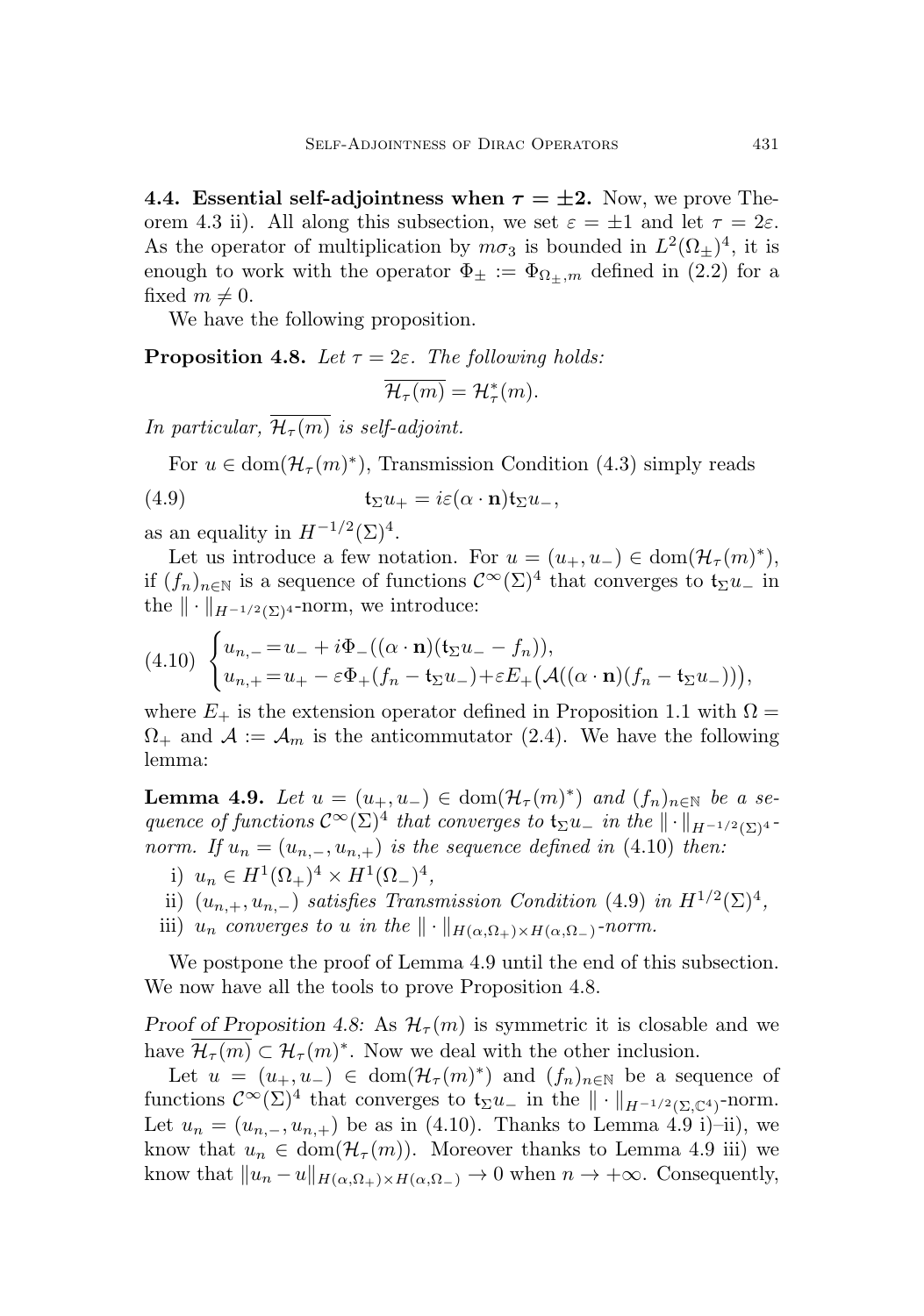$u \in \text{dom}(\mathcal{H}_{\tau}(m))$  and we obtain the reversed inclusion, that is  $\mathcal{H}_{\tau}(m)^* \subset$  $\mathcal{H}_{\tau}(m)$ .  $\Box$ 

Proof of Lemma [4.9:](#page-34-3) For the sake of clarity, this proof is split into two steps. The proofs of i) and ii) are gathered in Step 1. Step 2 deals with the proof of iii).

Let  $u = (u_+, u_-) \in \text{dom}(\mathcal{H}_\tau(m)^*)$  and  $(u_n)_{n \in \mathbb{N}}$  be the associated sequence defined in [\(4.10\)](#page-34-1).

Step 1: By definition,  $u_n \in H(\alpha, \Omega_+) \times H(\alpha, \Omega_-)$ . Thanks to Proposi-tion [2.16,](#page-12-0) it is enough to prove that the traces  $t_{\Sigma}u_{n,-}$  and  $t_{\Sigma}u_{n,+}$  are in  $H^{1/2}(\Sigma)^4$ . Let us start with  $u_{n,-}$ , we have:

$$
\mathfrak{t}_{\Sigma} u_{n,-} = \mathfrak{t}_{\Sigma} u_{-} - \mathcal{C}_{-}(\mathfrak{t}_{\Sigma} u_{-}) + \mathcal{C}_{-}(f_{n}) = \mathcal{C}_{+}(\mathfrak{t}_{\Sigma} u_{-}) + \mathcal{C}_{-}(f_{n}),
$$

by Proposition [2.7,](#page-9-3) the first term in the right hand-side is in  $H^{1/2}(\Sigma)^4$ . The second term is also in  $H^{1/2}(\Sigma)^4$  by Corollary [2.3.](#page-8-1)

Let us prove that Transmission Condition [\(4.9\)](#page-34-2) holds. Taking into account Proposition [2.6](#page-8-2) iii) and [\(2.4\)](#page-9-4) we get:

$$
i\varepsilon(\alpha \cdot \mathbf{n})\mathfrak{t}_{\Sigma}u_{n,-} = i\varepsilon(\alpha \cdot \mathbf{n})(\mathfrak{t}_{\Sigma}u_{-} - \mathcal{C}_{-}(\mathfrak{t}_{\Sigma}u_{-} - f_{n}))
$$
  
\n
$$
= \mathfrak{t}_{\Sigma}u_{+} - i\varepsilon(\alpha \cdot \mathbf{n})\mathcal{C}_{-}(\mathfrak{t}_{\Sigma}u_{-} - f_{n})
$$
  
\n
$$
= \mathfrak{t}_{\Sigma}u_{+} - i\varepsilon\mathcal{C}_{+}^{*}((\alpha \cdot \mathbf{n})(\mathfrak{t}_{\Sigma}u_{-} - f_{n}))
$$
  
\n
$$
= \mathfrak{t}_{\Sigma}u_{+} - i\varepsilon(\mathcal{C}_{+}((\alpha \cdot \mathbf{n})(\mathfrak{t}_{\Sigma}u_{-} - f_{n})) - i\mathcal{A}((\alpha \cdot \mathbf{n})(\mathfrak{t}_{\Sigma}u_{-} - f_{n})))
$$
  
\n
$$
= \mathfrak{t}_{\Sigma}u_{+} - i\varepsilon(\alpha \cdot \mathbf{n})\mathcal{C}_{-}^{*}((\mathfrak{t}_{\Sigma}u_{-} - f_{n})) - \varepsilon\mathcal{A}((\alpha \cdot \mathbf{n})(\mathfrak{t}_{\Sigma}u_{-} - f_{n}))
$$
  
\n
$$
= \mathfrak{t}_{\Sigma}u_{n,+}.
$$

As  $u_{n,-} \in H^1(\Omega_-)^4$ , it implies  $u_{n,+} \in H^1(\Omega_+)^4$  and we get ii).

Step 2: In this step, we prove iii).

Let us start with  $u_{n,-}$ , we have:

(4.11) 
$$
u_{n,-} - u_- = i \Phi_-((\alpha \cdot \mathbf{n})(\mathfrak{t}_{\Sigma} u_- - f_n)).
$$

Hence, by Theorem [2.2](#page-7-3) there exists a constant  $c_1 > 0$  such that:

$$
||u_{n,-} - u_-||_{H(\alpha,\Omega_-)} \leq c_1 ||\mathfrak{t}_{\Sigma} u_- - f_n||_{H^{-1/2}(\Sigma)^4}.
$$

By hypothesis, the term in the right-hand side goes to zero as  $n$  goes to infinity so we obtain  $u_{n,-} \longrightarrow_{n \to +\infty} u_-$  in the  $\|\cdot\|_{H(\alpha,\Omega_-)}$ -norm.

Now we deal with  $u_{n,+}$ . We have:

$$
(4.12) \quad u_{n,+} - u_+ = -\varepsilon \Phi_+(f_n - \mathfrak{t}_{\Sigma} u_-) + \varepsilon E_+\big(\mathcal{A}(\alpha \cdot N(f_n - \mathfrak{t}_{\Sigma} u_-))\big).
$$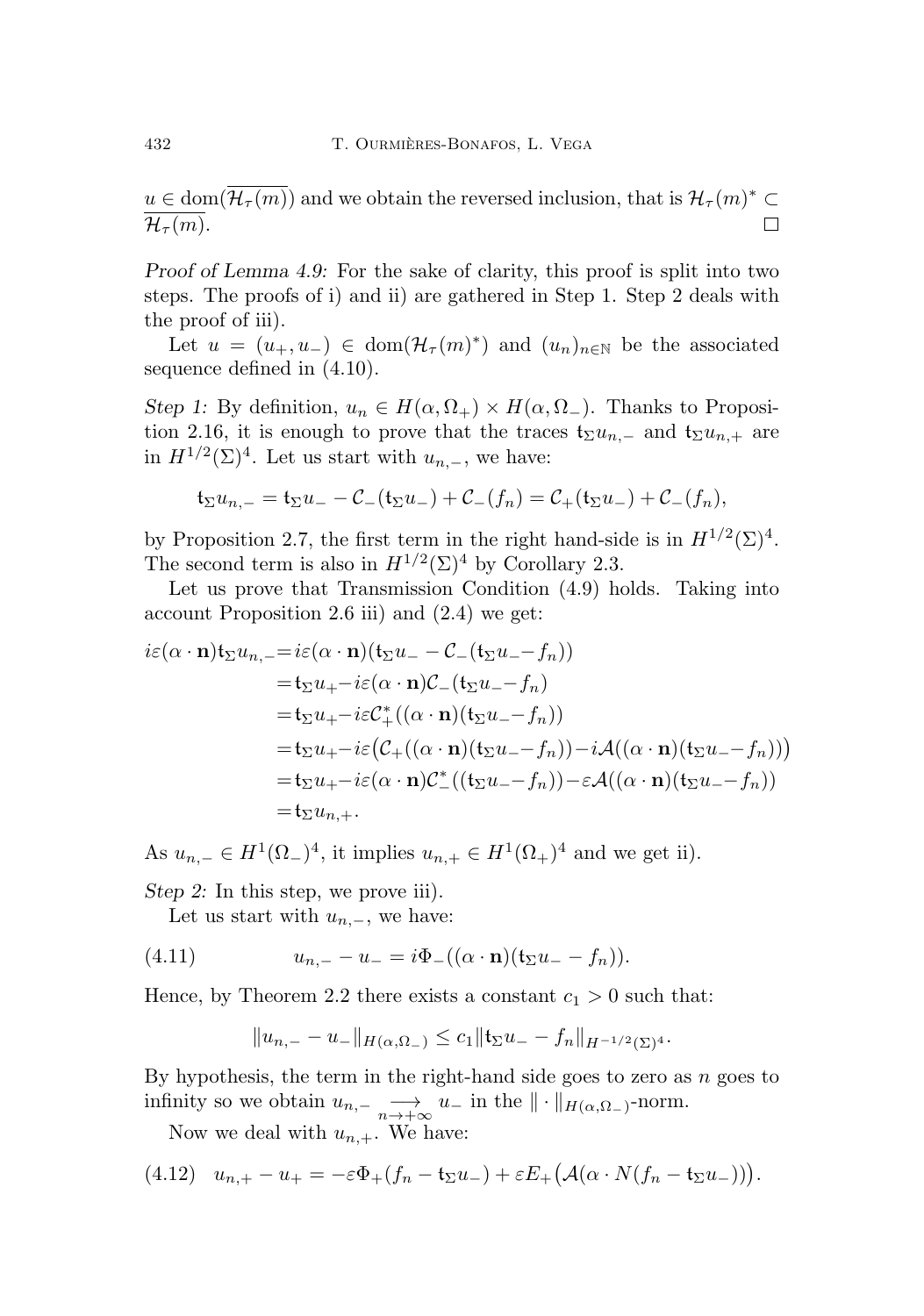It yields

<span id="page-36-2"></span>
$$
\|u_{n,+}-u_{+}\|_{H(\alpha,\Omega_{+})} \leq \varepsilon \|\Phi_{+}(f_{n}-\mathfrak{t}_{\Sigma}u_{-})\|_{H(\alpha,\Omega_{+})}
$$

$$
+\varepsilon \left\|E_{+}\big(\mathcal{A}(\alpha \cdot N(f_{n}-\mathfrak{t}_{\Sigma}u_{-}))\big)\right\|_{H(\alpha,\Omega_{+})}.
$$

By Theorem [2.2,](#page-7-3) there exists  $c_2 > 0$  such that:

<span id="page-36-0"></span>
$$
(4.14) \t ||\Phi(f_n - \mathfrak{t}_{\Sigma} u_-)||_{H(\alpha,\Omega_+)} \leq c_2 ||\mathfrak{t}_{\Sigma} u_- - f_n||_{H^{-1/2}(\Sigma)^4}.
$$

Thanks to Propositions [1.1](#page-5-0) and [2.8,](#page-9-1) there exists  $c_3 > 0$  such that:

<span id="page-36-1"></span>
$$
\|E_{+}(\mathcal{A}((\alpha \cdot \mathbf{n})(f_{n} - \mathbf{t}_{\Sigma}u_{-})))\|_{H(\alpha,\Omega_{+})}
$$
\n
$$
\leq \|E_{+}(\mathcal{A}((\alpha \cdot \mathbf{n})(f_{n} - \mathbf{t}_{\Sigma}u_{-})))\|_{H^{1}(\Omega_{+})^{4}}
$$
\n
$$
\leq c_{3} \|\mathbf{t}_{\Sigma}u_{-} - f_{n}\|_{H^{-1/2}(\Sigma)^{4}}.
$$

The upper-bounds of Equations [\(4.14\)](#page-36-0) and [\(4.15\)](#page-36-1) combined with [\(4.13\)](#page-36-2) yield the existence of  $c > 0$  such that:

$$
||u_{n,+}-u_{+}||_{H(\alpha,\Omega_+)} \leq c||\mathbf{t}_{\Sigma}u_{-}-f_{n}||_{H^{-1/2}(\Sigma)^4}.
$$

By hypothesis, the right-hand side converges to zero as  $n$  goes to infinity and so, we get the convergence of  $u_{n,+}$  to  $u_+$  in the  $\| \cdot \|_{H(\alpha,\Omega_+)}$ -norm.

We finish this subsection proving Theorem [4.3.](#page-29-1)

Proof of Theorem [4.3:](#page-29-1) The only thing left to prove is that  $dom(\mathcal{H}_{\tau}(m))\subset$ dom $(\overline{\mathcal{H}}_{\tau}(m))$ . Let  $0 \neq f \in H^{-1/2}(\Sigma)^4$  such that  $f \notin H^{1/2}(\Sigma)^4$ . Either  $\mathcal{C}_+(f)$  of  $\mathcal{C}_-(f)$  does not belong to  $H^{1/2}(\Sigma)$ . Assume  $\mathcal{C}_-(f) \notin H^{1/2}(\Sigma)^4$ , we set  $g = \mathcal{C}_-(f)$ . We consider the function

$$
u = (u_+, u_-) = \Big(\varepsilon \Phi_+(g) - \varepsilon E_+\big(\mathcal{A}((\alpha \cdot \mathbf{n})g)\big), \Phi_-\big((i\alpha \cdot \mathbf{n})g\big)\Big).
$$

By definition,  $u \in H(\alpha, \Omega_+) \times H(\alpha, \Omega_-)$  and we have:

$$
i\varepsilon(\alpha \cdot \mathbf{n})\mathfrak{t}_{\Sigma}u_{-} = -i\varepsilon(\alpha \cdot \mathbf{n})\mathcal{C}_{-}(g)
$$
  
=  $-\varepsilon i\mathcal{C}_{+}((\alpha \cdot \mathbf{n})g) - \varepsilon \mathcal{A}((\alpha \cdot \mathbf{n})g)$   
=  $\mathfrak{t}_{\Sigma}u_{+}.$ 

Hence u satisfies Transmission Condition [\(4.9\)](#page-34-2) which gives  $u \in \text{dom}(\overline{\mathcal{H}_{\tau}(m)})$ by Proposition [4.8.](#page-34-4) However,  $u \notin \text{dom}(\mathcal{H}_{\tau}(m))$ , otherwise  $\mathfrak{t}_{\Sigma}u_{-} \in H^{1/2}(\Sigma)^{4}$ which is not possible because  $\mathfrak{t}_{\Sigma}u_{-} = -g = -\mathcal{C}_{-}(f) \notin H^{1/2}(\Sigma)^{4}$ .

If  $C_+(f) \notin H^{1/2}(\Sigma)^4$  the proof goes along the same line setting  $g =$  $\mathcal{C}_+(f)$  and considering the function

$$
u = (u_+, u_-) = \Big(\Phi_+((i\alpha \cdot \mathbf{n})g), -\varepsilon \Phi_-(g) + \varepsilon E_-\big(\mathcal{A}((\alpha \cdot \mathbf{n})g)\big)\Big),
$$

where  $E_-\$  is the extension operator of Proposition [1.1](#page-5-0) for the domain  $\Omega_-\$ .  $\Box$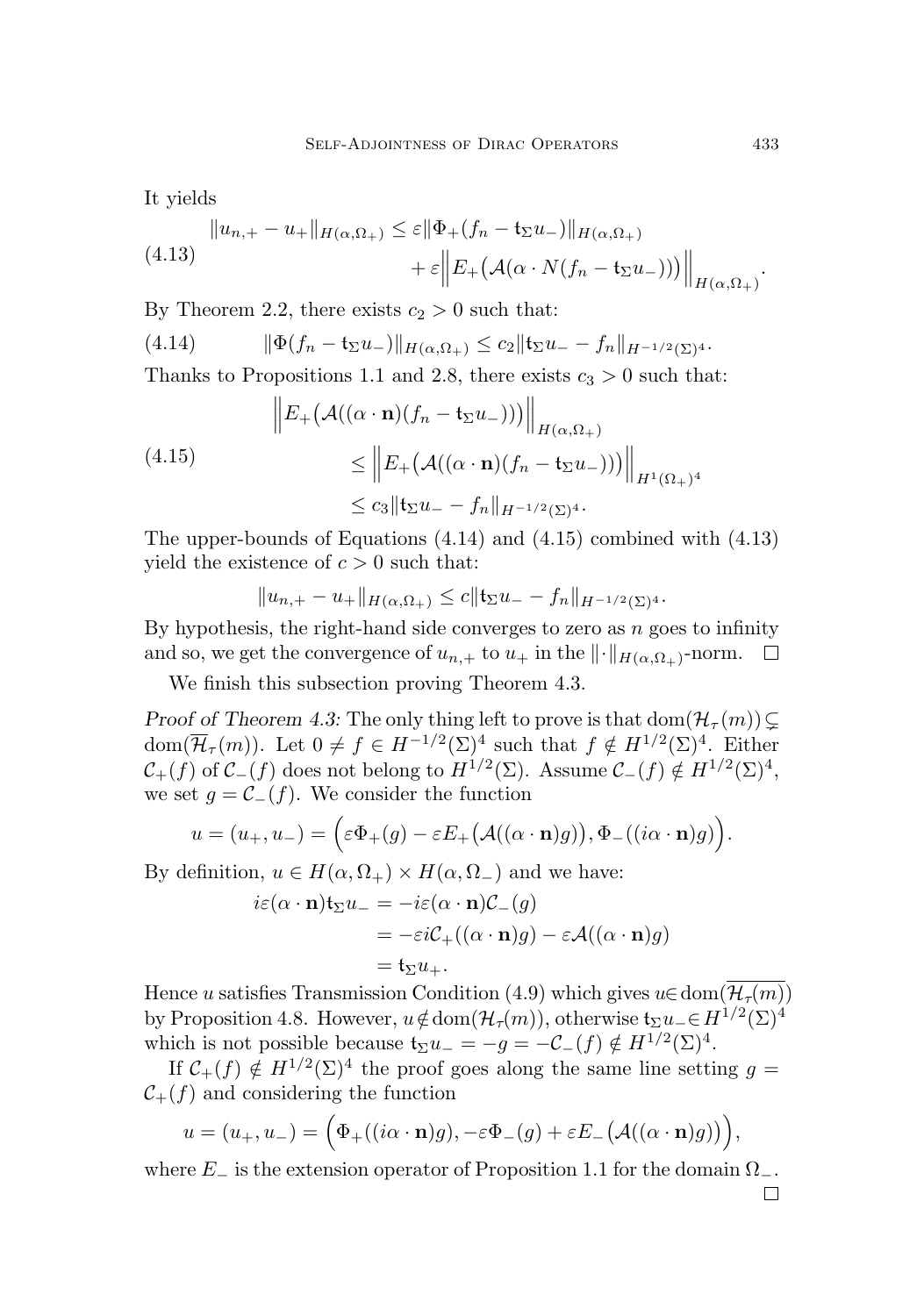Remark 4.10. When  $\tau = \pm 2$ , the domain of the extension differs significantly from the one of the initial operator. Indeed, following the proof of Theorem [4.3,](#page-29-1) we remark that any function  $0 \neq f \in H^{-1/2}(\Sigma)^4$  that is not in  $H^{1/2}(\Sigma)^4$  generate an element of dom $(\overline{\mathcal{H}}_{\tau}(m))$  that is not in  $dom(\mathcal{H}_{\tau}(m)).$ 

Acknowledgements. Part of this project was written while T. Ourmières-Bonafos was working at the BCAM-Basque Center for Applied Mathematics and was supported by the Basque Government through the BERC 2014-2017 program and by Spanish Ministry of Economy, Industry, and Competitiveness MEIC: BCAM Severo Ochoa excellence accreditation SEV-2013-0323. Now, T. Ourmières-Bonafos is supported by a public grant as part of the Investissement d'avenir project, reference ANR-11-LABX-0056-LMH, LabEx LMH.

L. Vega is supported by an ERCEA Advanced Grant 2014 669689 - HADE, by the MEIC project MTM2014-53850-P and MEIC Severo Ochoa excellence accreditation SEV-2013-0323.

### <span id="page-37-0"></span>References

- <span id="page-37-5"></span>[1] S. Agmon, A. Douglis, and L. Nirenberg, Estimates near the boundary for solutions of elliptic partial differential equations satisfying general boundary conditions. I, Comm. Pure Appl. Math.  $12(4)$   $(1959)$ ,  $623-727$ . [DOI: 10.1002/cpa.3160120405](https://doi.org/10.1002/cpa.3160120405).
- <span id="page-37-6"></span>[2] S. Agmon, A. Douglis, and L. Nirenberg, Estimates near the boundary for solutions of elliptic partial differential equations satisfying general boundary conditions. II, Comm. Pure Appl. Math.  $17(1)$   $(1964)$ ,  $35-92$ . [DOI: 10.1002/cpa.3160170104](https://doi.org/10.1002/cpa.3160170104).
- <span id="page-37-1"></span>[3] N. Arrizabalaga, L. Le Treust, and N. Raymond, On the MIT bag model in the non-relativistic limit, *Comm. Math. Phys.*  $354(2)$   $(2017)$ ,  $641-669$ . DOI:  $10.1007$ /s00220-017-2916-8.
- <span id="page-37-2"></span>[4] N. Arrizabalaga, L. Le Treust, and N. Raymond, Extension operator for the MIT bag model, HAL e-prints (2017). <https://hal.archives-ouvertes.fr/hal-01540149>.
- <span id="page-37-3"></span>[5] N. Arrizabalaga, A. Mas, and L. Vega, Shell interactions for Dirac operators, *J. Math. Pures Appl.* (9) **102(4)** (2014), 617–639. [DOI: 10.1016/j.matpur.2013.12.006](https://doi.org/10.1016/j.matpur.2013.12.006).
- <span id="page-37-4"></span>[6] N. Arrizabalaga, A. Mas, and L. Vega, Shell interactions for Dirac operators: on the point spectrum and the confinement,  $SIAM$ J. Math. Anal.  $47(2)$  (2015), 1044-1069. [DOI: 10.1137/14097759X](https://doi.org/10.1137/14097759X).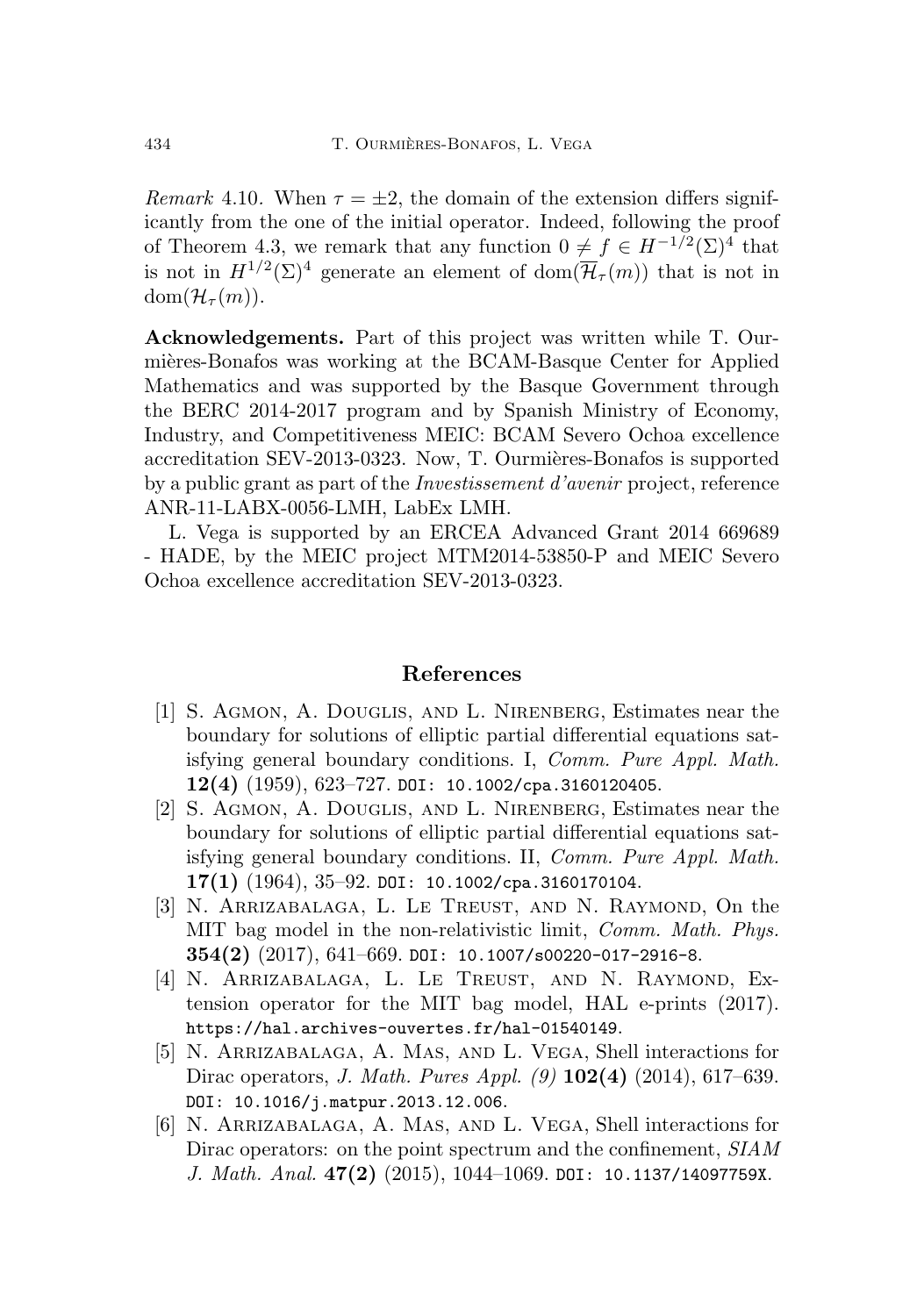- <span id="page-38-0"></span>[7] N. Arrizabalaga, A. Mas, and L. Vega, An isoperimetric-type inequality for electrostatic shell interactions for Dirac operators, *Comm. Math. Phys.*  $344(2)$  (2016), 483-505. [DOI: 10.1007/s00220-](https://doi.org/10.1007/s00220-015-2481-y) [015-2481-y](https://doi.org/10.1007/s00220-015-2481-y).
- <span id="page-38-6"></span>[8] A. Axelsson, R. Grognard, J. Hogan, and A. McIntosh, Harmonic analysis of Dirac operators on Lipschitz domains, in: "Clifford Analysis and its Applications" (Prague, 2000), NATO Sci. Ser. II Math. Phys. Chem. 25, Kluwer Acad. Publ., Dordrecht, 2001, pp. 231–246. [DOI: 10.1007/978-94-010-0862-4](https://doi.org/10.1007/978-94-010-0862-4_22)−22.
- <span id="page-38-9"></span>[9] C. BAR AND W. BALLMANN, Guide to elliptic boundary value problems for Dirac-type operators, in: "Arbeitstagung Bonn 2013", Progr. Math. 319, Birkhäuser/Springer, Cham, 2016, pp. 43–80.
- <span id="page-38-1"></span>[10] J. BEHRNDT, P. EXNER, M. HOLZMANN, AND V. LOTOREICHIK, On the spectral properties of Dirac operators with electrostatic  $\delta$ -shell interactions, *J. Math. Pures Appl.* (9) 111 (2018), 47–78. [DOI: 10.1016/j.matpur.2017.07.018](https://doi.org/10.1016/j.matpur.2017.07.018).
- <span id="page-38-2"></span>[11] J. BEHRNDT AND M. HOLZMANN, On Dirac operators with electrostatic  $\delta$ -shell interactions of critical strength, Preprint (2017). [arXiv:1612.02290](https://arxiv.org/abs/1612.02290).
- <span id="page-38-4"></span> $[12]$  J. BEHRNDT AND K. KREJČIŘÍK, An indefinite Laplacian on a rectangle, J. Anal. Math. (to appear). Preprint (2014). [arXiv:1407.](https://arxiv.org/abs/1407.7802) [7802](https://arxiv.org/abs/1407.7802).
- <span id="page-38-5"></span>[13] R. D. Benguria, S. Fournais, E. Stockmeyer, and H. Van Den Bosch, Self-adjointness of two-dimensional Dirac operators on domains, *Ann. Henri Poincaré* 18(4) (2017), 1371–1383. [DOI:](https://doi.org/10.1007/s00023-017-0554-5) [10.1007/s00023-017-0554-5](https://doi.org/10.1007/s00023-017-0554-5).
- <span id="page-38-10"></span>[14] P. B. BOCHEV AND M. D. GUNZBURGER, "Least-Squares Finite Element Methods", Applied Mathematical Sciences 166, Springer, New York, 2009. [DOI: 10.1007/b13382](https://doi.org/10.1007/b13382).
- <span id="page-38-3"></span>[15] A.-S. Bonnet-Bendhia, M. Dauge, and K. Ramdani, Analyse spectrale et singularités d'un problème de transmission non coercif, C. R. Acad. Sci. Paris Sér. I Math.  $328(8)$  (1999), 717–720. [DOI:](https://doi.org/10.1016/S0764-4442(99)80241-9) [10.1016/S0764-4442\(99\)80241-9](https://doi.org/10.1016/S0764-4442(99)80241-9).
- <span id="page-38-7"></span>[16] B. BOOSS-BAVNBEK, M. LESCH, AND C. ZHU, The Calderón projection: new definition and applications, J. Geom. Phys.  $59(7)$  $(2009)$ ,  $784-826$ . [DOI: 10.1016/j.geomphys.2009.03.012](https://doi.org/10.1016/j.geomphys.2009.03.012).
- <span id="page-38-8"></span>[17] H. BREZIS, "Analyse fonctionnelle. Théorie et applications", Collection Mathématiques Appliquées pour la Maîtrise, Masson, Paris, 1983.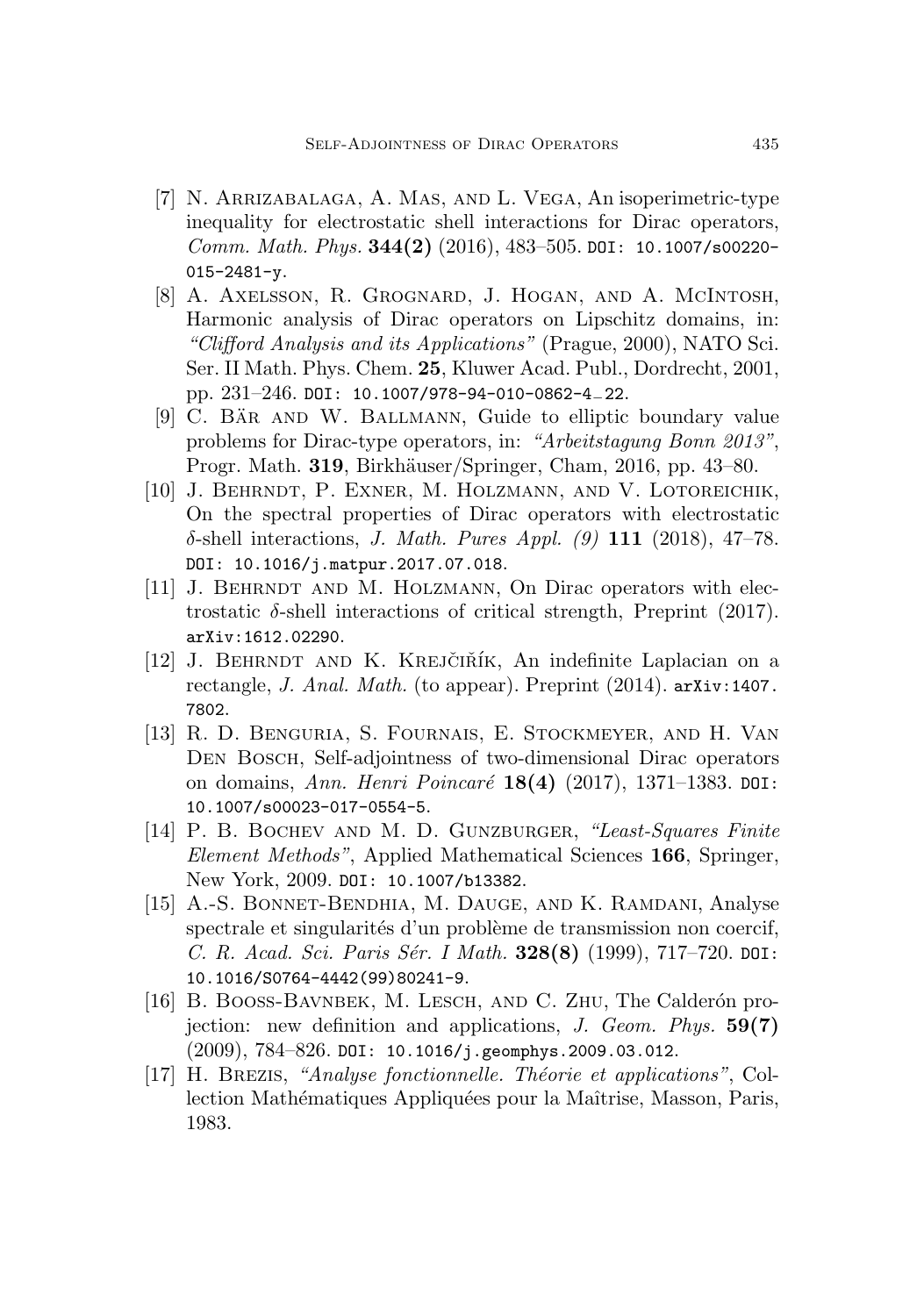- <span id="page-39-5"></span>[18] C. Cacciapuoti, K. Pankrashkin, and A. Posilicano, Selfadjoint indefinite Laplacians, J. Anal. Math. (to appear). Preprint  $(2016)$ . [arXiv:1611.00696](https://arxiv.org/abs/1611.00696).
- <span id="page-39-12"></span> $[19]$  A.-P. CALDERÓN, Commutators of singular integral operators, Proc. Nat. Acad. Sci. U.S.A. 53(5) (1965), 1092-1099.
- <span id="page-39-11"></span>[20] A.-P. CALDERÓN AND A. ZYGMUND, Singular integral operators and differential equations, Amer. J. Math.  $79(4)$  (1957), 901–921. [DOI: 10.2307/2372441](https://doi.org/10.2307/2372441).
- <span id="page-39-0"></span>[21] A. CHODOS, Field-theoretic Lagrangian with baglike solutions, Phys. Rev. D  $(3)$  12(8) (1975), 2397-2406. [DOI: 10.1103/PhysRevD.](https://doi.org/10.1103/PhysRevD.12.2397) [12.2397](https://doi.org/10.1103/PhysRevD.12.2397).
- <span id="page-39-1"></span>[22] A. CHODOS, R. L. JAFFE, K. JOHNSON, AND C. B. THORN, Baryon Structure in the bag Theory, *Phys. Rev. D (3)*  $10(8)$  (1974), 2599–2604. [DOI: 10.1103/PhysRevD.10.2599](https://doi.org/10.1103/PhysRevD.10.2599).
- <span id="page-39-2"></span>[23] A. Chodos, R. L. Jaffe, K. Johnson, C. B. Thorn, and V. F. WEISSKOPF, New extended model of hadrons, *Phys. Rev.*  $D(3)$  9(12) (1974), 3471-3495. [DOI: 10.1103/PhysRevD.9. 3471](https://doi.org/10.1103/PhysRevD.9.3471).
- <span id="page-39-6"></span>[24] M. COSTABEL, Boundary integral operators on Lipschitz domains: elementary results, *SIAM J. Math. Anal.* **19(3)** (1988), 613-626. [DOI: 10.1137/0519043](https://doi.org/10.1137/0519043).
- <span id="page-39-4"></span>[25] J. DITTRICH, P. EXNER, AND P. SEBA, Dirac operators with a spherically symmetric  $\delta$ -shell interaction, *J. Math. Phys.* **30(12)** (1989), 2875–2882. [DOI: 10.1063/1.528469](https://doi.org/10.1063/1.528469).
- <span id="page-39-10"></span>[26] G. B. FOLLAND, "Introduction to Partial Differential Equations", Second edition, Princeton University Press, Princeton, NJ, 1995.
- <span id="page-39-7"></span>[27] V. GIRAULT AND P.-A. RAVIART, "Finite Element Methods for Navier–Stokes Equations. Theory and Algorithms", Springer Series in Computational Mathematics 5, Springer-Verlag, Berlin, 1986. [DOI: 10.1007/978-3-642-61623-5](https://doi.org/10.1007/978-3-642-61623-5).
- <span id="page-39-3"></span>[28] K. JOHNSON, The M.I.T. Bag Model, Acta Phys. Polon. B  $6(11-$ 12) (1975), 865–892.
- <span id="page-39-13"></span>[29] A. MAS AND F. PIZZICHILLO, The relativistic spherical  $\delta$ -shell interaction in  $\mathbb{R}^3$ : spectrum and approximation, *J. Math. Phys.* 58(8) (2017), 082102, 14 pp. [DOI: 10.1063/1.5000381](https://doi.org/10.1063/1.5000381).
- <span id="page-39-8"></span>[30] W. McLean, "Strongly Elliptic Systems and Boundary Integral Equations", Cambridge University Press, Cambridge, 2000.
- <span id="page-39-9"></span>[31] J.-C. NÉDÉLEC, "Acoustic and Electromagnetic Equations. Integral Representations for Harmonic Problems", Applied Mathematical Sciences 144, Springer-Verlag, New York, 2001. [DOI:](https://doi.org/10.1007/978-1-4757-4393-7) [10.1007/978-1-4757-4393-7](https://doi.org/10.1007/978-1-4757-4393-7).